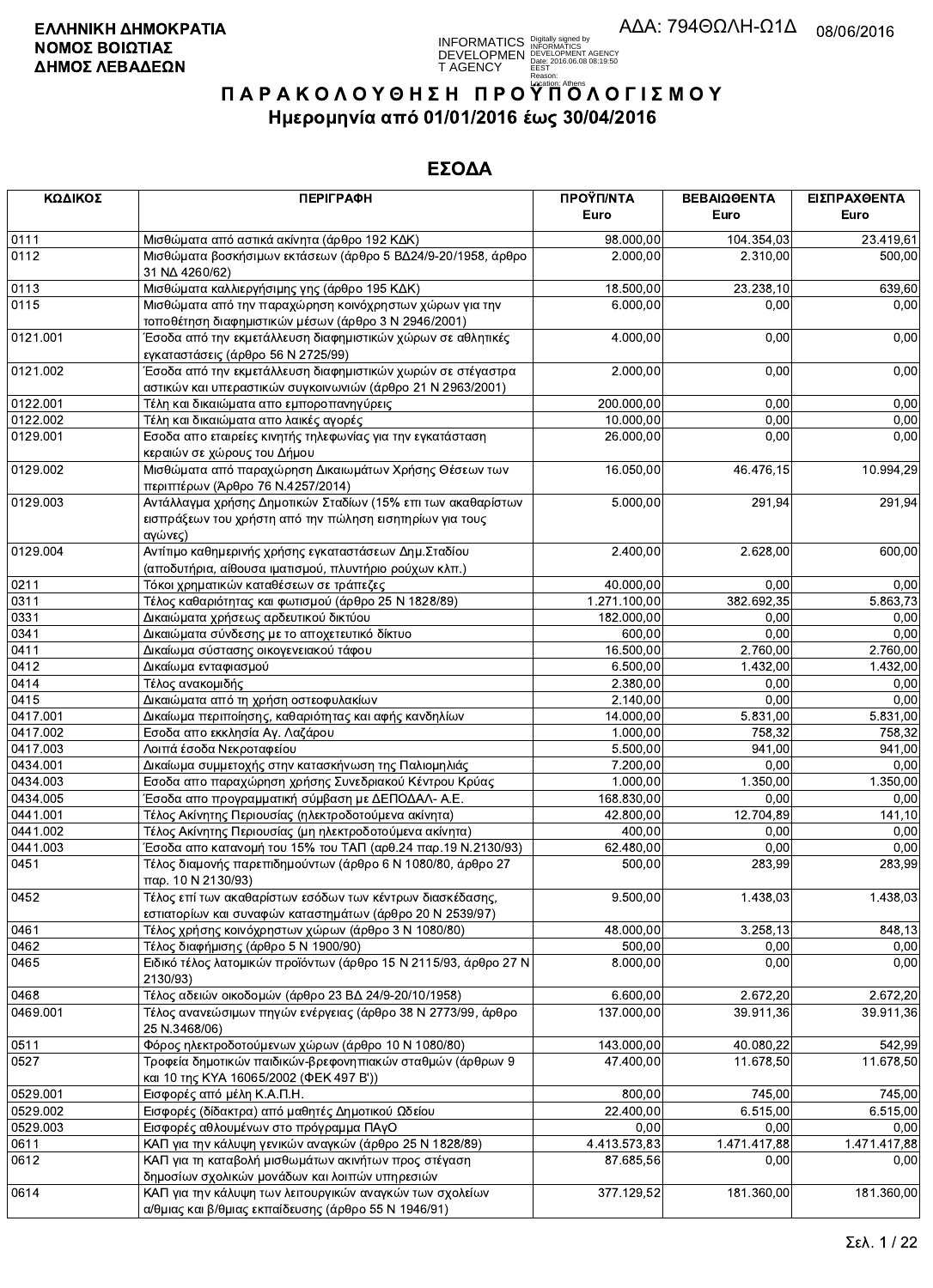| ΚΩΔΙΚΟΣ  | <b>ПЕРІГРАФН</b>                                                                                                             | ΠΡΟΫΠ/ΝΤΑ<br>Euro | ΒΕΒΑΙΩΘΕΝΤΑ<br>Euro | ΕΙΣΠΡΑΧΘΕΝΤΑ<br>Euro |
|----------|------------------------------------------------------------------------------------------------------------------------------|-------------------|---------------------|----------------------|
| 0619.006 | Οφειλές Ελληνικού Δημοσίου που απορρέουν από το άρθρο 25 του<br>Ν. 1828/89 (άρθ 27 Ν. 3756/2009)                             | 668.079,32        | 0,00                | 0,00                 |
| 0621     | Κάλυψη δαπάνης των προνοιακών επιδομάτων (άρθρου 94 ΠΑΡ 3Β<br>περιπτ.17)                                                     | 6.109.714,72      | 1.890.388,85        | 1.890.388,85         |
| 0712     | Μισθώματα θαλασσίων εκτάσεων (άρθρο 15 Ν 2130/93)                                                                            | 3.260,00          | 11.392,50           | 1.627,50             |
| 0713     | Παράβολα για την έκδοση των αδειών ίδρυσης και λειτουργίας<br>επιχειρήσεων υγειονομικού ενδιαφέροντος (άρθρο 80 ΔΚΚ)         | 9.500,00          | 4.605,00            | 4.605,00             |
| 0715     | Τέλος διαφήμισης της κατηγορίας Δ΄ του άρθρου 15 του ΒΔ 24/9-<br>20/10/1958 (άρθρο 9 Ν 2880/2001)                            | 72.990,00         | 0,00                | 0,00                 |
| 1212.002 | Επιχορήγηση για υλοποίηση Ευρωπαικού προγράμματος<br>Έναρμόνιση οικογενειακής και επαγγελματικής ζωής"                       | 242.075,00        | 0,00                | 0,00                 |
| 1212.003 | Επιχορήγηση ΟΑΕΔ για εισφορές ωφελούμενων από Προγραμμα<br>Κοινωφελούς Χαρακτήρα (παρ. ΙΔ Ν.4152/2013)                       | 0,00              | 21.611,89           | 21.611,89            |
| 1212.004 | Από Γ.Γ.Α. για υλοποίηση ΠΑγΟ                                                                                                | 0,00              | 0,00                | 0,00                 |
| 1214.005 | Επιχορήγηση ΥΠ.ΕΣ για κάλυψη δράσεων πυροπροστασίας                                                                          | 81.800,00         | 0,00                | 0,00                 |
| 1311.001 | ΚΑΠ επενδυτικών δαπανών των δήμων                                                                                            | 516.150,00        | 43.012,50           | 43.012,50            |
| 1312.001 | Επισκευή και συντήρηση σχολικών κτιρίων (άρθρο 13 Ν 2880/2001)                                                               | 69.000,00         | 0,00                | 0,00                 |
| 1313.001 | Επιχορήγηση ΥΠ.ΕΣ. για κάλυψη δράσεων πυροπροστασίας                                                                         | 2.000,00          | 0,00                | 0,00                 |
| 1322.001 | Αναβάθμιση Ενεργητικής Πυροπροστασίας Κλειστού Γυμναστηρίου<br>Λιβαδειάς                                                     | 102.000,00        | 0,00                | 0,00                 |
| 1322.002 | Αγορά ακινήτου - μνημείου "Τζαμί Γαζή Ομέρ"                                                                                  | 200.000,00        | 0,00                | 0,00                 |
| 1322.020 | Επιχορήγηση από ΠΔΕ για Αποκατάσταση ζημιών που<br>προκλήθηκαν από θεομηνία στο Δήμο Λεβαδέων                                | 0,00              | 0,00                | 0,00                 |
| 1322.021 | Επιχορήγηση από Πράσινο Ταμείο για Αποζημίωση ιδιοκτησιών στο<br>πάρκο Έρκυνας από την οδό Θουκιδίδου εως την οδό Ξενοφώντος | 90.752,00         | 0,00                | 0,00                 |
| 1322.022 | Επιχορήγηση από Πράσινο Ταμειο για Ενεργειακή Αναβάθμιση<br>Σχολικής Μονάδας 3ου Δημοτικού Σχολείου Λιβαδειάς                | 111.891,16        | 102.714,36          | 102.714,36           |
| 1328.016 | Βελτίωση και Ανάπλαση Κοινόχρηστων Χώρων Οικισμού Ελικώνα                                                                    | 144.843,65        | 0,00                | 0,00                 |
| 1328.406 | Ανάπλαση Πλατείας Τ.Κ. Αγίου Γεωργίου                                                                                        | 64.065,00         | 0,00                | 0,00                 |
| 1511     | Προσαυξήσεις εκπρόθεσμης καταβολής χρεών (άρθρο 6 ΝΔ 356/74,<br>άρθρο 16 Ν 2130/93)                                          | 48.000,00         | 13.159,03           | 13.159,03            |
| 1512     | Πρόστιμα του ΚΟΚ, του ΝΔ 805/71 και του ΑΝ 170/67 (άρθρο 31 Ν<br>2130/93)                                                    | 60.000,00         | 4.936,70            | 4.936,70             |
| 1514     | Πρόστιμα ανέγερσης και διατήρησης αυθαιρέτων κατασκευών                                                                      | 12.000,00         | 1.919,34            | 1.919,34             |
| 1519     | Λοιπά πρόστιμα και χρηματικές ποινές επιβαλλόμενες βάσει ειδικών<br>διατάξεων                                                | 3.000,00          | 3.334,64            | 643,48               |
| 1629     | Λοιπά έσοδα από δαπάνες πραγματοποιηθείσες για λογαριασμό<br>τρίτων                                                          | 10.000,00         | 0,00                | 0,00                 |
| 1699.001 | Εσοδα απο κατασκευή παραγκών και ηλεκτροδότησης αυτών στην<br>Εμποροπανήγυρη                                                 | 33.000,00         | 0,00                | 0,00                 |
| 1699.006 | Έκτακτα Έσοδα από εράνους της Ιεράς Μητρόπολης Θηβών και<br>Λεβαδείας (2% επί του ακαθαρίστου προιόντος)                     | 1.000,00          | 700,00              | 700,00               |
| 2111     | Τακτικά έσοδα από τέλη καθαριότητας και ηλεκτροφωτισμού                                                                      | 354.986,00        | 521.174,10          | 46.796,93            |
| 2113     | Τακτικά έσοδα από τέλη και δικαίωματα άρδευσης                                                                               | 1.000,00          | 0,00                | 0,00                 |
| 2115.001 | Τέλος Ακίνητης περιουσίας (ηλεκτροδοτούμενα ακίνητα)                                                                         | 15.500,00         | 13.627,27           | 114,64               |
| 2115.002 | Τέλος Ακίνητης περιουσίας (μη ηλεκτροδοτούμενα ακίνητα)                                                                      | 50.000,00         | 755,65              | 429,32               |
| 2118     | Τακτικά έσοδα επί των ακαθαρίστων εσόδων επιτηδευματιών                                                                      | 9.000,00          | 14.130,52           | 3.279,77             |
| 2119.001 | Φόρος ηλεκτροδούμενων χώρων (άρθ. 10 Ν. 1080/80) Π.Ο.Ε.                                                                      | 38.400,00         | 46.196,54           | 22.237,59            |
| 2119.004 | Τέλος χρήσης κοινοχρήστων χώρων Π.Ο.Ε.                                                                                       | 1.000,00          | 2.952,31            | 363,00               |
| 2119.011 | Απο μισθώματα αστικών ακινήτων                                                                                               | 750,00            | 0,00                | 0,00                 |
| 2119.012 | Τέλη και δικαιώματα απο λαική αγορά                                                                                          | 6.500,00          | 7.605,77            | 2.345,58             |
| 2119.020 | Αντίτιμο κατανάλωσης ηλεκτρικού ρευματος των πυλώνων του<br>Δημοτικού Σταδιου για λογαριασμό τριτων (τέλεση αγώνων)          | 1.000,00          | 0,00                | 0,00                 |
| 2119.021 | Αντίτιμο καθημερινής χρήσης εγκαταστάσεων Δημ. Σταδίου<br>(αποδυτήρια, αίθουσα ιματισμού, πλυντήριο ρούχων κλπ.)             | 400,00            | 409,00              | 109,00               |
| 2119.022 | Έσοδα από εισφορές (δίδακτρα μαθητών Δημ.Ωδείου)                                                                             | 0,00              | 3.974,50            | 3.974,50             |
| 2211.001 | Πρόστιμα παραβάσεων Κ.Ο.Κ. - Ελεγχόμενης στάθμευσης Π.Ο.Ε.                                                                   | 18.000,00         | 24.293,45           | 13.328,45            |
| 2211.002 | Λοιπά πρόστιμα                                                                                                               | 2.000,00          | 0,00                | 0,00                 |
| 2212.001 | Πρόστιμα ανέγερσης-διατήρησης αυθαιρέτων                                                                                     | 3.200,00          | 1.353,10            | 1.353,10             |
| 3211     | Τέλη καθαριότητας και ηλεκτροφωτισμού                                                                                        | 725.353,44        | 753.107,51          | 724.384,43           |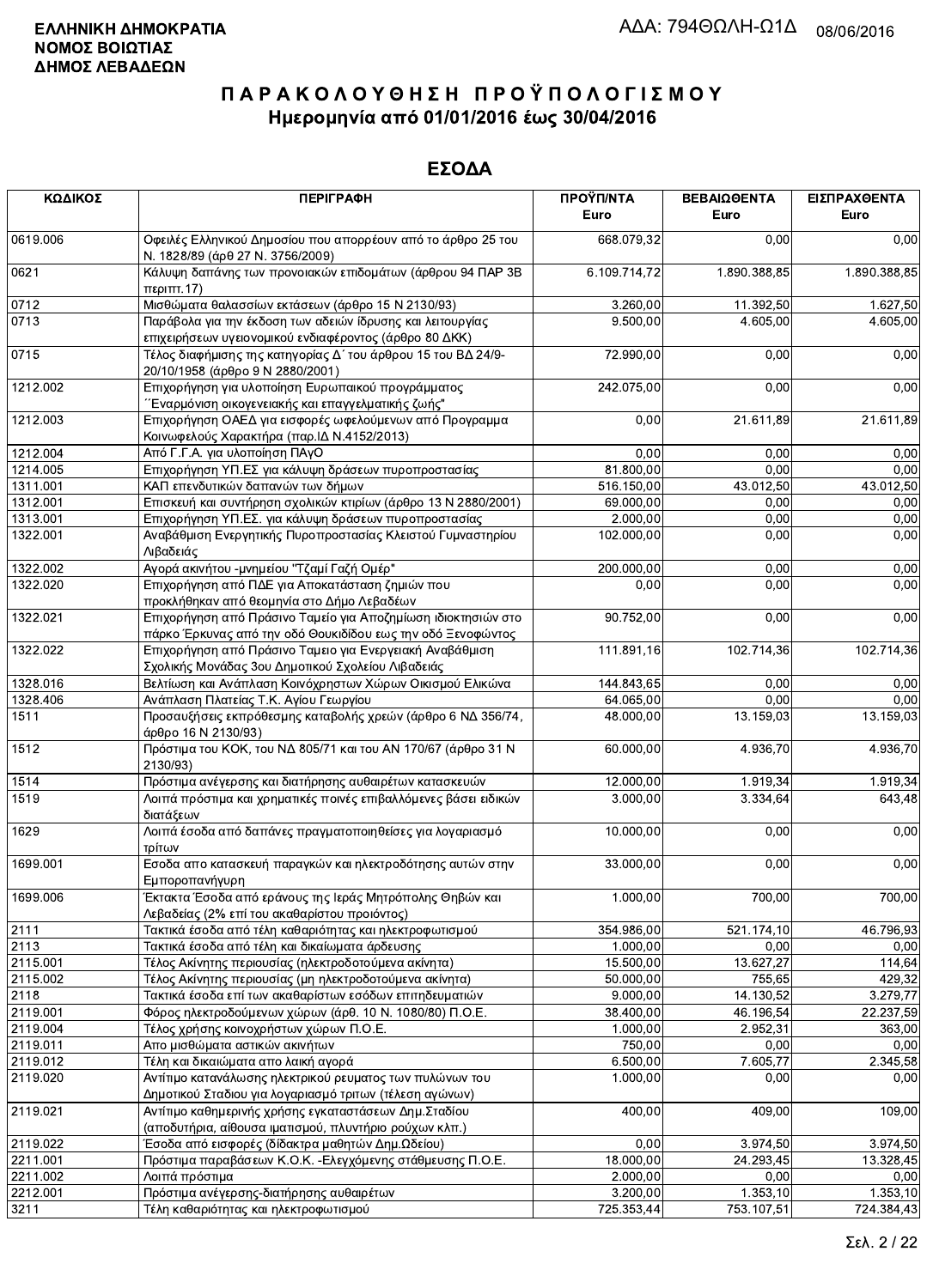| ΚΩΔΙΚΟΣ  | <b>ПЕРІГРАФН</b>                                                      | ΠΡΟΫΠ/ΝΤΑ    | ΒΕΒΑΙΩΘΕΝΤΑ | ΕΙΣΠΡΑΧΘΕΝΤΑ |
|----------|-----------------------------------------------------------------------|--------------|-------------|--------------|
|          |                                                                       | Euro         | Euro        | Euro         |
| 3212     | Τέλη και δικαιώματα ύδρευσης                                          | 205.470,59   | 205.235,04  | 933,65       |
| 3213     | Τέλη και δικαιώματα άρδευσης                                          | 383.517,59   | 465.428,99  | 140.610,37   |
| 3214     | Τέλη και δικαιώματα αποχέτευσης                                       | 17.075,65    | 17.004,89   | 118,86       |
| 3215     | Τέλος ακίνητης περιουσίας                                             | 204.423,00   | 206.272,63  | 33.490,18    |
| 3217     | Εισφορά λόγω ένταξης ή επέκτασης πολεοδομικών σχεδίων                 | 5 878,21     | 5.878,21    | 0,00         |
| 3218     | Τακτικά έσοδα επί των ακαθαρίστων εσόδων επιτηδευματιών               | 853.553,62   | 888.358,76  | 10.996,81    |
| 3219.001 | Απο δικαιώματα και μισθώματα βοσκήσιμων εκτάσεων                      | 15.005,31    | 14.908,71   | 1.200,00     |
| 3219.002 | Απο τέλη διαφήμισης και απο την εκμετάλλευση διαφημιστικών            | 20,000.00    | 20.000,00   | 0,00         |
|          | χώρων                                                                 |              |             |              |
| 3219.003 | Απο δικαιώματα νεκροταφείων                                           | 17.958.70    | 17.943,11   | 269,64       |
| 3219.004 | Απο τέλη χρήσης κοινόχρηστων δημοτικών χώρων και απο                  | 177.343,78   | 175.367,35  | 7.930,91     |
|          | παραχώρηση δικαιωμάτων χρήσης θέσεων των περιπτέρων                   |              |             |              |
| 3219.005 | Απο δικαιώματα Σφαγείων                                               | 3.838,35     | 3.828,95    | 105,33       |
| 3219.006 | Απο μισθώματα λατομείων                                               | 77.422,85    | 110.550,22  | 0,00         |
| 3219.008 | Απο δικαιώματα χρήσης Χ.Υ.Τ.Α.                                        | 71.015,54    | 70.984,86   | 92,82        |
| 3219.009 | Απο δικαιώματα συμμετοχής στην Κατασκήνωση                            | 9.573,30     | 9.557,23    | 45,16        |
| 3219.010 | Απο τέλη και δικαιώματα λαικών αγορών                                 | 102.066,40   | 102.715,33  | 10.410,09    |
| 3219.011 | Απο φόρο ηλεκτροδοτούμενων χώρων (άρθ. 10 Ν. 1080/80)                 | 60.990,03    | 63.449,73   | 61.504,28    |
| 3219.013 | Απο μισθώματα αστικών ακινήτων                                        | 382.090,77   | 373.712,52  | 11.153,70    |
| 3219.014 | Απο μισθώματα καλλιεργήσιμης γής                                      | 28.539,71    | 17.293,74   | 1.047,36     |
| 3219.015 | Απο μισθώματα θαλασσίων εκτάσεων                                      | 14.456,27    | 14.456.27   | 0,00         |
| 3219.017 | Λοιπές περιπτώσεις                                                    | 13.133,23    | 13.120,86   | 133,77       |
| 3219.018 | Απο εισφορές για τροφεία παιδικών και βρεφονηπιακών σταθμών           | 18.491,04    | 20.126,24   | 521,76       |
| 3219.019 | Απο κρατήσεις υπέρ Δημοσίου                                           | 45.250,90    | 23.818,81   | 413,53       |
| 3219.020 | Απο επιστροφές αχρεωστήτως καταβληθέντων προνοιακών<br>επιδομάτων     | 56.066,02    | 226.042,67  | 3.771,60     |
| 3219.021 | Από χρήση Δημοτικών Σταδίων (15% επί των ακαθαρίστων                  | 49.589,39    | 49.589,39   | 0,00         |
|          | εισπράξεων του χρήστη από την πώληση εισητηρίων για τους              |              |             |              |
|          | αγώνες)                                                               |              |             |              |
| 3219.022 | Από αντίιτιμο κατανάλωσης ηλεκτρικού ρευματος των πυλώνων του         | 39.337,20    | 39.337,20   | 0,00         |
|          | Δημοτικού Σταδιου για λογαριασμό τρίτων (τέλεση αγώνων)               |              |             |              |
| 3219.023 | Από αντίτιμο καθημερινής χρήσεως εγκαταστάσεων Δημ. Σταδίου           | 0,00         | 1.752,00    | 620,00       |
|          | (αποδυτήρια, αίθουσα ιματισμού, πλυντήριο ρούχων κλπ)                 |              |             |              |
| 3221.001 | Απο πρόστιμα παραβάσεων Κ.Ο.Κ.-Ελεγχόμενης στάθμευσης                 | 678.216,17   | 675.743,75  | 2.184,33     |
| 3221.002 | Απο διάφορα πρόστιμα κλπ έκτακτα έσοδα                                | 139.045,95   | 145.746,08  | 2.617,83     |
| 3221.003 | Απο αποζημιώσεις καταβληθείσες για λογαριασμό των υπόχρεων,           | 87.164,14    | 86.651,30   | 5.426,87     |
|          | λόγω προσκύρωσης ή ρυμοτόμησης ακινήτων (άρθρο 26 Ν<br>1828/89)       |              |             |              |
| 4111     | Εισφορά υπέρ του Δημοσίου στις αποδοχές και τα έξοδα                  | 200.000,00   | 59.681,70   | 59.681,70    |
|          | παράστασης                                                            |              |             |              |
| 4121     | Φόροι μισθωτών υπηρεσιών                                              | 230.000,00   | 72.197,52   | 72.197,52    |
| 4122     | Φοροί και χαρτόσημο Δημάρχων Αντιδημάρχων μελών Δημοτικών             | 7.000,00     | 632,16      | 632,16       |
|          | Συμβουλίων και λοιπών συλλογικών οργάνων                              |              |             |              |
| 4123     | Φόρων προμηθευτών εργολάβων ελ. Επαγγελματιών κ.λ.π.                  | 130.000,00   | 10.466,28   | 10.466,28    |
| 4124     | Λοιπές κρατήσεις υπέρ του Δημοσίου                                    | 80.000,00    | 5.075,64    | 1.028,94     |
| 4131     | Εισφορές σε ασφαλιστικούς οργανισμούς και ταμεία                      | 1.300.000,00 | 410.881,74  | 410.881,74   |
| 4132     | Εισφορά για το εφάπαξ βοήθημα του Ν 103/75                            | 3.500,00     | 591.12      | 591,12       |
| 4141     | Κρατήσεις στις αποδοχές για την εξόφληση δανείων του Τ.Π. &           | 91.000,00    | 21.142,89   | 21.142,89    |
|          | Δανείων.                                                              |              |             |              |
| 4142     | Λοιπές κρατήσεις υπέρ τρίτων                                          | 250.000,00   | 29.151,03   | 29.151.03    |
| 4211     | Επιστροφή χρημάτων από υπολόγους χρηματικών ενταλμάτων<br>προπληρωμής | 5.000,00     | 0,00        | 0,00         |
| 4212     | Επιστροφή πάγιας προκαταβολής                                         | 29.000,00    | 0,00        | 0.00         |
| 4213     | Επιστροφή αχρεωστήτως καταβληθέντων χρηματικών ποσών                  | 100.000,00   | 30.435,62   | 30.435,62    |
|          | (άρθρο 26 Ν 318/69, Αποφ. Υπ. Οικον. 2081241/11652/1997)              |              |             |              |
| 4219     | Επιστροφή εν γένει χρημάτων                                           | 45.000,00    | 0,00        | 0,00         |
| 5111     | Χρηματικό υπόλοιπο προερχόμενο από τακτικά έσοδα για την              | 367.577,88   | 443.123,57  | 443.123,57   |
|          | κάλυψη υποχρεώσεων παρελθόντων ετών                                   |              |             |              |
| 5112     | Χρηματικό υπόλοιπο προερχόμενο από τακτικά έσοδα για                  | 865.910,94   | 697.635,70  | 697.635,70   |
|          | πιστώσεις προοριζόμενες για επενδυτικές δαπάνες                       |              |             |              |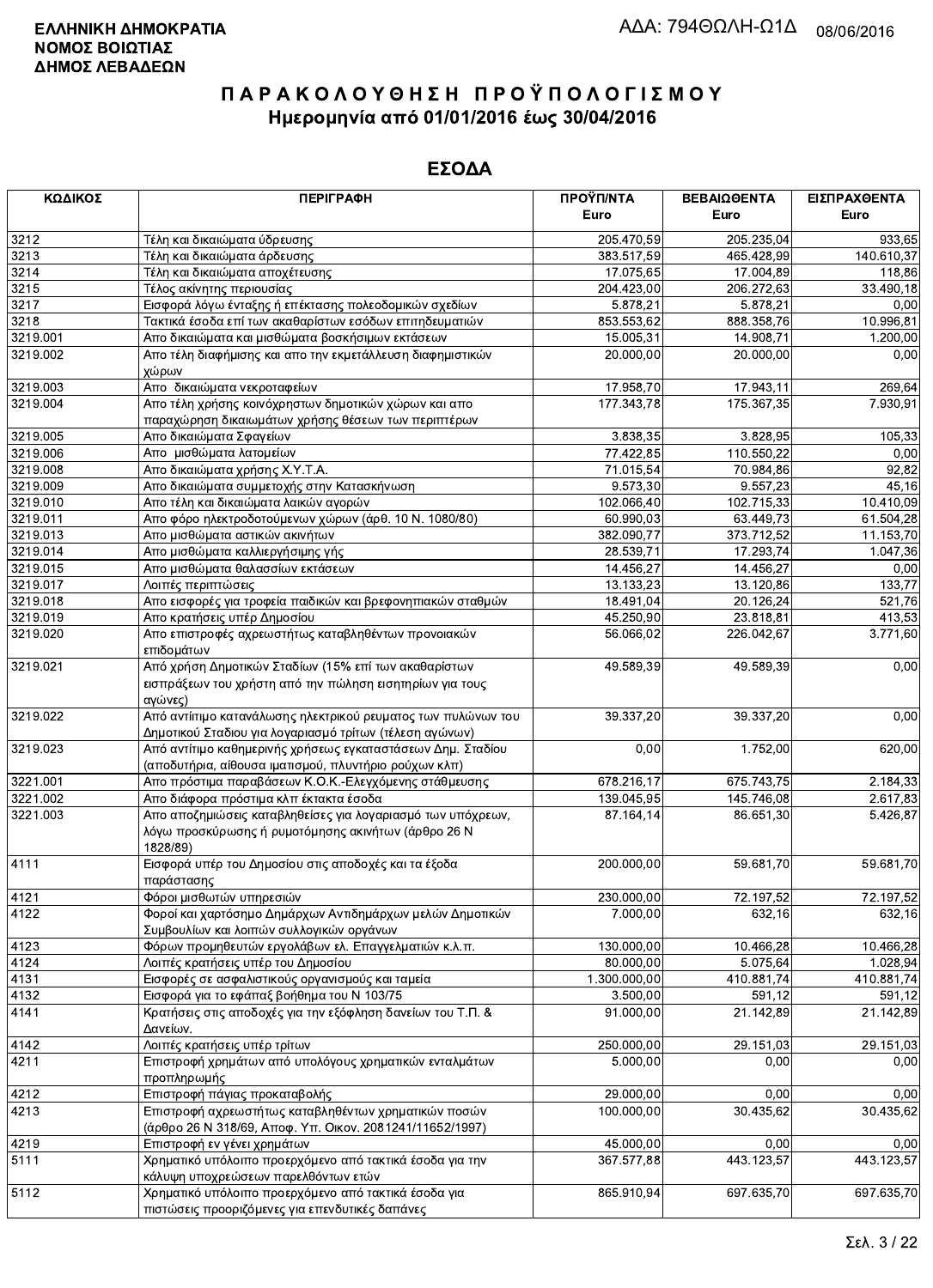### ΕΣΟΔΑ

| ΚΩΔΙΚΟΣ | <b>ПЕРІГРАФН</b>                                                                                                    | ΠΡΟΫΠ/ΝΤΑ<br>Euro | <b>ΒΕΒΑΙΩΘΕΝΤΑ</b><br>Euro | ΕΙΣΠΡΑΧΘΕΝΤΑ<br>Euro |
|---------|---------------------------------------------------------------------------------------------------------------------|-------------------|----------------------------|----------------------|
| 5113    | Χρηματικό υπόλοιπο προερχόμενο απο τακτικά έσοδα για την<br>κάλυψη ειδικευμένων δαπανών                             | 707 862.60        | 1.012.359.90               | 1.012.359,90         |
| 5119    | Χρηματικό υπόλοιπο προερχόμενο απο τακτικά έσοδα για την<br>κάλυψη εν γένει δαπανών του Δήμου                       | 0.00              | 168.798.82                 | 168.798.82           |
| 5121    | Χρηματικό υπόλοιπο προερχόμενο από έκτακτα έσοδα για την<br>κάλυψη υποχρεώσεων παρελθόντων ετών                     | 93.493,20         | 51.582,24                  | 51.582,24            |
| 5122    | Χρηματικό υπόλοιπο προερχόμενο από έκτακτα έσοδα (εκτός ΠΔΕ)<br>για πιστώσεις προοριζόμενες για επενδυτικές δαπάνες | 856 085.17        | 1.037.237.22               | 1.037.237.22         |
| 5123    | Χρηματικό υπόλοιπο προερχόμενο απο έκτακτα έσοδα για την<br>κάλυψη ειδικευμένων δαπανών                             | 34.165.06         | 96.067.18                  | 96.067.18            |
|         | ΣΥΝΟΛΑ                                                                                                              | 26.570.787.76     | 14.046.417.80              | 9.115.583.11         |

|                 | ΚΩΔΙΚΟΣ  | <b>ПЕРІГРАФН</b>                                                                                        | ΠΡΟΫΠ/ΝΤΑ<br>Euro | <b>ENTAAGENTA</b><br>Euro | ΠΛΗΡΩΘΕΝΤΑ<br>Euro |
|-----------------|----------|---------------------------------------------------------------------------------------------------------|-------------------|---------------------------|--------------------|
| 00              | 6031     | Τακτικές αποδοχές (περιλαμβάνονται βασικός μισθός, δώρα εορτών, γενικά και<br>ειδικά τακτικά επιδόματα) | 118.068,00        | 24.972,00                 | 24.972,00          |
| $00\,$          | 6053.001 | Εργοδ. εισφορές ΙΚΑ υπαλλήλων ειδικών θέσεων                                                            | 12.282,00         | 2.157,54                  | 2.157,54           |
| 00              | 6053.002 | Εργοδ. εισφορές Ταμείου Νομικών                                                                         | 6.330.00          | 222,30                    | 222.30             |
| 00              | 6053.003 | Εργοδοτικές εισφορές υπέρ ΤΣΜΕΔΕ                                                                        | 4.511,00          | 1.135,71                  | 1.135,71           |
| 00              | 6053.004 | Εργοδοτικές εισφορές υπέρ ΤΣΜΕΔΕ (επικουρικό)                                                           | 1.016,00          | 255,60                    | 255,60             |
| 00              | 6053.005 | Εργοδοτικές εισφορές υπέρ ΚΥΤ                                                                           | 1.456,00          | 366,36                    | 366,36             |
| 00              | 6073     | Δαπάνες επιμόρφωσης προσωπικού και συμμετοχής σε συνέδρια και<br>σεμινάρια                              | 1.000,00          | 0,00                      | 0,00               |
| 00              | 6111     | Αμοιβές νομικών και συμβολαιογράφων                                                                     | 3.000,00          | 0.00                      | 0,00               |
| $00\,$          | 6116     | Αμοιβές δικαστικών επιμελητών                                                                           | 5.000,00          | 1.307,49                  | 1.307,49           |
| 00              | 6117.001 | Ανάθεση παροχής υπηρεσιών Ιατρού Εργασίας του Δήμου                                                     | 2.600,00          | 0,00                      | 0,00               |
| 00              | 6117.002 | Ανάθεση παροχής υπηρεσιών τεχνικού ασφαλείας του Δήμου                                                  | 6.400,00          | 794,01                    | 794,01             |
| 00              | 6121.001 | Αντιμισθία δημάρχου, αντιδημάρχων και προέδρου δημοτικού συμβουλίου<br>(Άρθρο92 Ν.3852/2010)            | 123.120,00        | 30.780,00                 | 30.780,00          |
| $00\,$          | 6121.002 | Αντιμισθία συμπαραστάτη του δημότη και της επιχείρησης(άρθρο 77 παρ.6<br>N.3852/2010)                   | 5.760,00          | 0,00                      | 0,00               |
| $00\,$          | 6123     | Έξοδα κίνησης προέδρων Δ.Σ. (άρθρο 4 Ν 2539/97)                                                         | 87.600,00         | 21.900,00                 | 21.900,00          |
| 00              | 6126.008 | Εργοδοτικές εισφορές υπέρ ΙΚΑ-ΕΤΕΑ                                                                      | 10.490,00         | 2.519,88                  | 2.519,88           |
| 00              | 6151     | Δικαιώματα τρίτων (ΔΕΗ κλπ) από την είσπραξη τελών και φόρων                                            | 8.000,00          | 354,68                    | 354,68             |
| 00              | 6221     | Ταχυδρομικά τέλη                                                                                        | 20.000,00         | 3.035,73                  | 3.035,73           |
| 00              | 6222     | Τηλεφωνικά, τηλεγραφικά και τηλετυπία τέλη εσωτερικού                                                   | 31.000,00         | 8.996,00                  | 8.996,00           |
| 00              | 6331.001 | Λοιποί φόροι και τέλη                                                                                   | 15.000,00         | 0,00                      | 0,00               |
| 00              | 6331.003 | Φόρος εισοδήματος φορολογικού έτους 2015                                                                | 52.900,00         | 0,00                      | 0.00               |
| $00\,$          | 6331.004 | Φόρος επιτηδεύματος από εκπρόθεσμη παύση δραστηριοτήτων ΔΕΤΕΛ                                           | 0,00              | 2.609,60                  | 2.609,60           |
| $00\,$          | 6331.005 | Φόρος επιτηδεύματος από εκπρόθεσμη παύση δραστηριοτήτων ΔΕΠΑΛ                                           | 0,00              | 10.180,77                 | 10.180,77          |
| $\overline{00}$ | 6421     | Οδοιπορικά έξοδα και αποζημίωση μετακινούμενων αιρετών                                                  | 3.000,00          | 0.00                      | 0,00               |
| 00              | 6431     | Έξοδα ενημέρωσης και προβολής δραστηριοτήτων του Δήμου                                                  | 2.000,00          | 0.00                      | 0,00               |
| 00              | 6433     | Τιμητικές διακρίσεις, αναμνηστικά δώρα και έξοδα φιλοξενίας φυσικών<br>προσώπων και αντιπροσωπειών      | 2.000,00          | 0,00                      | 0,00               |
| 00              | 6434     | Λοιπές δαπάνες δημοσίων σχέσεων                                                                         | 1.500,00          | 0,00                      | 0,00               |
| $00\,$          | 6443     | Δαπάνες δεξιώσεων και εθνικών ή τοπικών εορτών                                                          | 4.000,00          | 0,00                      | 0,00               |
| 00              | 6451.001 | Συνδρομές σε εφημερίδες - περιοδικά                                                                     | 750,00            | 0,00                      | 0,00               |
| 00              | 6451.002 | Συνδρομή σε νομικές βάσεις δεδομένων                                                                    | 4.000,00          | 0,00                      | 0.00               |
| 00              | 6463     | Έξοδα λοιπών δημοσιεύσεων                                                                               | 3.000,00          | 221,40                    | 221,40             |
| 00              | 6492     | Δικαστικά έξοδα και έξοδα εκτέλεσης δικαστικών αποφάσεων ή<br>συμβιβαστικών πράξεων                     | 20.000,00         | 0,00                      | 0,00               |
| $00\,$          | 6494     | Έξοδα συμβολαιογράφων και δικαστικών επιμελητών                                                         | 5.000,00          | 0,00                      | 0,00               |
| 00              | 6495.007 | Δαπάνες για πάγια τέλη κτηματογράφησης ακινήτων του Δήμου                                               | 0,00              | 0,00                      | 0,00               |
| 00              | 6511     | Τόκοι δανείων εσωτερικού                                                                                | 192.630,12        | 70.047,32                 | 70.047,32          |
| 00              | 6515     | Αμοιβές και προμήθειες τραπεζών                                                                         | 3.000,00          | 230,00                    | 230,00             |
| 00              | 6516     | Χρεολύσια δανείων εσωτερικού                                                                            | 188.718,95        | 68.625,08                 | 68.625,08          |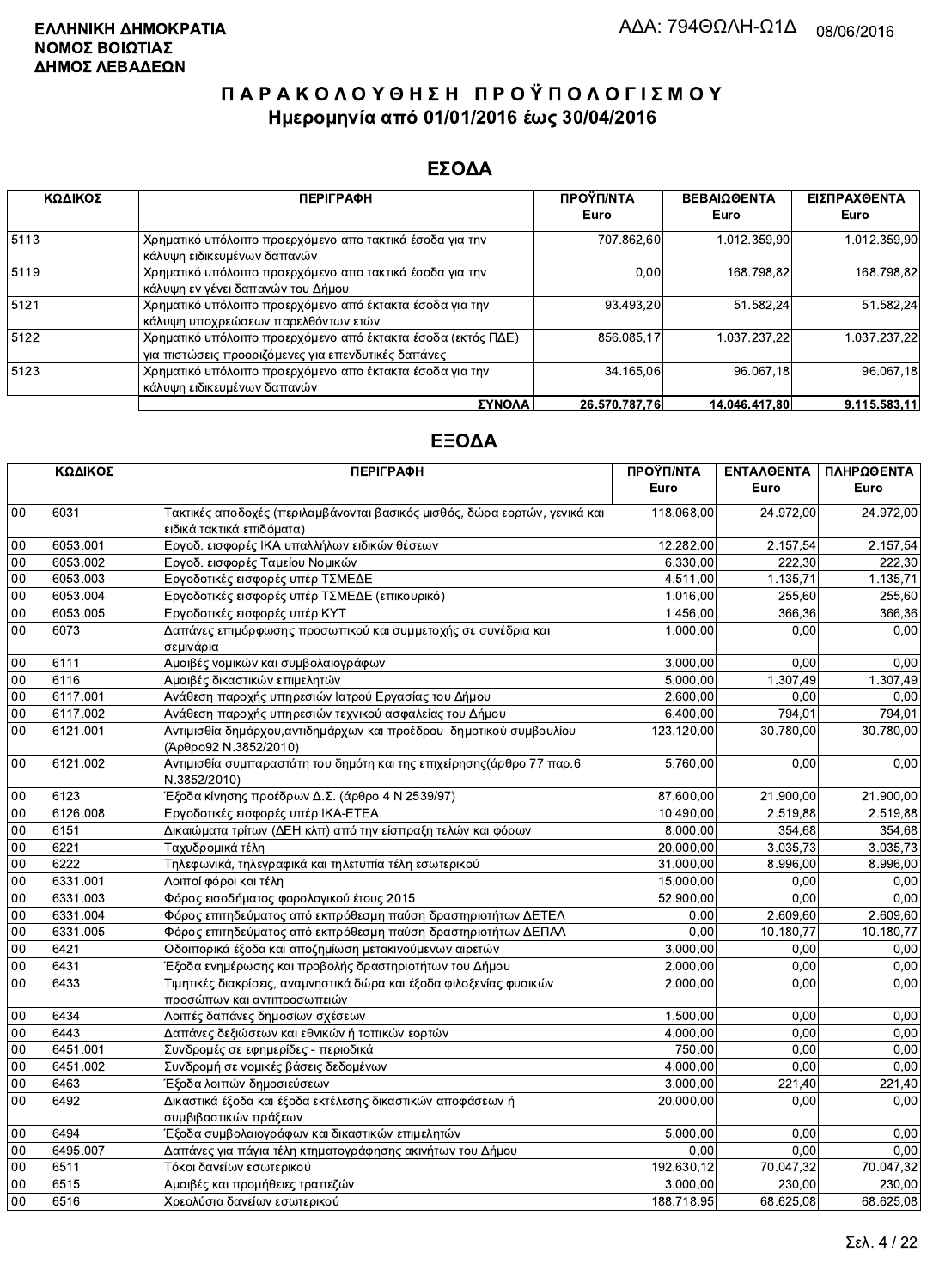|                 | ΚΩΔΙΚΟΣ  | <b>ПЕРІГРАФН</b>                                                                                                          | ΠΡΟΫΠ/ΝΤΑ<br>Euro | ΕΝΤΑΛΘΕΝΤΑ<br>Euro    | ΠΛΗΡΩΘΕΝΤΑ<br>Euro |
|-----------------|----------|---------------------------------------------------------------------------------------------------------------------------|-------------------|-----------------------|--------------------|
| 00              | 6521     | Τόκοι δανείων εσωτερικού                                                                                                  | 129.695,30        | 47.161.92             | 47.161,92          |
| 00              | 6526     | Χρεολύσια δανείων εσωτερικού                                                                                              | 142.554,94        | 51.838,16             | 51.838,16          |
| 00              | 6711.001 | Μεταβιβάσεις σε σχολικές επιτροπές για λειτουργικές δαπάνες                                                               | 377.129,52        | 90.543,98             | 90.543,98          |
| 00              | 6711.003 | Μεταβιβάσεις σε σχολικές επιτροπές για έργα επισκευής και συντήρησης<br>σχολικών κτιρίων                                  | 20.000,00         | 0,00                  | 0,00               |
| 00              | 6721.001 | Εισφορά υπέρ συνδέσμου Δήμων και Κοινοτήτων Προστασίας & Ορθολογικής<br>Ανάπτυξης του Κορινθιακού Κόλπου (ΣΠΟΑΚ) ο 'ΑΡΙΩΝ | 7.184,50          | 0,00                  | 0,00               |
| 00              | 6722     | Εισφορά για την εξασφάλιση μέσων προστασίας άμαχου πληθυσμού                                                              | 9.057,59          | 0,00                  | 0,00               |
| 00              | 6723     | Κράτηση 0,50% υπέρ λογαριασμού του άρθρου 68 ΝΔ 3033/54                                                                   | 45.287,93         | 2.499,44              | 2.499,44           |
| 00              | 6725     | Εισφορά υπέρ ΤΠΟΕΚΕ                                                                                                       | 750,00            | 0,00                  | 0.00               |
| 00              | 6726.001 | Υπέρ δήμων και κοινοτήτων απο το Τέλος Ακίνητης Περιουσίας (15% επι των<br>εισπράξεων - Ν. 2130/93)                       | 22.000,00         | 3.896,50              | 3.896,50           |
| $00\,$          | 6733     | Καταβολή χρηματικών βοηθημάτων σε άπορους δημότες                                                                         | 10.000,00         | 0,00                  | 0,00               |
| 00              | 6734     | Καταβολή επιδόματος ένδειας στους δικαιούχους                                                                             | 10.000,00         | 0.00                  | 0,00               |
| $00\,$          | 6736     | Επιχορηγήσεις σε πολιτιστικούς συλλόγους και σωματεία                                                                     | 10.100,00         | 0,00                  | 0,00               |
| $00\,$          | 6738.001 | Χρηματοδότηση Κοινωφελούς Επιχείρησης Δήμου Λεβαδέων                                                                      | 10.000,00         | 0,00                  | 0,00               |
| 00              | 6821.001 | Φορολογικά πρόστιμα και προσαυξήσεις χρήσης                                                                               | 1.500,00          | 1.484.00              | 1.484,00           |
| $00\,$          | 6821.002 | Πρόστιμα και προσαυξήσεις από εκπρόθεσμη παύση δραστηριότητας ΔΕΠΑΛ                                                       | 0,00              | 903,93                | 903,93             |
| 00              | 6821.003 | Πρόστιμα και προσαυξήσεις από εκπρόθεσμη παύση δραστηριότητας ΔΕΤΕΛ                                                       | 0,00              | 288,94                | 288,94             |
| $00\,$          | 6822     | Προσαυξήσεις Ασφαλιστικών ταμείων χρήσης                                                                                  | 4.000,00          | 0,00                  | 0,00               |
| $00\,$          | 6823.001 | Τόκοι υπερημερίας χρήσης                                                                                                  | 60.000,00         | 0.00                  | 0,00               |
| 10              | 6011     | Τακτικές αποδοχές (περιλαμβάνονται βασικός μισθός, δώρα εορτών, γενικά και<br>ειδικά τακτικά επιδόματα)                   | 1.029.279,00      | 367.052,73            | 367.052,73         |
| $10$            | 6012.001 | Αποζημίωση υπερωριακής εργασίας μονίμων υπαλλήλων                                                                         | 1.000,00          | 0,00                  | 0,00               |
| 10              | 6012.002 | Αμοιβή υπαλλήλων που ασκούν καθήκοντα ληξιάρχου                                                                           | 3.840,00          | 209.32                | 209.32             |
| $10$            | 6012.003 | Αμοιβή υπαλλήλου που τηρεί τα πρακτικά του Δημοτικού Συμβουλίου                                                           | 950,00            | 121,07                | 121,07             |
| 10              | 6012.004 | Αμοιβή υπαλλήλων για την γραμματειακή υποστήριξη των συμβουλίων των<br>τοπικών και δημοτικών κοινοτήτων                   | 4.450,00          | 250,50                | 250,50             |
| $10$            | 6021.002 | Τακτικές αποδοχές υπαλλήλων με σύμβαση αορίστου χρόνου                                                                    | 202.393,00        | 48.520,62             | 48.520,62          |
| 10              | 6051.001 | Εργοδοτικές εισφορές ΙΚΑ μονίμων διοικητικών-οικονομικών υπηρεσιών                                                        | 7.121,00          | 2.293,12              | 2.293,12           |
| $10$            | 6051.002 | Εργοδοτικές εισφορές ΤΥΔΚΥ μονίμων διοικητικών-οικονομικών υπηρεσιών                                                      | 114.459,00        | 37.201,82             | 37.201,82          |
| 10              | 6051.003 | Εργοδοτικές εισφορές ΤΑΔΚΥ- ΤΕΑΔΥ μονίμων διοικητικών-οικονομικών<br>υπηρεσιών                                            | 26.886,00         | 8.177,54              | 8.177,54           |
| 10              | 6051.004 | Εργοδοτικές εισφορές ΤΣΜΕΔΕ μονίμων διοικητικών-οικονομικών υπηρεσιών                                                     | 5.862,00          | $\overline{1.953,92}$ | 1.953,92           |
| 10              | 6051.005 | Εργοδοτικές εισφορές ΤΣΜΕΔΕ (ΕΠΙΚΟΥΡΙΚΟ) μονίμων διοικητικών-<br>οικονομικών υπηρεσιών                                    | 1.320,00          | 439,76                | 439,76             |
| 10              | 6051.006 | Εργοδοτικές εισφορές ΚΥΤ μονίμων διοικητικών-οικονομικών υπηρεσιών                                                        | 1.891,00          | 630,28                | 630,28             |
| $10$            | 6051.007 | Εργοδοτικές εισφορές τακτικών υπαλλήλων υπέρ ΚΣΚΥ                                                                         | 15.850,00         | 5.264,96              | 5.264,96           |
| 10              | 6051.008 | Εργοδοτικές εισφορές τακτικών υπαλλήλων υπέρ ΟΠΑΔ                                                                         | 4.774,00          | 1.513,88              | 1.513,88           |
| $\overline{10}$ | 6051.009 | Εργοδοτικές εισφορές ΤΕΑΔΥ μονίμων υπαλλήλων                                                                              | 1.417,00          | 295,08                | 295,08             |
| 10              | 6052.002 | Εργοδοτικές εισφορές ΙΚΑ υπαλλήλων με σύμβαση αορίστου χρόνου                                                             | 48.270,00         | 11.916,69             | 11.916,69          |
| 10              | 6056     | Εργοδοτικές εισφορές Δήμων Κοινωνικής Ασφάλισης                                                                           | 100.574,00        | 8.531,49              | 8.531,49           |
| 10              | 6117.002 | Απεντόμωση-μυοκτονία-απολύμανση κεντρικού δημοτικού κτιρίου                                                               | 0,00              | 0,00                  | 0,00               |
| 10              | 6142.002 | Ανάθεση εργασίας σε ορκωτούς ελεγκτές για τον έλεγχο των οικονομικών<br>καταστάσεων του Δήμου (Ν. 2880/2001, Ν.3146/2003) | 9.600,00          | 0,00                  | 0,00               |
| $10$            | 6142.003 | Ανάθεση εργασίας σε ορκωτό ελεγκτή-λογιστή της εκκαθάρισης της δημοτικής<br>επιχείρησης Κ.Α.Ε.Κυριακίου                   | 7.380,00          | 0,00                  | 0,00               |
| 10              | 6231.001 | Εκμίσθωση χώρου για λειτουργία εμποροπανήγυρης, εκθέσεων κλπ                                                              | 12.021,60         | 4.007,20              | 4.007.20           |
| $10$            | 6232     | Μισθώματα κτιρίων - Τεχνικών έργων ακινήτων                                                                               | 52.026,24         | 17.342,08             | 17.342,08          |
| 10              | 6236.001 | Μίσθωση χημικών τουαλετών για την Εμποροπανήγυρη                                                                          | 5.000,00          | 0,00                  | 0,00               |
| $10$            | 6253     | Ασφάλιστρα μεταφορικών μέσων                                                                                              | 2.550,00          | 1.410,70              | 1.410,70           |
| 10              | 6262.001 | Συντήρηση και επισκευή ηλεκτρομηχανολογικιού εξοπλισμού κτιρίων<br>(ανελκυστήρας, κλιματιστικά κλπ)                       | 2.800,00          | 0,00                  | 0,00               |
| $10$            | 6263.001 | Συντήρηση και επισκευή μεταφορικών μέσων                                                                                  | 6.800,00          | 0,00                  | 0,00               |
| 10              | 6263.002 | Δαπάνες για τεχνικό έλεγχο αυτοκινήτων (Κ.Τ.Ε.Ο.)                                                                         | 250,00            | 0,00                  | 0,00               |
| 10              | 6264.001 | Συντήρηση και επισκευή εγκαταστάσεων θέρμανσης, κλιματισμού, αερισμού και<br>λοιπών μηχανημάτων                           | 7.000,00          | 0,00                  | 0,00               |
| $10$            | 6265.002 | Συντήρηση και επισκευή ηλεκτρονικών υπολογιστών, φωτοτυπικών, fax κλπ                                                     | 5.000,00          | 0,00                  | 0,00               |
| $10$            | 6265.004 | Εργασίες συντήρησης συστημάτων κατάσβεσης-πυρόσβεσης                                                                      | 850,00            | 0,00                  | 0,00               |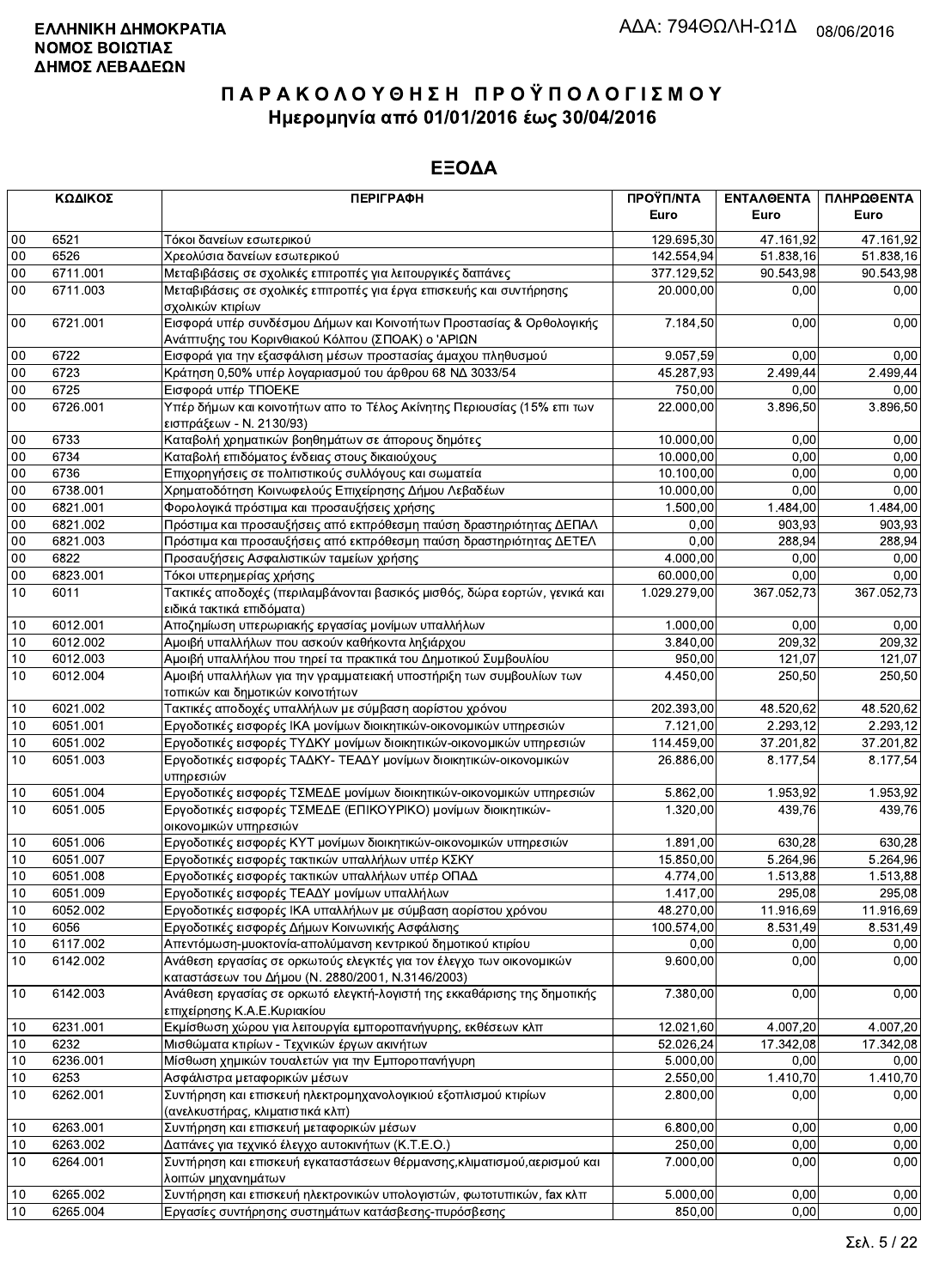|          | ΚΩΔΙΚΟΣ          | <b>ПЕРІГРАФН</b>                                                                                                                       | ΠΡΟΫΠ/ΝΤΑ        | ΕΝΤΑΛΘΕΝΤΑ            | ΠΛΗΡΩΘΕΝΤΑ   |
|----------|------------------|----------------------------------------------------------------------------------------------------------------------------------------|------------------|-----------------------|--------------|
|          |                  |                                                                                                                                        | Euro             | Euro                  | Euro         |
| 10       | 6266.001         | Συντήρηση Εφαρμογών λογισμικού                                                                                                         | 25.388,00        | 0.00                  | 0,00         |
| 10       | 6279.001         | Λοιπές δαπάνες για ύδρευση, άρδευση, φωτισμό, καθαριότητα                                                                              | 42.000,00        | 17.084,00             | 17.084,00    |
| 10       | 6321             | Τέλη κυκλοφορίας επιβατηγών αυτοκινήτων                                                                                                | 2.000,00         | 0,00                  | 0,00         |
| 10       | 6411             | Έξοδα κίνησης ιδιοκτητών μεταφορικών μέσων (καύσιμα, λιπαντικά, διόδια<br>$\kappa\lambda\pi$ )                                         | 7.000.00         | 728,19                | 728,19       |
| 10       | 6422             | Οδοιπορικά έξοδα και αποζημίωση μετακινούμενων υπαλλήλων                                                                               | 1.250,00         | 0,00                  | 0,00         |
| 10       | 6461             | Έξοδα δημοσίευσης οικονομικών καταστάσεων                                                                                              | 1.400,00         | 210,33                | 210,33       |
| 10       | 6462             | Δημοσίευση προκηρύξεων                                                                                                                 | 3.000,00         | 191,88                | 81,18        |
| 10       | 6611.001         | Προμήθεια βιβλίων, περιοδικών και λοιπών εκδόσεων                                                                                      | 500,00           | 0,00                  | 0,00         |
| 10       | 6611.002         | Προμήθεια ληξιαρχικών βιβλίων (υποχρεωτ. εισφορά ΥΠ.ΕΣ 55327/89)                                                                       | 100,00           | 0,00                  | 0,00         |
| 10       | 6612             | Προμήθεια γραφικής ύλης και λοιπά υλικά γραφείων                                                                                       | 10.000,00        | 2.118,67              | 2.118,67     |
| 10       | 6613.001         | Προμήθεια εντύπων υπηρεσιών                                                                                                            | 850,00           | 0,00                  | 0,00         |
| 10       | 6613.002         | Προμήθεια υλικών μηχανογράφησης και πολλαπλών εκτυπώσεων (τόνερ,                                                                       | 11.450,00        | 4.118,00              | 4.118,00     |
|          |                  | μελανοταινίες-αναλώσιμα fax κλπ)                                                                                                       |                  |                       |              |
| 10       | 6615.001         | Εργασίες εκτυπώσεων, εκδόσεων, βιβλιοδετήσεων                                                                                          | 1.000,00         | 0,00                  | 0,00         |
| $10$     | 6615.002         | Εργασίες εκτύπωσης φωτοτυπιών                                                                                                          | 2.000,00         | 0,00                  | 0,00         |
| 10<br>10 | 6615.003<br>6634 | Εκτύπωση Μητρώου Αρρένων (υποχρεωτ. εισφορά ΥΠ.ΕΣ 55327/89)                                                                            | 100,00<br>600,00 | 0,00<br>0,00          | 0,00<br>0,00 |
| 10       | 6643             | Προμήθεια ειδών καθαριότητας και ευπρεπισμού<br>Προμήθεια καυσίμων για θέρμανση και φωτισμό                                            | 38.000,00        | 10.876,39             | 10.876,39    |
| 10       | 6662.001         | Προμήθεια υλικών ενεργητικής πυροπροστασίας - συστημάτων συναγερμού-                                                                   | 2.500,00         | 0,00                  | 0,00         |
|          |                  | πυρανίχνευσης, αναγομώσεις πυροσβεστήρων                                                                                               |                  |                       |              |
| 10       | 6662.002         | Προμήθεια ηλεκτρολογικού υλικού κτιριακών εγκαταστάσεων                                                                                | 1.000,00         | 0,00                  | 0,00         |
| 10       | 6671.002         | Προμήθεια ελαστικών μεταφορικών μέσων                                                                                                  | 1.000,00         | 0,00                  | 0,00         |
| 10       | 6673.001         | Ανταλλακτικά εγκαταστάσεων θέρμανσης, κλιματισμού, αερισμού και λοιπών<br>μηχανημάτων                                                  | 2.000,00         | 0,00                  | 0,00         |
| 10       | 6691             | Προμήθεια ειδών σημαιοστολισμού και φωταγωγήσεων                                                                                       | 1.000,00         | 0,00                  | 0,00         |
| 15       | 6011             | Τακτικές αποδοχές (περιλαμβάνονται βασικός μισθός, δώρα εορτών, γενικά και<br>ειδικά τακτικά επιδόματα)                                | 435.343,00       | 156.657,30            | 156.657,30   |
| 15       | 6013             | Εφάπαξ βοήθημα του Ν 103/75                                                                                                            | 15.000,00        | 0.00                  | 0.00         |
| 15       | 6021.001         | Τακτικές αποδοχές καθαριστριών σχολικών μονάδων (αρθ. 18 Ν.3870/2010)                                                                  | 110.585,00       | 23.103,42             | 23.103,42    |
| 15       | 6021.002         | Τακτικές αποδοχές υπαλλήλων Κοινωνικής Προστασίας, Παιδείας, Αθλητισμού<br>και Πολιτισμού (Παιδικοί Σταθμοί, ΚΑΠΗ, Δημοτικό Ωδείο κλπ) | 228.075,00       | 59.730,36             | 59.730,36    |
| 15       | 6021.003         | Τακτικές αποδοχές σχολικών φυλάκων με σύμβαση Ιδιωτ. Δικαίου Αορίστου<br>Χρόνου                                                        | 102.260,00       | 25.414,83             | 25.414,83    |
| 15       | 6041.001         | Τακτικές αποδοχές ωρομισθίων γυμναστών ΠΑγΟ                                                                                            | 0,00             | 0,00                  | 0,00         |
| 15       | 6041.004         | Τακτικές αποδοχές εκτάκτων υπαλλήλων Κατασκήνωσης                                                                                      | 22.470,00        | 0,00                  | 0,00         |
| 15       | 6041.005         | Αμοιβές συμβασιούχων αμιγώς αμοιβομένων από καταβολή αντιτίμου στο                                                                     | 4.725,00         | $\overline{1.856,30}$ | 1.856,30     |
| 15       | 6041.006         | Ωδείο Λιβαδειάς<br>Αμοιβές συμβασιούχων κοινωνικών δομών του Δήμου                                                                     | 0,00             | 0,00                  | 0,00         |
| 15       | 6051.001         | Εργοδοτικές εισφορές ΙΚΑ μονίμων κοινωνικών υπηρεσιών                                                                                  | 25.670,00        | 8.478,48              | 8.478,48     |
| 15       | 6051.002         | Εργοδοτικές εισφορες ΤΥΔΚΥ μονίμων κοινωνικών υπηρεσιών                                                                                | 30.808,00        | 10.168,24             | 10.168,24    |
| 15       | 6051.003         | Εργοδοτικές εισφορες ΤΑΔΚΥ-ΤΕΑΔΥ μονίμων υπαλλήλων κοινωνικών                                                                          | 2.720,00         | 781,88                | 781,88       |
|          |                  | υπηρεσιών                                                                                                                              |                  |                       |              |
| 15       | 6051.008         | Εργοδοτικές εισφορες ΤΕΑΔΥ τακτικών υπαλλήλων κοινωνικών υπηρεσιών                                                                     | 5.607,00         | 1.632,08              | 1.632,08     |
| 15       | 6051.009         | Εργοδοτικές εισφορές ΟΠΑΔ μονίμων κοινωνικών υπηρεσιών                                                                                 | 9.633,00         | 3.193,97              | 3.193,97     |
| 15       | 6052.001         | Εργοδοτικές εισφορές (ΙΚΑ) υπαλλήλων αορίστου. χρόνου (καθαρ. σχολικών<br>μονάδων)                                                     | 26.616,00        | 6.115,80              | 6.115,80     |
| 15       | 6052.002         | Εργοδοτικές εισφορές (ΙΚΑ) υπαλλήλων κοινωνικής προστασίας, πολιτισμού<br>και αθλητισμού (Παιδικοί Σταθμοί, ΚΑΠΗ, Δημ. Ωδείο κλπ)      | 59.052,00        | 13.545,06             | 13.545,06    |
| 15       | 6052.003         | Εργοδοτικές εισφορές (ΙΚΑ) σχολικών φυλάκων                                                                                            | 26.298,00        | 6.241,89              | 6.241,89     |
| 15       | 6054.001         | Εργοδοτικές εισφορές ωρομισθίων γυμναστών ΠΑγΟ                                                                                         | 0,00             | 0,00                  | 0,00         |
| 15       | 6054.004         | Εργοδοτικές εισφορές ΙΚΑ εκτάκτων υπαλλήλων Κατασκήνωσης                                                                               | 5.840,00         | 0,00                  | 0,00         |
| 15       | 6054.005         | Εργοδοτικές εισφορες συμβασιούχων αμιγώς αμοιβομένων από καταβολή                                                                      | 1.215,00         | 455,92                | 455,92       |
|          |                  | αντιτίμου στο Ωδείο Λιβαδειάς                                                                                                          |                  |                       |              |
| 15       | 6054.006         | Εργοδοτικές εισφορές συμβασιούχων κοινωνικών δομών του Δήμου                                                                           | 0,00             | 0,00                  | 0,00         |
| 15       | 6056             | Εργοδοτικές εισφορές Δήμων Κοινωνικής Ασφάλισης                                                                                        | 44.112,00        | 3.741,94              | 3.741,94     |
| 15       | 6061.001         | Παροχές σε ειδος- γάλα εργαζόμενων                                                                                                     | 10.173,00        | 870,15                | 870,15       |
| 15       | 6061.002         | Προμήθειες στολών μουσικών Φιλαρμονικής                                                                                                | 3.000,00         | 0,00                  | 0,00         |
| 15       | 6117.002         | Εργασίες απολύμανσης-απεντόμωσης                                                                                                       | 800,00           | 0,00                  | 0,00         |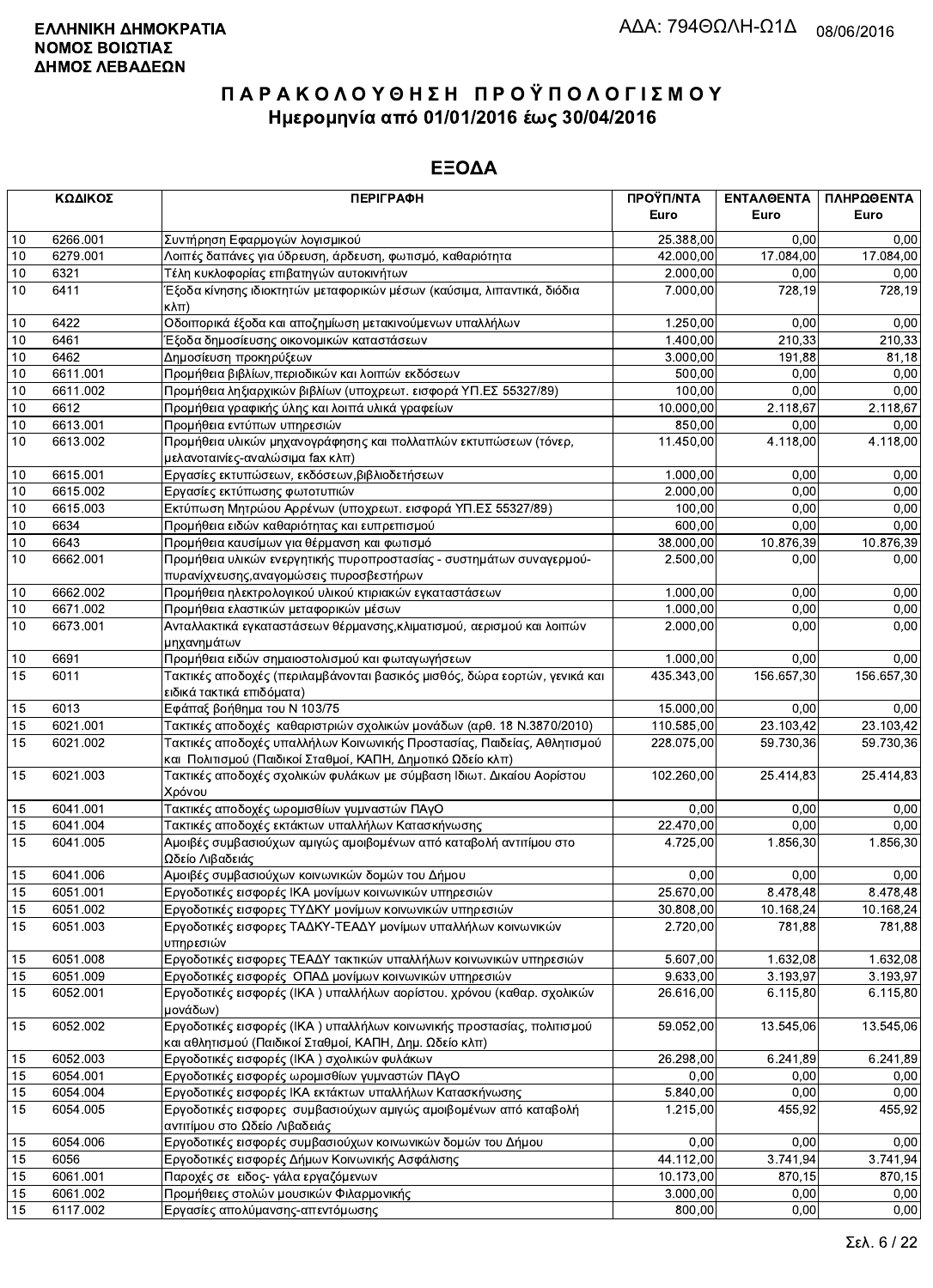|          | ΚΩΔΙΚΟΣ              | <b>ПЕРІГРАФН</b>                                                         | ΠΡΟΫΠ/ΝΤΑ             | ΕΝΤΑΛΘΕΝΤΑ           | ΠΛΗΡΩΘΕΝΤΑ       |
|----------|----------------------|--------------------------------------------------------------------------|-----------------------|----------------------|------------------|
|          |                      |                                                                          | Euro                  | Euro                 | Euro             |
| 15       | 6117.003             | Ανάθεση παροχής υπηρεσιών ιατρού για μέλη του ΚΑΠΗ                       | 2.000,00              | 0.00                 | 0,00             |
| 15       | 6117.004             | Ανάθεση παροχής υπηρεσιών σε παιδίατρο για Παιδικούς Σταθμούς            | 5.000,00              | 0.00                 | 0,00             |
| 15       | 6117.005             | Ανάθεση παροχής υπηρεσιών σε παιδίατρο για Κατασκήνωση                   | 1.200,00              | 0,00                 | 0,00             |
| 15       | 6117.006             | Καθαρισμός εγκαταστάσεων Αθλητισμού, Πολιτισμού και λοιπών υπηρεσιών     | 24.600.00             | 6.164,76             | 6.164,76         |
| 15       | 6117.007             | Ανάθεση εργασίας για χόρδισμα πιάνου Δημοτικού Ωδείου                    | 0,00                  | 0,00                 | 0,00             |
| 15       | 6117.009             | Σύμβαση έργου με γιατρό για παροχή υπηρεσιών στα μέλη του ΚΑΠΗ           | 2.000,00              | 0.00                 | 0,00             |
| 15       | 6211.002             | Δαπάνη ηλεκτρικού ρεύματος για φωτισμό Δημοτικού Σταδίου                 | 23.000,00             | 0,00                 | 0,00             |
| 15       | 6232.002             | Μίσθωμα κτιριου Β΄ Παιδικού Σταθμού Λιβαδειάς                            | 15.288,00             | 3.822,00             | 3.822,00         |
| 15       | 6232.003             | Μίσθωμα κτιριου ΚΑΠΗ Δαύλειας                                            | 2.851,20              | 950,40               | 950,40           |
| 15       | 6232.005             | Μίσθωμα κτιρίου ιατρειου (ΚΑΠΗ)                                          | 4.602,00              | 1.534,00             | 1.534,00         |
| 15       | 6232.006             | Μίσθωμα κυλικείου ΚΑΠΗ Λιβαδειάς (καντίνα)                               | 5.831,76              | 1.943,92             | 1.943,92         |
| 15       | 6232.008             | Μίσθωμα για στέγαση Δημοτικού Θεάτρου                                    | 4.560,00              | 1.520,00             | 1.520,00         |
| 15       | 6236.001             | Μισθώματα σχολικών κτιρίων (άρθ.94 Ν.3852/10)                            | 87.685,56             | 21.921,39            | 5.335,44         |
| 15       | 6236.002             | Μίσθωμα κτιρίου "Δια Βίου Μάθηση"                                        | 3.200,00              | 777,60               | 777,60           |
| 15       | 6253.001             | Ασφάλιστρα μεταφορικών μέσων                                             | 750,00                | 141,36               | 141,36           |
| 15       | 6262.001             | Συντήρηση και επισκευή λοιπών μονίμων εγκαταστάσεων Αθλητισμού -         | 5.000,00              | 0,00                 | 0,00             |
|          |                      | Πολιτισμού                                                               |                       |                      |                  |
| 15       | 6263.002             | Συντήρηση και επισκευή μεταφορικών μέσων                                 | 700,00                | 0,00                 | 0,00             |
| 15       | 6263.003             | Δαπάνες για τεχνιικό έλεγχο αυτοκινήτων (ΚΤΕΟ)                           | 100,00                | 0,00                 | 0,00             |
| 15       | 6264.001             | Συντήρηση και επισκευή εγκαταστάσεων θέρμανσης, κλιματισμού, αερισμού    | 5.000,00              | 0,00                 | 0,00             |
| 15       | 6264.002             | και λοιπών μηχανημάτων<br>Συντήρηση και επισκευή λοιπών μηχανημάτων      | 1.000,00              | 0,00                 | 0,00             |
| 15       | 6265.001             | Συντήρηση και επισκευή λοιπού εξοπλισμού Κατασκήνωσης στην Παλιομηλιά    | 1.000,00              | 0,00                 | 0,00             |
| 15       | 6265.002             | Συντήρηση και επισκευή επίπλων και λοιπού εξοπλισμού σκευών και λοιπού   | 1.000,00              | 0,00                 | 0,00             |
|          |                      | εξοπλισμού Παιδικών Σταθμών                                              |                       |                      |                  |
| 15       | 6265.003             | Συντήρηση συστημάτων κατάσβεσης-πυρόσβεσης                               | 2.000,00              | 0,00                 | 0,00             |
| 15       | 6265.004             | Συντήρηση και επισκευή ηλεκτρικών συσκευών                               | 500,00                | 0.00                 | 0,00             |
| 15       | 6265.005             | Συντήρηση και επισκευή εξοπλισμού Δημοτικού Κολυμβητηρίου                | 2.000,00              | 0,00                 | 0,00             |
| 15       | 6265.006             | Συντήρηση και επισκευή επίπλων και λοιπού εξοπλισμού υπηρεσιών           | 1.000,00              | 0,00                 | 0,00             |
|          |                      | Πολιτισμού-Αθλητισμού                                                    |                       |                      |                  |
| 15       | 6265.007             | Επισκευή επαγγελματικής σκούπας Δημοτικού Κολυμβητηρίου                  | 4.000,00              | 0,00                 | 0,00             |
| 15       | 6271.001             | Ύδρευση Παιδικών Σταθμών και Δημοτικού Ωδείου                            | 0,00                  | 0,00                 | 0,00             |
| 15       | 6279.001             | Λοιπές δαπάνες για ύδρευση, άρδευση, φωτισμό, καθαριότητα                | 60.000,00             | 14.285,00            | 14.285,00        |
| 15       | 6279.002             | Δαπάνη κοινόχρηστων για το κτίριο στέγασης ΄΄Δια Βίου Μάθηση΄΄           | 750,00                | 0,00                 | 0,00             |
| 15       | 6321                 | Τέλη κυκλοφορίας επιβατηγών αυτοκινήτων                                  | 0,00                  | 0,00                 | 0,00             |
| 15       | 6413.001             | Δαπάνη για εκδρομές ΚΑΠΗ                                                 | 3.000,00              | 0,00                 | 0,00             |
| 15       | 6462                 | Δημοσίευση προκηρύξεων                                                   | 1.250,00              | 333,08               | 333,08           |
| 15       | 6471.001             | Εκδηλώσεις εορτών ΠΑΣΧΑ                                                  | 35.000,00             | 14.206,50            | 0,00             |
| 15       | 6471.002             | Πολιτιστικές εκδηλώσεις ΤΡΟΦΩΝΕΙΑ                                        | 30.000,00             | 0,00                 | 0,00             |
| 15       | 6471.003             | Πολιτιστικές εκδηλώσεις ΓΑΙΤΑΝΑΚΙ ΛΙΒΑΔΕΙΑΣ                              | 5.000,00              | 3.977,06             | 3.511,23         |
| 15       | 6471.005             | Επετειακές-εορταστικές εκδηλώσεις και δραστηριότητες όλων των Κοινοτήτων | 10.000,00             | 0,00                 | 0,00             |
|          |                      | του Δήμου                                                                |                       |                      |                  |
| 15       | 6471.006             | Εκδηλώσεις εορτασμού Χριστουγέννων & Πρωτοχρονιάς                        | 15.000,00             | 0,00                 | 0,00             |
| 15       | 6472.001             | Εξοδα αθλητικών δραστηριοτήτων και εκδηλώσεων                            | 3.000,00              | 0.00                 | 0,00             |
| 15       | 6473.001             | Εκδηλώσεις στα ΚΑΠΗ<br>Προμήθεια ειδών παντοπωλείου                      | 2.000,00<br>13.000,00 | 0,00                 | 0,00<br>2.060,88 |
| 15<br>15 | 6481.001<br>6481.002 | Προμήθεια φρούτων και λαχανικών                                          | 10.200,00             | 2.060,88<br>1.631,30 | 1.631,30         |
| 15       | 6481.003             | Προμήθεια ειδών κρεοπωλείου                                              | 13.000,00             | 2.706,02             | 1.802,11         |
| 15       | 6481.004             | Προμήθεια γαλακτοκομικών ειδων                                           | 7.500,00              | 1.174,98             | 1.174.98         |
| 15       | 6481.005             | Προμήθεια κατεψυγμένων ειδών                                             | 3.000,00              | 414,55               | 414,55           |
| 15       | 6481.006             | Προμήθεια ειδών αρτοποιείου                                              | 8.000,00              | 1.980,53             | 1.980,53         |
| 15       | 6482.001             | Προμήθεια ειδών παντοπωλείου για Κατασκήνωση                             | 4.600,00              | 0,00                 | 0,00             |
| 15       | 6482.002             | Προμήθεια φρούτων και λαχανικών για Κατασκήνωση                          | 5.020,00              | 0,00                 | 0,00             |
| 15       | 6482.003             | Προμήθεια ειδών κρεοπωλείου για Κατασκήνωση                              | 4.700,00              | 0,00                 | 0,00             |
| 15       | 6482.004             | Προμήθεια γαλακτοκομικών ειδών για Κατασκήνωση                           | 3.200,00              | 0,00                 | 0,00             |
| 15       | 6482.005             | Προμήθεια κατεψυγμένων ειδών για Κατασκήνωση                             | 1.250,00              | 0,00                 | 0,00             |
| 15       | 6482.006             | Προμήθεια ειδών αρτοποιείου για Κατασκήνωση                              | 4.150,00              | 0,00                 | 0,00             |
| 15       | 6482.007             | Προμήθεια ειδών ζαχαροπλαστείου για Κατασκήνωση                          | 950,00                | 0,00                 | 0,00             |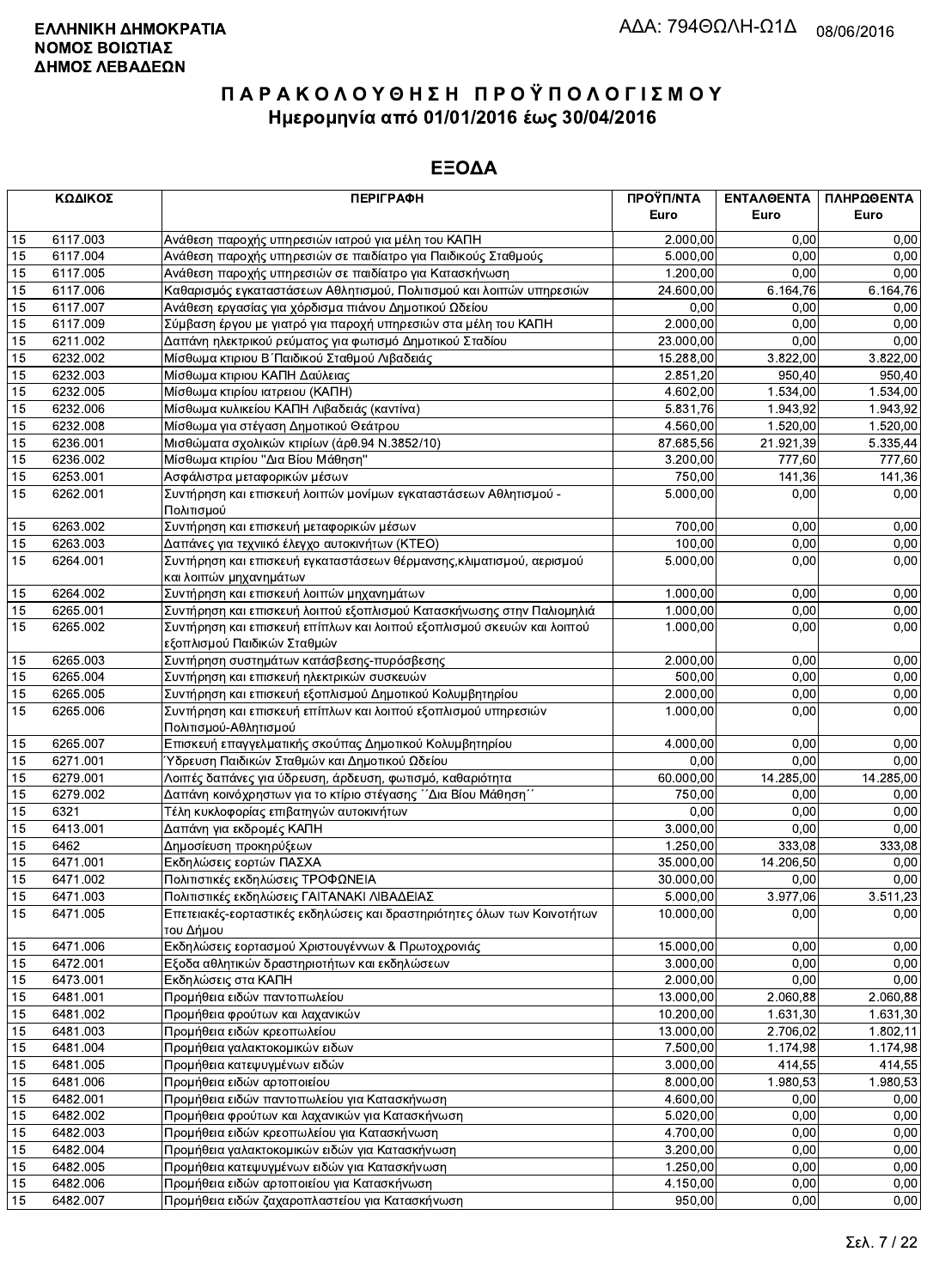|          | ΚΩΔΙΚΟΣ              | <b>ПЕРІГРАФН</b>                                                                                                             | ΠΡΟΫΠ/ΝΤΑ<br>Euro | ΕΝΤΑΛΘΕΝΤΑ<br>Euro | ΠΛΗΡΩΘΕΝΤΑ<br>Euro |
|----------|----------------------|------------------------------------------------------------------------------------------------------------------------------|-------------------|--------------------|--------------------|
|          |                      |                                                                                                                              |                   |                    |                    |
| 15       | 6612                 | Προμήθεια γραφικής ύλης και λοιπά υλικά γραφείων                                                                             | 500,00            | 0.00               | 0,00               |
| 15       | 6613.001             | Προμήθεια βιβλιαρίων υγείας κοινωνικής πρόνοιας                                                                              | 1.200,00          | 0,00               | 0,00               |
| 15       | 6613.002             | Προμήθεια εντύπων και υλικών μηχανογράφησης και πολλαπλών<br>εκτυπώσεων Παιδικών Σταθμών                                     | 750,00            | 0,00               | 0,00               |
| 15       | 6613.003             | Προμήθεια εντύπων και υλικών μηχανογράφησης και πολλαπλών<br>εκτυπώσεων ΚΑΠΗ                                                 | 200,00            | 0,00               | 0,00               |
| 15       | 6615.001             | Διάφορες εκδόσεις για την προβολή του Δήμου                                                                                  | 8.500,00          | 0,00               | 0,00               |
| 15       | 6615.002             | Εκτύπωση ενημερωτικού υλικού για το Ιστορικό-Εθνολογικό Μουσείο                                                              | 0,00              | 0,00               | 0,00               |
| 15       | 6615.003             | Εκτύπωση βιβλιαρίων σπουδών για τους μαθητές του Δημοτικού Ωδείου                                                            | 0,00              | 0,00               | 0,00               |
| 15       | 6622.003             | Προμήθεια ειδών ψυχαγωγίας για Παιδικούς Σταθμούς                                                                            | 2.000,00          | 0,00               | 0,00               |
| 15       | 6622.005             | Προμήθεια ειδών δημιουργικής απασχόλησης για τους παιδικούς σταθμούς<br>(χαρτικά, μπογιές, εκπαιδευτικό υλικό κλπ)           | 3.000,00          | 0,00               | 0,00               |
| 15       | 6622.006             | Προμήθεια παιδικών στρωμάτων                                                                                                 | 700,00            | 0,00               | 0,00               |
| 15       | 6622.008             | Προμήθεια τροφίμων για Κοινωνικό Παντοπωλείο                                                                                 | 70.500,00         | 3.077,32           | 1.523,16           |
| 15       | 6622.010             | Προμήθεια δύο (2) ανοξείδωτων ποδοκίνητων κάδων για Κατασκήνωση                                                              | 500,00            | 0,00               | 0,00               |
| 15       | 6631.001             | Προμήθεια υγειονομικού και φαρμακευτικού υλικού                                                                              | 200,00            | 0,00               | 0,00               |
| 15       | 6631.002             | Προμήθεια υγειονομικού υλικού για Δημοτικό Κλειστό Γυμναστήριο                                                               | 0,00              | 0,00               | 0,00               |
| 15       | 6633                 | Προμήθεια χημικού υλικού (απολυμαντικά, χημικά κλπ)                                                                          | 2.000,00          | 0,00               | 0,00               |
| 15       | 6634.001             | Προμήθεια ειδών καθαριότητας και ευπρεπισμού για Παιδικούς Σταθμούς,                                                         | 8.000,00          | 0,00               | 0,00               |
|          |                      | Κατασκήνωση και υπηρεσίες Πολιτισμού, Αθλητισμού                                                                             |                   |                    |                    |
| 15       | 6634.002             | Προμήθεια ειδών καθαριότητας και ευπρεπισμού για Κοινωνικό Παντοπωλείο                                                       | 11.500,00         | 0,00               | 0,00               |
| 15       | 6641.001             | Προμήθεια καυσίμων και λιπαντικών για κίνηση μεταφορικών μέσων                                                               | 700,00            | 135,74             | 135,74             |
| 15       | 6643                 | Προμήθεια καυσίμων για θέρμανση και φωτισμό                                                                                  | 45.000,00         | 15.548,83          | 15.548,83          |
| 15       | 6644.001             | Προμήθεια καυσίμων κίνησης και λιπαντικών για μηχ/τα κίνησης του νερού της<br>πισινας                                        | 60.000,00         | 0,00               | 0,00               |
| 15       | 6662.001             | Προμήθεια υλικών ενεργητικής πυροπροστασίας-συστημάτων συναγερμού-<br>πυρανίχνευσης, αναγομώσεις πυροσβεστήρων               | 6.000,00          | 0,00               | 0,00               |
| 15       | 6662.002             | Προμήθεια ηλεκτρολογικού υλικού κτιριακών εγκαταστάσεων                                                                      | 1.000,00          | 0,00               | 0,00               |
| 15       | 6662.003             | Προμήθεια υδραυλικών υλικών και εξαρτημάτων                                                                                  | 1.500,00          | 0,00               | 0,00               |
| 15       | 6672.001             | Ανταλλακτικά μηχανολογικού-ηλεκτρολογικού εξοπλισμού                                                                         | 2.000,00          | 0,00               | 0,00               |
| 15       | 6673.002             | Ανταλλακτικά εγκαταστάσεων θέρμανσης, κλιματισμού, αερισμού και λοιπών                                                       | 2.000,00          | 0,00               | 0,00               |
| 15       | 6673.003             | μηχανημάτων<br>Ανταλλακτικά μουσικών οργάνων Φιλαρμονικής                                                                    | 1.150,00          | 0.00               | 0,00               |
| 15       | 6681.002             | Προμήθεια ειδων φαρμακείου                                                                                                   | 500,00            | 0,00               | 0,00               |
| 15       | 6699.001             |                                                                                                                              | 400,00            | 0,00               | 0,00               |
|          |                      | Διάφορα αναλώσιμα υλικά για τον χώρο του Ιατρείου του ΚΑΠΗ                                                                   | 300.00            |                    |                    |
| 15       | 6699.002             | Διάφορα αναλώσιμα υλικά για τον χώρο του Φυσιοθεραπευτηρίου του ΚΑΠΗ                                                         |                   | 0,00               | 0,00               |
| 15<br>15 | 6699.003<br>6699.004 | Ταινίες για μηχανήματα μέτρησης σακχάρου και χοληστερίνης<br>Προμήθεια εκπαιδευτικού υλικού για τμήματα μουσικής προπαιδείας | 500,00<br>500,00  | 0,00<br>0,00       | 0,00<br>0,00       |
|          |                      | (τυμπανάκια, μεταλλόφωνα, ντέφια, μαράκες κλπ.)                                                                              |                   |                    |                    |
| 15       | 6699.005             | Προμήθεια αθλητικού υλικού (μπάλες, κορύνες, δίκτυα κλπ.)                                                                    | 3.000,00          | 0,00               | 0,00               |
| 15       | 6699.006             | Προμήθεια σακουλών ηλεκτρικών σκουπών των Παιδικών Σταθμών                                                                   | 400,00            | 0,00               | 0,00               |
| 15       | 6699.007             | Προμήθεια ιματισμού Παιδικών Σταθμών (σαλιάρες, πετσέτες κουζίνας κλπ.)                                                      | 800,00            | 0,00               | 0,00               |
| 15       | 6741.001             | Ενίσχυση ατόμων με ανάγκες Βαριάς Αναπηρίας                                                                                  | 3.005.079,72      | 956.131,53         | 956.131,53         |
| 15       | 6741.002             | Επίδομα αιματολογικών νοσημάτων, αιμολυτική αναιμία, αιμορροφυλία, AIDS                                                      | 539.360,00        | 166.516,80         | 166.516,80         |
| 15       | 6741.004             | Επίδομα βαριάς νοητικής καθυστέρησης                                                                                         | 1.020.000,00      | 310.188,23         | 310.188,23         |
| 15       | 6741.005             | Επίδομα κίνησης σε παραπληγικούς/τετραπληγικούς/ακρωτηριασμένους                                                             | 175.340,00        | 56.754,50          | 56.754,50          |
| 15       | 6741.007             | Επίδομα Ανασφάλιστων Παραπληγικών, Τετραπληγικών                                                                             | 96.640,00         | 26.125,63          | 26.125,63          |
| 15       | 6741.008             | Επίδομα Παραπληγικών, Τετραπληγικών Δημοσίου                                                                                 | 102.000,00        | 36.302,96          | 36.302,96          |
| 15       | 6741.009             | Επίδομα Τυφλότητας                                                                                                           | 960.745,00        | 285.366,85         | 285.366,85         |
| 15       | 6741.010             | Επίδομα σε Κωφάλαλα άτομα                                                                                                    | 118.792,00        | 35.174,33          | 35.174,33          |
| 15       | 6741.011             | Επίδομα εγκεφαλικής παράλυσης                                                                                                | 8.364,00          | 2.741,53           | 2.741,53           |
| 15       | 6741.012             | Επίδομα απροστάτευτων παιδιών                                                                                                | 75.394,00         | 12.564,74          | 12.564,74          |
| 15       | 6741.013             | Επίδομα ομογενών-προσφύγων                                                                                                   | 8.000,00          | 2.521,75           | 2.521,75           |
| 20       | 6011                 | Τακτικές αποδοχές (περιλαμβάνονται βασικός μισθός, δώρα εορτών, γενικά και<br>ειδικά τακτικά επιδόματα)                      | 551.363,00        | 193.599,11         | 193.349,11         |
| 20       | 6012.001             | Αποζημίωση υπερωριακής εργασίας μονίμων υπαλλήλων                                                                            | 3.000,00          | 0,00               | 0,00               |
| 20       | 6021                 | Τακτικές αποδοχές (περιλαμβάνονται βασικός μισθός, δώρα εορτών, γενικά και                                                   | 116.831,00        | 24.314,43          | 24.314,43          |
|          |                      | ειδικά τακτικά επιδόματα)                                                                                                    |                   |                    |                    |
| 20       | 6022.001             | Αποζημίωση υπερωριακής εργασίας υπαλλήλων με σύμβαση Αορ. Χρόνου                                                             | 580,00            | 0,00               | 0,00               |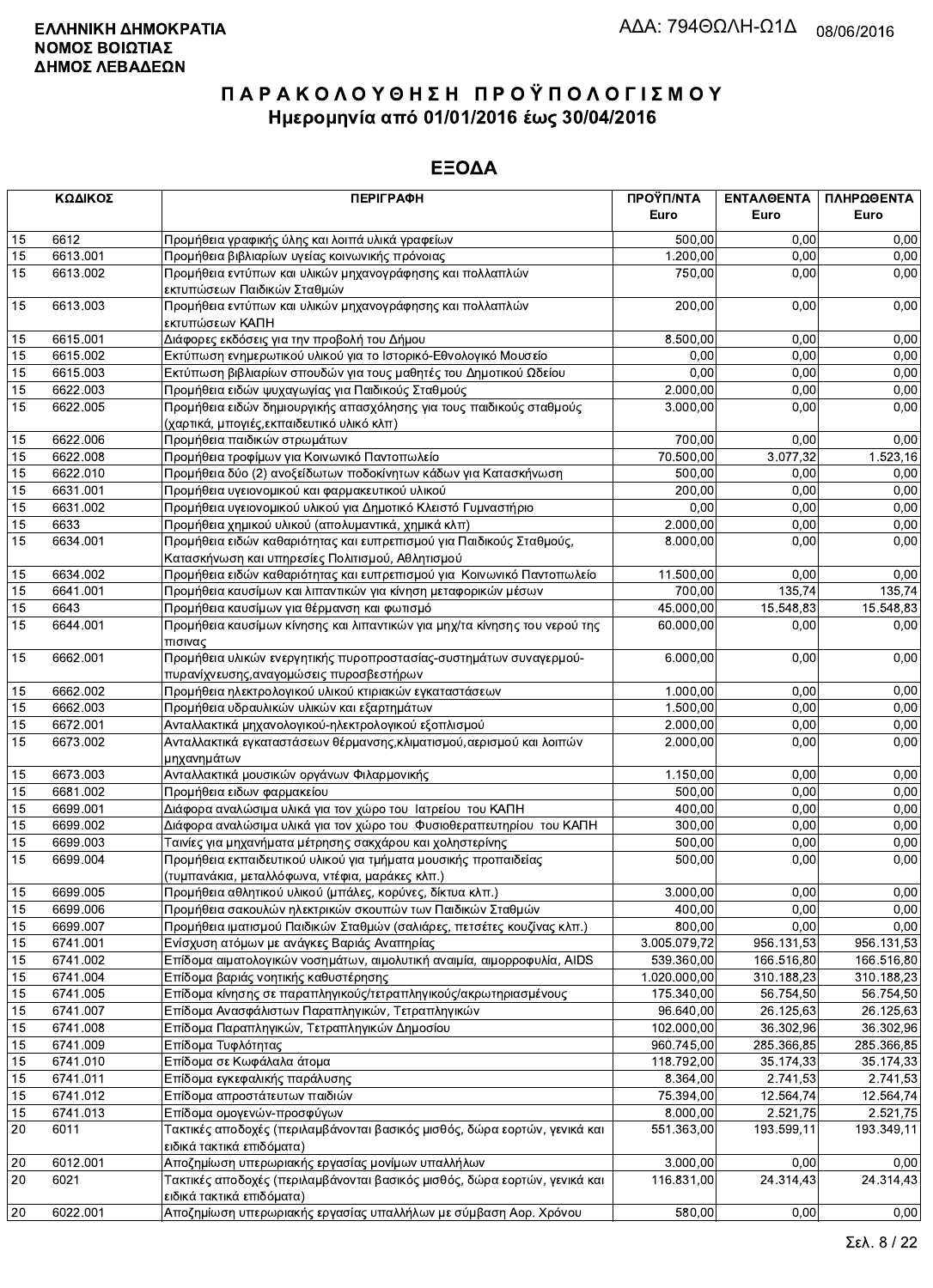|                 | ΚΩΔΙΚΟΣ  | <b>ПЕРІГРАФН</b>                                                                                                        | ΠΡΟΫΠ/ΝΤΑ<br>Euro | ΕΝΤΑΛΘΕΝΤΑ<br>Euro | ΠΛΗΡΩΘΕΝΤΑ<br>Euro |
|-----------------|----------|-------------------------------------------------------------------------------------------------------------------------|-------------------|--------------------|--------------------|
| 20              | 6041     | Τακτικές αποδοχές (περιλαμβάνονται βασικός μισθός, δώρα εορτών, γενικά και<br>ειδικά τακτικά επιδόματα)                 | 69.389,00         | 15.916.94          | 15.916,94          |
| $20\,$          | 6051.002 | Εργοδοτικές εισφορές ΤΥΔΚΥ μονίμων υπ. καθαριότητας και ηλεκτροφωτισμού                                                 | 65.220,00         | 21.050.18          | 21.018,93          |
| 20              | 6051.003 | Εργοδοτικές εισφορές ΤΑΔΚΥ μονίμων υπ. καθαριότητας και ηλεκτροφωτισμού                                                 | 15.533,00         | 4.515,36           | 4.515,36           |
| 20              | 6051.004 | Εργοδοτικές εισφορές ΤΣΜΕΔΕ μονίμων υπηρεσίας καθαριότητας και<br>ηλεκτροφωτισμού                                       | 3.947,00          | 1.315,64           | 1.315,64           |
| 20              | 6051.005 | Εργοδοτικές εισφορές ΤΣΜΕΔΕ (ΕΠΙΚΟΥΡΙΚΟ) μονίμων υπηρεσίας<br>καθαριότητας και ηλεκτροφωτισμού                          | 889,00            | 296,08             | 296,08             |
| 20              | 6051.006 | Εργοδοτικές εισφορές ΚΥΤ μονίμων υπηρεσίας καθαριότητας και<br>ηλεκτροφωτισμού                                          | 1.274,00          | 424,40             | 424,40             |
| 20              | 6051.007 | Εργοδοτικές εισφορές Τ.Σ.Κ.Υ                                                                                            | 2.302,00          | 655,36             | 655,36             |
| 20              | 6052.001 | Εργοδοτικές εισφορές ΙΚΑ υπαλλήλων αορ. χρόνου υπ. καθαριότητας και<br>ηλεκτροφωτισμού                                  | 30.061.00         | 6.903,99           | 6.903,99           |
| 20              | 6054.001 | Εργοδοτικές εισφορές ΙΚΑ εκτάκτων υπ. καθαριότητας και ηλεκτροφωτισμού                                                  | 20.790,00         | 4.455,90           | 4.455,90           |
| $20\,$          | 6056     | Εργοδοτικές εισφορές Δήμων Κοινωνικής Ασφάλισης                                                                         | 56.463,00         | 4.789,63           | 4.789,63           |
| $\overline{20}$ | 6061.001 | Παροχές σε είδος-είδη ατομικής προστασίας εργαζομένων (ένδυση κλπ)                                                      | 3.000,00          | 0.00               | 0,00               |
| 20              | 6061.002 | Παροχές σε είδος-γάλα εργαζομένων                                                                                       | 15.110,00         | 1.547,47           | 1.547,47           |
| 20              | 6063     | Λοιπές παροχές σε είδος (ένδυση εργατοτεχνικού προσωπικού κ.λ.π.)                                                       | 2.000,00          | 0.00               | 0,00               |
| $\overline{20}$ | 6151     | Δικαιώματα τρίτων (ΔΕΗ κλπ) από την είσπραξη τελών και φόρων                                                            | 58.000.00         | 21.171,94          | 21.171,94          |
| $20\,$          | 6211.001 | Ηλεκτρικό ρεύμα για φωτισμό οδών, πλατειών και κοινοχρήστων χώρων                                                       | 535.000,00        | 244.322,49         | 244.322,49         |
| $20\,$          | 6211.002 | Δαπάνες ηλεκτρικών παροχών, οδικών φωτισμών, αυξήσεις ισχύος κλπ                                                        | 2.700,00          | 689,80             | 689,80             |
| 20              | 6234.001 | Μισθώματα γερανοφόρων οχημάτων για μεταφορά οχημάτων, κοντέϊνερ, κοπή<br>και κλάδεμα ψηλών και επικίνδυνων δένδρων κλπ. | 3.000,00          | 0,00               | 0,00               |
| $20\,$          | 6253.001 | Ασφάλιστρα μεταφορικών μέσων και αυτοκινούμενων μηχανημάτων                                                             | 12.000,00         | 5.510,82           | 5.510,82           |
| 20              | 6263.001 | Συντηρήσεις-Επισκευές αυτοκινήτων                                                                                       | 123.000,00        | 0,00               | 0,00               |
| $\overline{20}$ | 6263.002 | Δαπάνες για τεχνικό έλεγχο οχημάτων (ΚΤΕΟ)                                                                              | 1.000,00          | 0,00               | 0,00               |
| $20\,$          | 6263.010 | Συντήρηση και επισκευή κοντέινερς απορριμμάτων                                                                          | 500,00            | 0,00               | 0,00               |
| $20\,$          | 6264.001 | Συντηρήσεις και Επισκευές μηχανημάτων Χ.Υ.Τ.Α.                                                                          | 22.500,00         | 0,00               | 0,00               |
| $20\,$          | 6265.002 | Συντήρηση λοιπού εξοπλισμού                                                                                             | 500,00            | 0,00               | 0,00               |
| $20\,$          | 6265.003 | Επισκευή μεταλλικών κάδων απορριμμάτων                                                                                  | 8.000,00          | 0,00               | 0,00               |
| $\overline{20}$ | 6265.004 | Επισκευή μεταλλικών καλαθιών απορριμμάτων                                                                               | 1.000,00          | 0,00               | 0,00               |
| 20              | 6279.001 | Λοιπές δαπάνες για ύδρευση, άρδευση, φωτισμό, καθαριότητα                                                               | 7.000,00          | 4.955,00           | 4.955,00           |
| 20              | 6322     | Τέλη κυκλοφορίας φορτηγών αυτοκινήτων                                                                                   | 1.500,00          | 0.00               | 0,00               |
| $20\,$          | 6323     | Λοιπά τέλη κυκλοφορίας                                                                                                  | 2.500,00          | 0,00               | 0,00               |
| $20\,$          | 6422     | Οδοιπορικά έξοδα και αποζημίωση μετακινούμενων υπαλλήλων                                                                | 250,00            | 0,00               | 0,00               |
| 20              | 6462     | Δημοσίευση προκηρύξεων                                                                                                  | 600,00            | 0,00               | 0,00               |
| $20\,$          | 6633     | Προμήθεια χημικού υλικού (απολυμαντικά, χημικά κλπ)                                                                     | 2.500,00          | 0,00               | 0,00               |
| 20              | 6635     | Προμήθεια λοιπών ειδών υγιεινής και καθαριότητας                                                                        | 500,00            | 0,00               | 0,00               |
| 20              | 6641.001 | Προμήθεια καυσίμων και λιπαντικών για κίνηση μεταφ. μέσων υπ.<br>καθαριότητας και ηλεκτροφωτισμού                       | 145.000,00        | 18.836,43          | 18.836,43          |
| 20              | 6641.002 | Καύσιμα και λιπαντικά για μηχανήματα Χ.Υ.Τ.Α.                                                                           | 40.000,00         | 1.386,98           | 1.386,98           |
| 20              | 6662.001 | Προμήθεια ηλεκτρολογικού υλικού για τη συντήρηση ηλεκτροφωτισμού<br>Λιβαδειάς και τοπικών διαμερισμάτων                 | 32.000,00         | 0.00               | 0,00               |
| 20              | 6671.002 | Προμήθεια και τοποθέτηση ελαστικών μεταφορικών μέσων                                                                    | 10.000,00         | 0,00               | 0,00               |
| $20\,$          | 6671.003 | Προμήθεια και τοποθέτηση ελαστικών μηχανημάτων Χ.Υ.Τ.Α.                                                                 | 5.000,00          | 0,00               | 0,00               |
| 20              | 6673.001 | Ανταλλακτικά επίπλων και σκευών και λοιπού εξοπλισμού                                                                   | 500,00            | 0,00               | 0,00               |
| 20              | 6691.001 | Προμήθεια εορταστικού φωτιζόμενου διάκοσμου                                                                             | 6.000,00          | 0,00               | 0,00               |
| 20              | 6699.001 | Προμήθεια σάκκων απορριμμάτων                                                                                           | 6.000,00          | 0,00               | 0,00               |
| $20\,$          | 6699.002 | Κάρτες ταχογράφου οδηγών                                                                                                | 0,00              | 0,00               | 0,00               |
| $\overline{20}$ | 6699.003 | Προμήθεια λοιπών αναλωσίμων                                                                                             | 500,00            | 0,00               | 0,00               |
| 20              | 6721.001 | Ετήσια εισφορά σε ΔΕΠΟΔΑΛ-Α.Ε. (ΦΟΔΣΑ) 1ης Διαχειριστικής Ενότητας Ν.<br>Βοιωτίας                                       | 412.911,00        | 99.387,74          | 0,00               |
| 25              | 6041     | Τακτικές αποδοχές (περιλαμβάνονται βασικός μισθός, δώρα εορτών, γενικά και<br>ειδικά τακτικά επιδόματα)                 | 22.800,00         | 0,00               | 0,00               |
| 25              | 6054.001 | Εργοδοτικές εισφορές Ι.Κ.Α. εκτάκτου προσωπικού                                                                         | 5.968,00          | 0,00               | 0,00               |
| 25              | 6211.001 | Αντίτιμο ηλεκτρικού ρεύματος για την κίνηση των αντλιοστασίων άρδευσης                                                  | 285.000,00        | 5.451,18           | 5.451,18           |
| 25              | 6262.005 | Συντήρηση και επισκευή αντλιοστασίων άρδευσης                                                                           | 15.000,00         | 0,00               | 0,00               |
| 25              | 6673.002 | Προμήθεια ανταλλακτικών και σωλήνων άρδευσης                                                                            | 15.000,00         | 0,00               | 0,00               |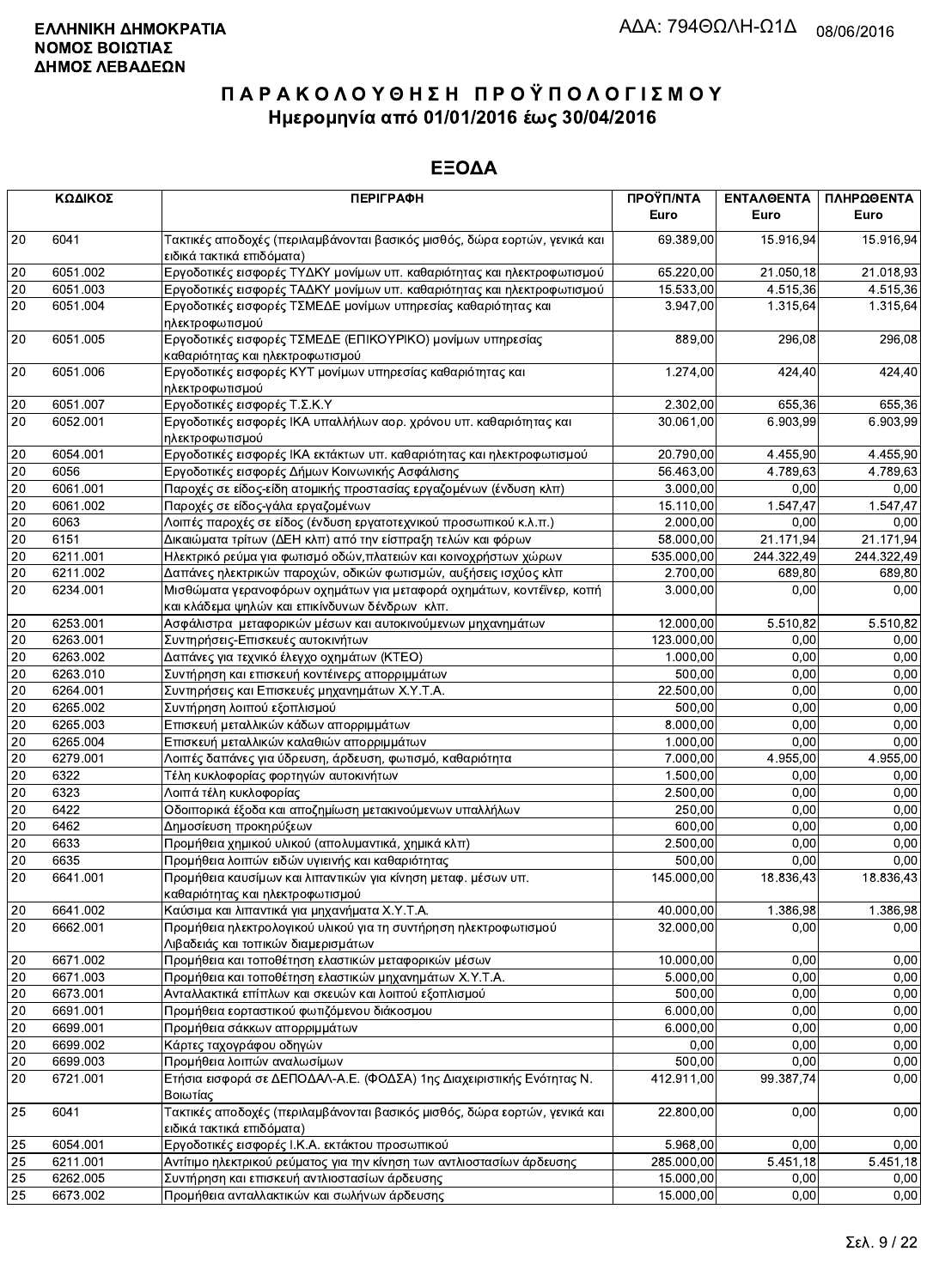|        | ΚΩΔΙΚΟΣ  | <b>ПЕРІГРАФН</b>                                                                                                                                | ΠΡΟΫΠ/ΝΤΑ<br>Euro | ΕΝΤΑΛΘΕΝΤΑ<br>Euro | ΠΛΗΡΩΘΕΝΤΑ<br>Euro |
|--------|----------|-------------------------------------------------------------------------------------------------------------------------------------------------|-------------------|--------------------|--------------------|
| 30     | 6011     | Τακτικές αποδοχές (περιλαμβάνονται βασικός μισθός, δώρα εορτών, γενικά και<br>ειδικά τακτικά επιδόματα)                                         | 463.578,00        | 166.009,35         | 166.009,35         |
| 30     | 6012.001 | Αποζημίωση υπερωριακής εργασίας                                                                                                                 | 2.000,00          | 0.00               | 0,00               |
| 30     | 6021     | Τακτικές αποδοχές (περιλαμβάνονται βασικός μισθός, δώρα εορτών, γενικά και<br>ειδικά τακτικά επιδόματα)                                         | 46.548,00         | 11.317,76          | 11.317,76          |
| 30     | 6022.001 | Αποζημίωση υπερωριακής εργασίας και για εξαιρέσιμες ημέρες και νυκτερινές<br>ώρες και λοιπές πρόσθετες αμοιβές                                  | 500,00            | 0,00               | 0,00               |
| 30     | 6051.001 | Εργοδοτικές εισφορές Ι.Κ.Α. μονίμων υπαλλήλων                                                                                                   | 9.697,00          | 3.212,92           | 3.212,92           |
| 30     | 6051.002 | Εργοδοτικές εισφορές ΤΥΔΚΥ μονίμων υπαλλήλων                                                                                                    | 51.356,00         | 16.998,28          | 16.998.28          |
| 30     | 6051.003 | Εργοδοτικές εισφορές ΤΑΔΚΥ μονίμων υπαλλήλων                                                                                                    | 11.036,00         | 3.615,04           | 3.615,04           |
| 30     | 6051.004 | Εργοδοτικές εισφορές ΤΣΜΕΔΕ μονίμων υπαλλήλων                                                                                                   | 21.545,00         | 7.049,28           | 7.049,28           |
| 30     | 6051.005 | Εργοδοτικές εισφορές ΤΣΜΕΔΕ (ΕΠΙΚΟΥΡΙΚΟ) μονίμων υπαλλήλων                                                                                      | 631,00            | 180,84             | 180,84             |
| 30     | 6051.006 | Εργοδοτικές εισφορές ΚΥΤ μονίμων υπαλλήλων                                                                                                      | 904,00            | 259,20             | 259,20             |
| 30     | 6051.008 | Εργοδοτικές εισφορές ΤΕΑΔΥ μονίμων υπαλλήλων                                                                                                    | 392,00            | 0,00               | 0,00               |
| 30     | 6052.001 | Εργοδοτικές εισφορές Ι.Κ.Α. υπαλλήλων με σχέση Αορ. Χρόνου                                                                                      | 11.493,00         | 2.779,66           | 2.779,66           |
| 30     | 6056     | Εργοδοτικές εισφορές Δήμων Κοινωνικής Ασφάλισης                                                                                                 | 40.583,00         | 3.442,58           | 3.442,58           |
| 30     | 6061.001 | Παροχές σε είδος-είδη ατομικής προστασίας εργαζομένων (ένδυση κλπ)                                                                              | 1.000,00          | 0,00               | 0,00               |
| 30     | 6061.002 | Παροχές σε είδος-γάλα εργαζομένων                                                                                                               | 4.595,00          | 505,24             | 505,24             |
| 30     | 6117.002 | Κατεδάφιση κτιρίων (σε κοινόχρηστους χώρους, ετοιμόρροπα και επικίνδυνα)                                                                        | 5.000,00          | 0,00               | 0,00               |
| 30     | 6117.003 | Απεντόμωση-μυοκτονία-απολύμανση αμαξοστασίου                                                                                                    | 0,00              | 0.00               | 0,00               |
| 30     | 6142.001 | Αμοιβή για ανάθεση διαμόρφωσης-κατασκευής των παραγκών της<br>εμποροπανήγυρης                                                                   | 25.000,00         | 0,00               | 0,00               |
| 30     | 6142.002 | Παροχή υπηρεσιών για πιστοποίηση-καταχώρηση ανελκυστήρων                                                                                        | 650,00            | 0,00               | 0,00               |
| 30     | 6142.003 | Αμοιβή αξιολόγησης συμμόρφωσης απαιτήσεων ασφαλείας παιδικών χαρών                                                                              | 6.000,00          | 0,00               | 0,00               |
| 30     | 6142.005 | Αμοιβή για εργαστηριακές δοκιμές αντοχής υλικών                                                                                                 | 500,00            | 0,00               | 0,00               |
| 30     | 6142.006 | Αμοιβή για έλεγχο πιστοποίησης για αλεξικέραυνα                                                                                                 | 2.000,00          | 0,00               | 0,00               |
| 30     | 6142.401 | Αποκατάσταση ΧΑΔΑ πλησίον της Τ.Κ. Αγίας Αννας                                                                                                  | 96.000,00         | 0.00               | 0,00               |
| 30     | 6211.001 | Ηλεκτροδότηση προσωρινών τριφασικών παροχών Εμποροπανήγυρης<br>Λιβαδειάς                                                                        | 2.200,00          | 0,00               | 0,00               |
| $30\,$ | 6232     | Μισθώματα κτιρίων - Τεχνικών έργων ακινήτων                                                                                                     | 3.000,00          | 1.005,12           | 1.005,12           |
| 30     | 6253.001 | Ασφάλιστρα μεταφορικών μέσων                                                                                                                    | 6.000,00          | 2.803,02           | 2.803,02           |
| 30     | 6262.002 | Συντήρηση-επισκευή φωτεινών σηματοδοτών ρύθμισης κυκλοφορίας                                                                                    | 8.000,00          | 0,00               | 0,00               |
| 30     | 6262.101 | Έκτακτες και επείγουσες δαπάνες για επισκευή και αποκατάσταση ακινήτων,<br>εγκαταστάσεων, κοινόχρηστων χώρων και λοιπών χώρων Δ.Κ. Λιβαδειάς    | 3.000,00          | 0,00               | 0,00               |
| 30     | 6262.102 | Έκτακτες και επείγουσες δαπάνες για επισκευή και αποκατάσταση ακινήτων,<br>εγκαταστάσεων, κοινόχρηστων χώρων και λοιπών χώρων Τ.Κ.Λαφυστίου     | 1.000,00          | 0,00               | 0,00               |
| 30     | 6262.103 | Έκτακτες και επείγουσες δαπάνες για επισκευή και αποκατάσταση ακινήτων,<br>εγκαταστάσεων, κοινόχρηστων χώρων και λοιπών χώρων Τ.Κ. Ρωμαίικου    | 1.000,00          | 0,00               | 0,00               |
| 30     | 6262.201 | Έκτακτες και επείγουσες δαπάνες για επισκευή και αποκατάσταση ακινήτων,<br>εγκαταστάσεων, κοινόχρηστων χώρων και λοιπών χώρων Τ.Κ. Χαιρώνειας   | 1.000,00          | 0,00               | 0,00               |
| $30\,$ | 6262.202 | Έκτακτες και επείγουσες δαπάνες για επισκευή και αποκατάσταση ακινήτων,<br>εγκαταστάσεων, κοινόχρηστων χώρων και λοιπών χώρων Τ.Κ. Προφήτη Ηλία | 1.000,00          | 0,00               | 0,00               |
| 30     | 6262.203 | Έκτακτες και επείγουσες δαπάνες για επισκευή και αποκατάσταση ακινήτων,<br>εγκαταστάσεων, κοινόχρηστων χώρων και λοιπών χώρων Τ.Κ. Προσηλίου    | 1.000,00          | 0,00               | 0,00               |
| 30     | 6262.204 | Έκτακτες και επείγουσες δαπάνες για επισκευή και αποκατάσταση ακινήτων,<br>εγκαταστάσεων, κοινόχρηστων χώρων και λοιπών χώρων Τ.Κ.Θουρίου       | 1.000,00          | 0,00               | 0,00               |
| 30     | 6262.205 | Έκτακτες και επείγουσες δαπάνες για επισκευή και αποκατάσταση ακινήτων,<br>εγκαταστάσεων, κοινόχρηστων χώρων και λοιπών χώρων Τ.Κ.Βασιλικών     | 1.000,00          | 0,00               | 0,00               |
| 30     | 6262.206 | Έκτακτες και επείγουσες δαπάνες για επισκευή και αποκατάσταση ακινήτων,<br>εγκαταστάσεων, κοινόχρηστων χώρων και λοιπών χώρων Τ.Κ.Ανθοχωρίου    | 1.000,00          | 0,00               | 0,00               |
| 30     | 6262.207 | Έκτακτες και επείγουσες δαπάνες για επισκευή και αποκατάσταση ακινήτων,<br>εγκαταστάσεων, κοινόχρηστων χώρων και λοιπών χώρων Τ.Κ.Ακοντίου      | 1.000,00          | 0,00               | 0,00               |
| 30     | 6262.208 | Έκτακτες και επείγουσες δαπάνες για επισκευή και αποκατάσταση ακινήτων,<br>εγκαταστάσεων, κοινόχρηστων χώρων και λοιπών χώρων Τ.Κ.Αγίου Βλασίου | 1.000,00          | 0,00               | 0,00               |
| 30     | 6262.301 | Επείγουσες εργασίες επισκευής και γενικά εγκαταστάσεων κοινοχρήστων<br>χώρων Τ.Κ.Δαυλείας                                                       | 1.000,00          | 0,00               | 0,00               |
| 30     | 6262.302 | Έκτακτες και επείγουσες δαπάνες για επισκευή και αποκατάσταση ακινήτων,<br>εγκαταστάσεων, κοινόχρηστων χώρων και λοιπών χώρων Τ.Κ.Μαυρονερίου   | 1.000,00          | 0,00               | 0,00               |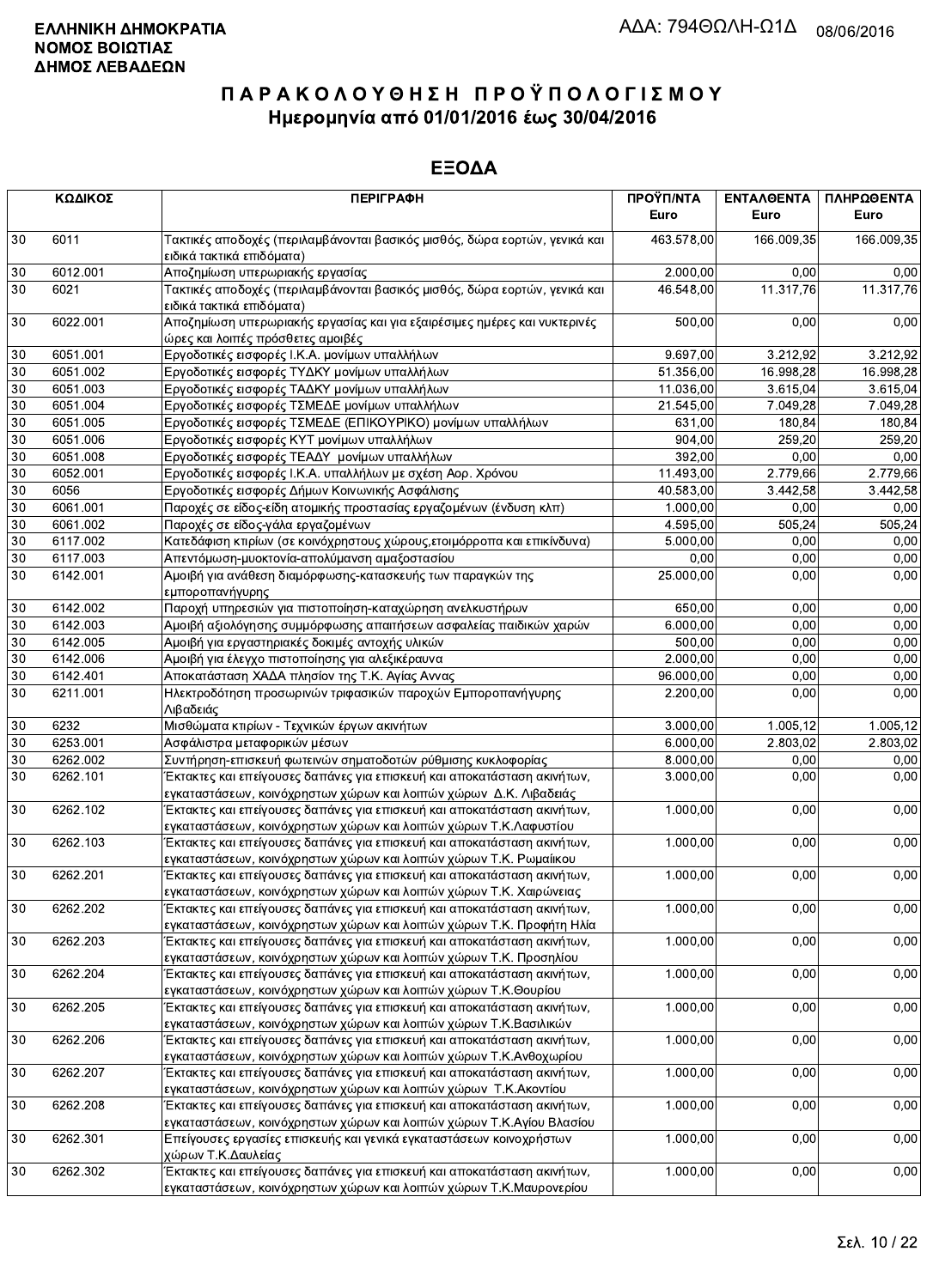|                           | ΚΩΔΙΚΟΣ              | <b>ПЕРІГРАФН</b>                                                                                                                              | ΠΡΟΫΠ/ΝΤΑ<br>Euro     | ΕΝΤΑΛΘΕΝΤΑ<br>Euro | ΠΛΗΡΩΘΕΝΤΑ<br>Euro |
|---------------------------|----------------------|-----------------------------------------------------------------------------------------------------------------------------------------------|-----------------------|--------------------|--------------------|
| 30                        | 6262.303             | Έκτακτες και επείγουσες δαπάνες για επισκευή και αποκατάσταση ακινήτων,                                                                       | 1.000,00              | 0,00               | 0,00               |
| 30                        | 6262.401             | εγκαταστάσεων, κοινόχρηστων χώρων και λοιπών χώρων Τ.Κ.Παρορίου<br>Έκτακτες και επείγουσες δαπάνες για επισκευή και αποκατάσταση ακινήτων,    | 1.000,00              | 0,00               | 0,00               |
|                           |                      | εγκαταστάσεων, κοινόχρηστων χώρων και λοιπών χώρων Τ.Κ.Αγίας Αννας                                                                            |                       |                    |                    |
| 30                        | 6262.402             | Έκτακτες και επείγουσες δαπάνες για επισκευή και αποκατάσταση ακινήτων,                                                                       | 1.000,00              | 0,00               | 0,00               |
|                           |                      | εγκαταστάσεων, κοινόχρηστων χώρων και λοιπών χώρων Τ.Κ Αγίας Τριάδας                                                                          |                       |                    |                    |
| 30                        | 6262.403             | Έκτακτες και επείγουσες δαπάνες για επισκευή και αποκατάσταση ακινήτων,                                                                       | 1.000,00              | 0,00               | 0,00               |
|                           | 6262.404             | εγκαταστάσεων, κοινόχρηστων χώρων και λοιπών χώρων Τ.Κ.Αγίου Γεωργίου                                                                         |                       | 0,00               |                    |
| 30                        |                      | Έκτακτες και επείγουσες δαπάνες για επισκευή και αποκατάσταση ακινήτων,<br>εγκαταστάσεων, κοινόχρηστων χώρων και λοιπών χώρων Τ.Κ.Αλαλκομενών | 1.000,00              |                    | 0,00               |
| 30                        | 6262.405             | Έκτακτες και επείγουσες δαπάνες για επισκευή και αποκατάσταση ακινήτων,                                                                       | 1.000,00              | 0,00               | 0,00               |
|                           |                      | εγκαταστάσεων, κοινόχρηστων χώρων και λοιπών χώρων Τ.Κ.Κορώνειας                                                                              |                       |                    |                    |
| 30                        | 6262.501             | Έκτακτες και επείγουσες δαπάνες για επισκευή και αποκατάσταση ακινήτων,                                                                       | 2.000,00              | 0,00               | 0,00               |
|                           |                      | εγκαταστάσεων, κοινόχρηστων χώρων και λοιπών χώρων Δ.Κ. Κυριακίου                                                                             |                       |                    |                    |
| $30\,$                    | 6263.001             | Συντήρηση και επισκευή μεταφορικών μέσων και μηχανημάτων                                                                                      | 50.000,00             | 0.00               | 0,00               |
| 30                        | 6263.002             | Δαπάνες για τεχνικό έλεγχο οχημάτων (ΚΤΕΟ)                                                                                                    | 600,00                | 0,00               | 0,00               |
| 30                        | 6266                 | Συντήρηση Εφαρμογών λογισμικού                                                                                                                | 2.000,00              | 0,00               | 0,00               |
| 30                        | 6277.002             | Δαπάνες για διάθεση και διαχείριση απορριμμάτων σπηλαιοβάραθρου                                                                               | 108.000,00            | 0,00               | 0,00               |
|                           |                      | πλησίον Τ.Κ. Αγίας Άννας                                                                                                                      |                       |                    |                    |
| $30\,$                    | 6279.002<br>6322     | Δαπάνη για νέα κτιριακή τριφασική παροχή στο αναψυκτήριο Χαιρώνειας                                                                           | 350,00                | 290,71             | 290,71             |
| 30<br>$30\,$              | 6323                 | Τέλη κυκλοφορίας φορτηγών αυτοκινήτων<br>Λοιπά τέλη κυκλοφορίας                                                                               | 1.255,00<br>2.045,00  | 0,00<br>0,00       | 0,00<br>0,00       |
| 30                        | 6411.001             | Έξοδα κίνησης ιδιόκτητων μεταφορικών μέσων (καύσιμα, λιπαντικά, διόδια                                                                        | 1.400,00              | 0,00               | 0,00               |
|                           |                      | $\kappa\lambda\pi$ )                                                                                                                          |                       |                    |                    |
| $30\,$                    | 6422                 | Οδοιπορικά έξοδα και αποζημίωση μετακινούμενων υπαλλήλων                                                                                      | 1.300,00              | 0,00               | 0,00               |
| 30                        | 6462                 | Δημοσίευση προκηρύξεων                                                                                                                        | 4.200,00              | 0,00               | 0,00               |
| 30                        | 6611.001             | Προμήθεια βιβλίων, περιοδικών και λοιπών εκδόσεων                                                                                             | 500,00                | 0,00               | 0,00               |
| 30                        | 6615.001             | Εργασίες εκτύπωσης φωτοτυπιών                                                                                                                 | 3.000,00              | 0,00               | 0,00               |
| $30\,$                    | 6635                 | Προμήθεια λοιπών ειδών υγιεινής και καθαριότητας                                                                                              | 150,00                | 0,00               | 0,00               |
| 30                        | 6641.001             | Προμήθεια καυσίμων και λιπαντικών για κίνηση μεταφορικών μέσων και<br>μηχανημάτων                                                             | 45.000,00             | 10.297,32          | 10.297,32          |
| 30                        | 6651                 | Προμήθεια υλικού τοπογραφήσεων και σχεδιάσεων                                                                                                 | 1.000,00              | 0,00               | 0,00               |
| $30\,$                    | 6661.002             | Προμήθεια χρωμάτων για συντήρηση δημοτικών κτιρίων                                                                                            | 5.000,00              | 0,00               | 0,00               |
| $\overline{30}$           | 6661.004             | Προμήθεια υαλοπινάκων-κουφωμάτων                                                                                                              | 2.000,00              | 0,00               | 0,00               |
| 30                        | 6662.001             | Προμήθεια ξυλείας                                                                                                                             | 2.000,00              | 0,00               | 0,00               |
| 30                        | 6662.002             | Προμήθεια χρωμάτων για κοινόχρηστους χώρους, διαγράμμιση οδών κλπ.                                                                            | 3.500,00              | 0,00               | 0,00               |
| 30                        | 6662.004             | Προμήθεια ειδών κιγκαλερίας                                                                                                                   | 1.000.00              | 0,00               | 0,00               |
| $30\,$<br>$\overline{30}$ | 6662.007<br>6662.008 | Προμήθεια σκυροδέματος                                                                                                                        | 5.000,00              | 0,00               | 0,00               |
| $\overline{30}$           | 6662.009             | Προμήθεια ασφαλτομίγματος και ψυχρής ασφάλτου<br>Προμήθεια υδραυλικών υλικών και εξαρτημάτων                                                  | 15.000,00<br>5.000,00 | 0.00<br>0,00       | 0,00<br>0,00       |
| 30                        | 6662.010             | Προμήθεια σιδηρών κιγκλιδωμάτων και φρεατίων                                                                                                  | 3.000,00              | 0,00               | 0,00               |
| 30                        | 6662.011             | Προμήθεια αδρανών υλικών λατομείου                                                                                                            | 15.000,00             | 0,00               | 0,00               |
| 30                        | 6662.012             | Προμήθεια οικοδομικών υλικών                                                                                                                  | 10.000,00             | 0,00               | 0,00               |
| 30                        | 6662.013             | Προμήθεια μονωτικών-στεγανωτικών υλικών                                                                                                       | 750,00                | 0,00               | 0,00               |
| 30                        | 6671.002             | Προμήθεια ελαστικών οχημάτων και μηχανημάτων                                                                                                  | 10.000,00             | 0,00               | 0,00               |
| 30                        | 6673.002             | Ανταλλακτικά φωτεινών σηματοδοτών                                                                                                             | 8.000,00              | 0,00               | 0,00               |
| 30                        | 6673.003             | Ανταλλακτικά αντικεραυνικής προστασίας                                                                                                        | 5.000,00              | 0,00               | 0,00               |
| 30                        | 6699.001             | Προμήθεια διάφορων μικροεργαλείων                                                                                                             | 500,00                | 0,00               | 0,00               |
| 30                        | 6699.007             | Προμήθεια αλατιού για αντιμετώπιση επιπτώσεων από έκτακτα καιρικά                                                                             | 7.000,00              | 0,00               | 0,00               |
|                           |                      | φαινόμενα (χιονοπτώσεις κ.λ.π.)                                                                                                               |                       |                    |                    |
| 35                        | 6011                 | Τακτικές αποδοχές (περιλαμβάνονται βασικός μισθός, δώρα εορτών, γενικά και<br>ειδικά τακτικά επιδόματα)                                       | 130.634,00            | 46.679,04          | 46.679,04          |
| 35                        | 6012.001             | Αποζημίωση υπερωριακής εργασίας μονίμων υπαλλήλων                                                                                             | 600,00                | 0,00               | 0,00               |
| 35                        | 6021                 | Τακτικές αποδοχές (περιλαμβάνονται βασικός μισθός, δώρα εορτών, γενικά και                                                                    | 14.112,00             | 3.257,76           | 3.257,76           |
|                           |                      | ειδικά τακτικά επιδόματα)                                                                                                                     |                       |                    |                    |
| 35                        | 6022.001             | Αποζημίωση υπερωριακής εργασίας για την καταβολή εκλογικής<br>αποζημίωσης                                                                     | 500,00                | 0,00               | 0,00               |
| 35                        | 6041                 | Τακτικές αποδοχές (περιλαμβάνονται βασικός μισθός, δώρα εορτών, γενικά και<br>ειδικά τακτικά επιδόματα)                                       | 16.476,00             | 0,00               | 0,00               |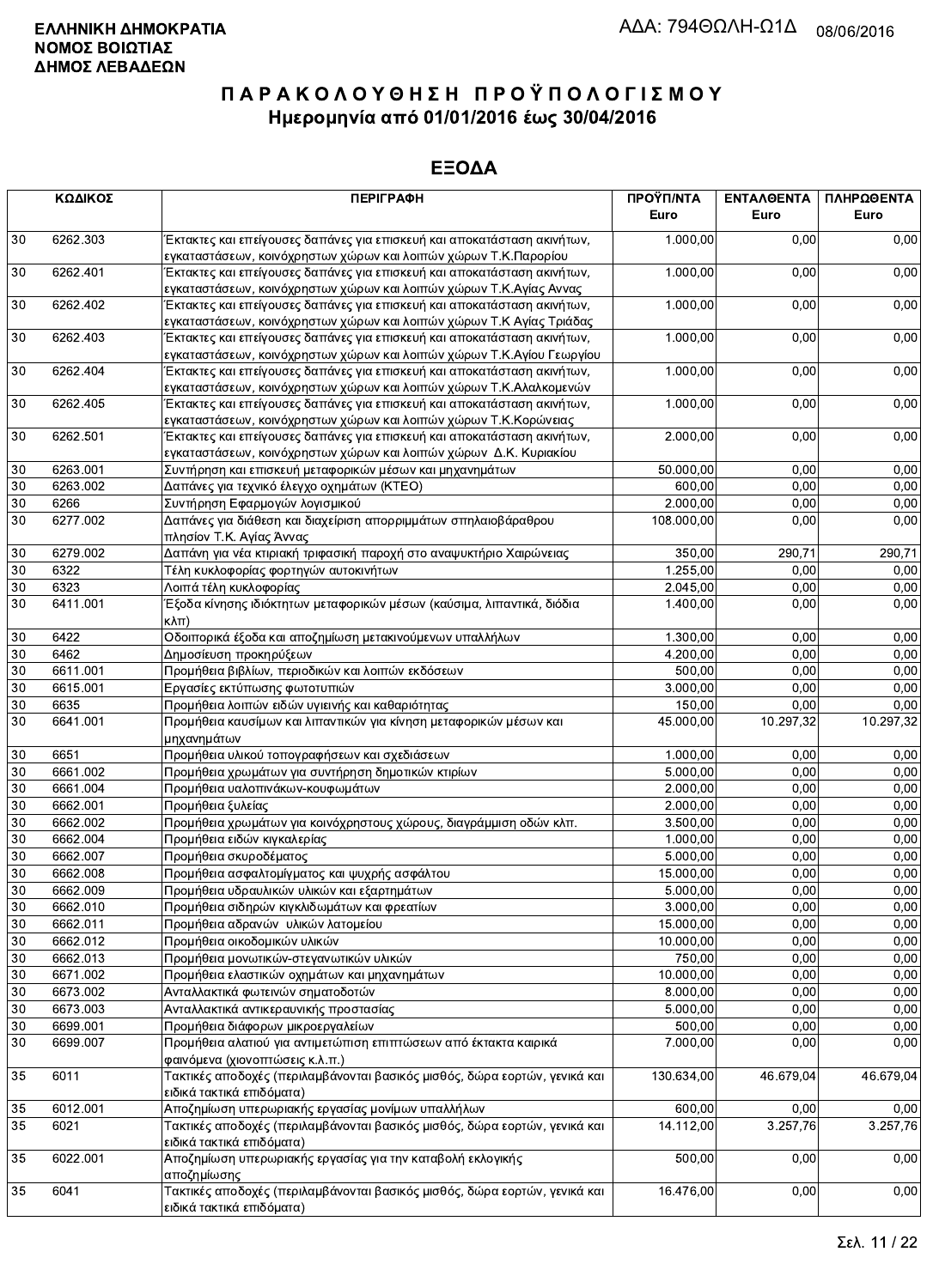|                 | ΚΩΔΙΚΟΣ          | <b>ПЕРІГРАФН</b>                                                                                                               | ΠΡΟΫΠ/ΝΤΑ<br>Euro    | ΕΝΤΑΛΘΕΝΤΑ<br>Euro | ΠΛΗΡΩΘΕΝΤΑ<br>Euro |
|-----------------|------------------|--------------------------------------------------------------------------------------------------------------------------------|----------------------|--------------------|--------------------|
| 35              | 6051.001         | Εργοδοτικές εισφορές Ι.Κ.Α. μονίμων υπαλλήλων                                                                                  | 5.380,00             | 1.774,60           | 1.774,60           |
| 35              | 6051.002         | Εργοδοτικές εισφορές ΤΥΔΚΥ μονίμων υπαλλήλων                                                                                   | 13.860,00            | 4.587,12           | 4.587,12           |
| 35              | 6051.003         | Εργοδοτικές εισφορές ΤΑΔΚΥ μονίμων υπαλλήλων                                                                                   | 3.189,00             | 1.045, 16          | 1.045,16           |
| 35              | 6052.001         | Εργοδοτικες εισφορές Ι.Κ.Α. υπαλλήλων με σχέση Αορ.Χρόνου                                                                      | 3.486,00             | 800,10             | 800,10             |
| 35              | 6054.001         | Εργοδοτικές εισφορές Ι.Κ.Α. εκτάκτου προσωπικού                                                                                | 4.247,00             | 0,00               | 0,00               |
| 35              | 6056             | Εργοδοτικές εισφορές Δήμων Κοινωνικής Ασφάλισης                                                                                | 12.351,00            | 1.047,72           | 1.047,72           |
| 35              | 6061.001         | Παροχές σε είδος-είδη ατομικής προστασίας εργαζομένων (ένδυση κλπ)                                                             | 500,00               | 0,00               | 0,00               |
| 35              | 6061.002         | Παροχές σε είδος- γάλα εργαζομένων                                                                                             | 1.645,00             | 176,96             | 176,96             |
| $\overline{35}$ | 6233.001         | Μίσθωση μηχανημάτων για αντιμετώπιση εκτάκτων αναγκών για δράσεις<br>πολιτικής προστασίας                                      | 24.508,00            | 0.00               | 0,00               |
| 35              | 6233.002         | Μίσθωση μηχανημάτων για Αποχιονισμό, αντιπλημμυρική προστασία και<br>λοιπές δράσεις πολιτικής προστασίας                       | 20.000,00            | 5.424,30           | 5.424,30           |
| 35              | 6233.003         | Μίσθωση γερανοφόρου οχήματος για την κοπή επικίνδυνων και ψηλών<br>δένδρων                                                     | 2.000,00             | 0,00               | 0,00               |
| 35              | 6233.010         | Μίσθωση μηχανημάτων για την αντιμετώπιση εκτάκτων αναγκών για δράσεις<br>πολιτικής προστασίας στην Δημοτική Ενότητα Λιβαδειάς  | 14.477,00            | 0,00               | 0,00               |
| 35              | 6233.201         | Μίσθωση μηχανημάτων για την αντιμετώπιση εκτάκτων αναγκών για δράσεις<br>πολιτικής προστασίας στην Δημοτική Ενότητα Χαιρώνειας | 8.000,00             | 0,00               | 0,00               |
| 35              | 6233.302         | Μίσθωση μηχανημάτων για αντιμετώπιση εκτάκτων αναγκών για δράσεις<br>πολιτιικής προστασίας στην Δημοτική Ενότητα Δαύλειας      | 8.000,00             | 0,00               | 0,00               |
| 35              | 6233.402         | Μίσθωση μηχανημάτων για αντιμετώπιση εκτάκτων αναγκών για δράσεις<br>πολιτικής προστασίας στην Δημοτική Ενότητας Κορωνείας     | 8.000,00             | 0,00               | 0,00               |
| 35              | 6233.503         | Μίσθωση μηχανημάτων για αντιμετώπιση εκτάκτων αναγκών για δράσεις<br>πολιτικής προστασίας στην Δημοτική Ενότητα Κυριακίου      | 8.000,00             | 0,00               | 0,00               |
| 35              | 6262.002         | Συντήρηση και επισκευή συντριβανιών                                                                                            | 1.000,00             | 0,00               | 0,00               |
| 35              | 6263.001         | Συντήρηση και επισκευή οχημάτων και μηχανημάτων                                                                                | 8.000,00             | 0,00               | 0,00               |
| 35              | 6264.001         | Συντήρηση και επισκευή λοιπών μηχανημάτων                                                                                      | 900,00               | 0,00               | 0,00               |
| 35              | 6265             | Συντήρηση και επισκευή επίπλων και λοιπού εξοπλισμού σκευών και λοιπού<br>εξοπλισμού                                           | 300,00               | 0,00               | 0,00               |
| 35              | 6411.001         | Έξοδα κίνησης ιδιόκτητων μεταφορικών μέσων (καύσιμα, λιπαντικά, διόδια<br>$\kappa\lambda\pi$ )                                 | 1.400,00             | 0,00               | 0,00               |
| 35              | 6635             | Προμήθεια λοιπών ειδών υγιεινής και καθαριότητας                                                                               | 200,00               | 0,00               | 0,00               |
| 35              | 6641.001         | Προμήθεια καυσίμων και λιπαντικών για την κίνηση μεταφορικών μέσων και<br>μηχανημάτων για τις ανάγκες της πυροπροστασίας       | 8.000,00             | 0,00               | 0,00               |
| 35              | 6641.002         | Προμήθεια καυσίμων και λιπαντικών για την κίνηση μεταφορικών μέσων και<br>μηχανημάτων για τις ανάγκες της πυροπροστασίας       | 9.000,00             | 0,00               | 0,00               |
| 35              | 6644             | Προμήθεια καυσίμων και λιπαντικών για λοιπές ανάγκες                                                                           | 3.000,00             | 402,96             | 402,96             |
| $\overline{35}$ | 6673.001         | Προμήθεια ανταλλακτικών για αυτόματα συστήματα ποτίσματος                                                                      | 3.000,00             | 0,00               | 0,00               |
| 35              | 6673.002         | Προμήθεια ανταλλακτικών λοιπού εξοπλισμού                                                                                      | 3.000,00             | 0,00               | 0,00               |
| 35              | 6673.003         | Προμήθεια ανταλλακτικών για εγκαταστάσεις Η/Μ συντριβανιών                                                                     | 1.000,00             | 0,00               | 0,00               |
| 35              | 6692.001         | Προμήθεια σπόρων, φυτών, δενδρυλλίων                                                                                           | 250,00               | 0,00               | 0,00               |
| 35              | 6692.002         | Προμήθεια καλλωπιστικών φυτών                                                                                                  | 4.000,00             | 0,00               | 0,00               |
| 35              | 6692.003         | Προμήθεια δένδρων                                                                                                              | 2.500,00             | 0,00               | 0,00               |
| 35              | 6693.001         | Προμήθεια λιπασμάτων, φαρμάκων, ζιζανιοκτόνων κλπ                                                                              | 2.000,00             | 0,00               | 0,00               |
| 40              | 6011             | Τακτικές αποδοχές (περιλαμβάνονται βασικός μισθός, δώρα εορτών, γενικά και<br>ειδικά τακτικά επιδόματα)                        | 210.057,00           | 75.428,96          | 75.428,96          |
| 40              | 6012             | Αποζημίωση υπερωριακής εργασίας και για εξαιρέσιμες ημέρες και νυκτερινές<br>ώρες και λοιπές πρόσθετες αμοιβές                 | 600,00               | 0,00               | 0,00               |
| 40              | 6051.001         | Εργοδοτικές εισφορές Ι.Κ.Α. μονίμων υπαλλήλων                                                                                  | 5.852,00             | 1.992,84           | 1.992,84           |
| 40              | 6051.002         | Εργοδοτικές εισφορές ΤΥΔΚΥ μονίμων υπαλλήλων                                                                                   | 2.345,00             | 781,36             | 781,36             |
| 40              | 6051.003         | Εργοδοτικές εισφορές ΤΑΔΚΥ μονίμων υπαλλήλων                                                                                   | 477,00               | 158,68             | 158,68             |
| $40\,$          | 6051.004         | Εργοδοτικές εισφορές ΤΣΜΕΔΕ μονίμων υπαλλήλων                                                                                  | 15.561,00            | 5.160,32           | 5.160,32           |
| 40              | 6051.005         | Εργοδοτικές εισφορές ΤΣΜΕΔΕ (ΕΠΙΚΟΥΡΙΚΟ) μονίμων υπαλλήλων                                                                     | 2.654,00             | 884,68             | 884,68             |
| 40              | 6051.006         | Εργοδοτικές εισφορές ΚΥΤ μονίμων υπαλλήλων                                                                                     | 3.804,00             | 1.268,00           | 1.268,00           |
| 40              | 6051.007         | Εργοδοτικές εισφορες τακτικών υπαλλήλων υπέρ ΟΠΑΔ                                                                              | 4.389,00             | 1.450,04           | 1.450,04           |
| 40<br>40        | 6051.008<br>6056 | Εργοδοτικές εισφορές ΤΕΑΔΥ μονίμων υπαλλήλων<br>Εργοδοτικές εισφορές Δήμων Κοινωνικής Ασφάλισης                                | 2.202,00<br>8.822,00 | 733,44<br>748,32   | 733,44<br>748,32   |
| 40              | 6331.001         | Παράβολα για την νομιμοποίηση αυθαιρέτων                                                                                       | 3.000,00             | 0,00               | 0,00               |
| 40              | 6422             | Οδοιπορικά έξοδα και αποζημίωση μετακινούμενων υπαλλήλων                                                                       | 4.000,00             | 0,00               | 0,00               |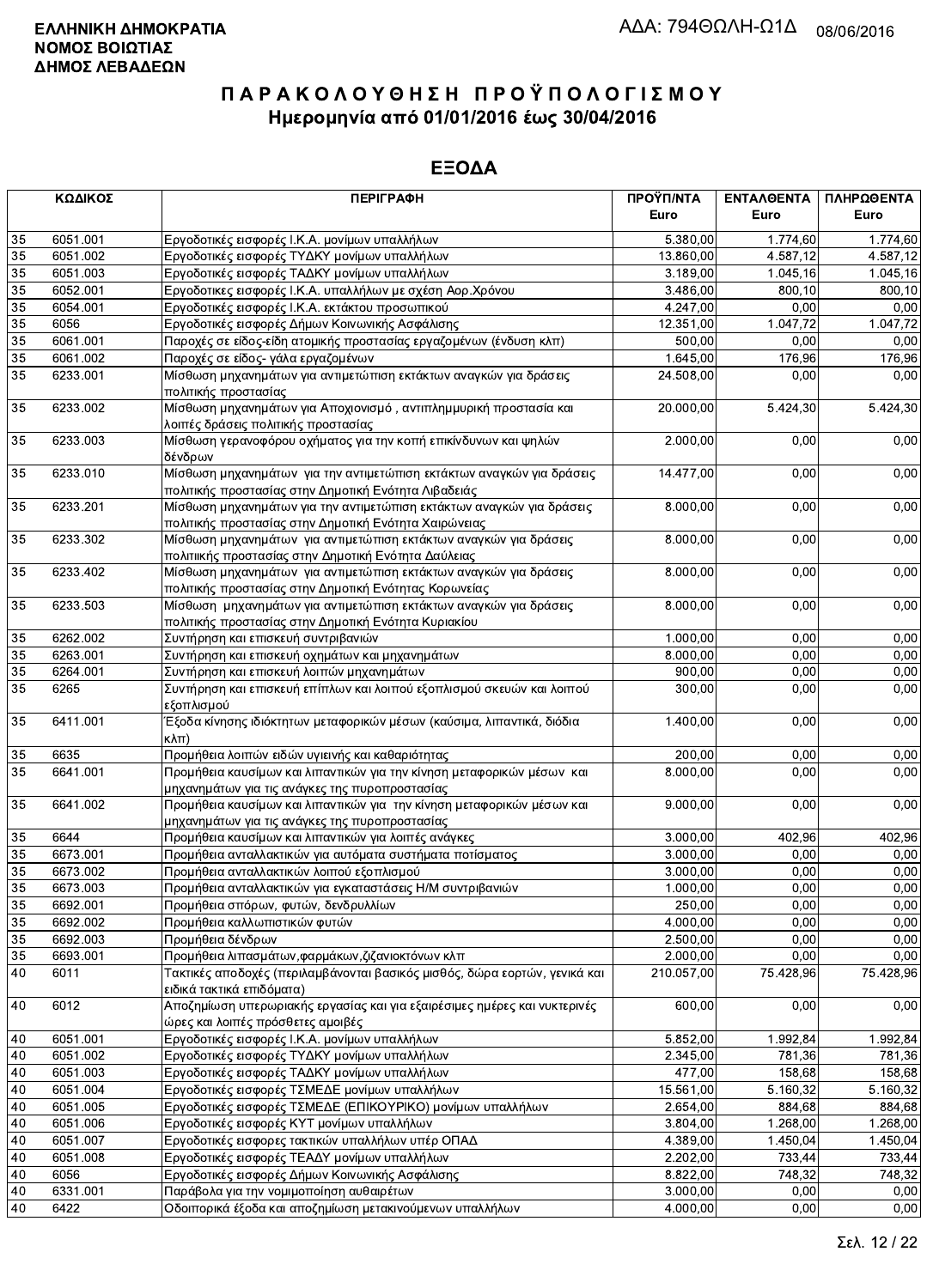|              | ΚΩΔΙΚΟΣ  | <b>ПЕРІГРАФН</b>                                                                                                  | ΠΡΟΫΠ/ΝΤΑ<br>Euro      | ΕΝΤΑΛΘΕΝΤΑ<br>Euro | ΠΛΗΡΩΘΕΝΤΑ<br>Euro |
|--------------|----------|-------------------------------------------------------------------------------------------------------------------|------------------------|--------------------|--------------------|
| 40           | 6462     | Δημοσίευση προκηρύξεων                                                                                            | 650,00                 | 0.00               | 0,00               |
| 40           | 6612     | Προμήθεια γραφικής ύλης και λοιπά υλικά γραφείων                                                                  | 1.000,00               | 0,00               | 0,00               |
| 40           | 6613.001 | Προμήθεια εντύπων υπηρεσιών                                                                                       | 500,00                 | 0,00               | 0,00               |
| 40           | 6615.002 | Εργασίες εκτύπωσης φωτοτυπιών                                                                                     | 1.200,00               | 0,00               | 0,00               |
| 40           | 6634     | Προμήθεια ειδών καθαριότητας και ευπρεπισμού                                                                      | 200,00                 | 0,00               | 0,00               |
| 45           | 6011     | Τακτικές αποδοχές (περιλαμβάνονται βασικός μισθός, δώρα εορτών, γενικά και                                        | 44.163,00              | 15.639,53          | 15.639,53          |
|              |          | ειδικά τακτικά επιδόματα)                                                                                         |                        |                    |                    |
| 45           | 6051.002 | Εργοδοτικές εισφορές ΤΥΔΚΥ μονίμων υπαλλήλων                                                                      | 5.521,00               | 1.834,48           | 1.834,48           |
| 45           | 6051.003 | Εργοδοτικές εισφορές ΤΑΔΚΥ μονίμων υπαλλήλων                                                                      | $\overline{1}$ .274,00 | 406,56             | 406,56             |
| 45           | 6056     | Εργοδοτικές εισφορές Δήμων Κοινωνικής Ασφάλισης                                                                   | 5.293,00               | 448.99             | 448,99             |
| 45           | 6061.001 | Παροχές σε είδος-είδη ατομικής προστασίας εργαζομένων (ένδυση κλπ)                                                | 450,00                 | 0,00               | 0,00               |
| 45           | 6061.002 | Παροχές σε είδος-γάλα εργαζομένων                                                                                 | 660,00                 | 67,13              | 67,13              |
| 45           | 6279     | Λοιπές δαπάνες για ύδρευση, άρδευση, φωτισμό, καθαριότητα                                                         | 7.300,00               | 2.507,00           | 2.507,00           |
| 45           | 6635     | Προμήθεια λοιπών ειδών υγιεινής και καθαριότητας                                                                  | 150,00                 | 0,00               | 0,00               |
| 45           | 6693.001 | Προμήθεια φαρμάκων, ζιζανιοκτόνων κλπ                                                                             | 300,00                 | 0,00               | 0,00               |
| 45           | 6699.001 | Προμήθεια λαδιού για τις ανάγκες του Νεκροταφείου                                                                 | 7.000,00               | 0,00               | 0,00               |
| 45           | 6699.002 | Προμήθεια κεριών για τις ανάγκες του Νεκροταφείου                                                                 | 1.500,00               | 0,00               | 0,00               |
| 50           | 6011     | Τακτικές αποδοχές (περιλαμβάνονται βασικός μισθός, δώρα εορτών, γενικά και                                        | 0,00                   | 0,00               | 0,00               |
|              |          | ειδικά τακτικά επιδόματα)                                                                                         |                        |                    |                    |
| 50           | 6051.002 | Εργοδοτικές εισφορές ΤΥΔΚΥ μονίμων υπαλλήλων                                                                      | 0,00                   | 0,00               | 0,00               |
| 50           | 6051.003 | Εργοδοτικές εισφορές ΤΑΔΚΥ μονίμων υπαλλήλων                                                                      | 0,00                   | 0,00               | 0,00               |
| 60           | 6021     | Τακτικές αποδοχές (περιλαμβάνονται βασικός μισθός, δώρα εορτών, γενικά και                                        | 49.710,00              | 12.421,35          | 12.421,35          |
|              |          | ειδικά τακτικά επιδόματα)                                                                                         |                        |                    |                    |
| 60           | 6041     | Τακτικές αποδοχές εκτάκτων υπαλλήλων Παιδικών Σταθμών                                                             | 142.813,00             | 8.581,33           | 8.581,33           |
| 60           | 6052.001 | Εργοδοτικές εισφορές Ι.Κ.Α.υπαλλήλων με σχέση Αορ.Χρόνου                                                          | 12.769,00              | 3.050,70           | 3.050,70           |
| 60           | 6054.001 | Εργοδοτικές εισφορές ΙΚΑ εκτάκτων υπαλλήλων Παιδικών Σταθμών                                                      | 36.783,00              | 2.190,09           | 2.190,09           |
| 60           | 6726.001 | Εισφορές (ωφελούμενων και εργοδότη) μέσω Προγραμμάτων Κοινωφελούς<br>Χαρακτήρα (παρ. ΙΔ Ν.4152/2013)              | 0,00                   | 21.614,84          | 21.614,84          |
| 70           | 6011     | Τακτικές αποδοχές (περιλαμβάνονται βασικός μισθός, δώρα εορτών, γενικά και<br>ειδικά τακτικά επιδόματα)           | 34.152,00              | 12.156,00          | 12.156,00          |
| 70           | 6021     | Τακτικές αποδοχές υπαλλήλων (περιλαμβάνονται βασικός μισθός, δώρα<br>εορτών, γενικά και ειδικά τακτικά επιδόματα) | 33.269,00              | 7.947,01           | 7.947,01           |
| 70           | 6051.002 | Εργοδοτικές εισφορές ΤΥΔΚΥ μονίμων υπαλλήλων                                                                      | 4.270,00               | 1.405.88           | 1.405,88           |
| $70\,$       | 6051.003 | Εργοδοτικές εισφορές ΤΑΔΚΥ μονίμων υπαλλήλων                                                                      | 1.028,00               | 315,36             | 315,36             |
| 70           | 6052.001 | Εργοδοτικές εισφορές Ι.Κ.Α. εργαζομένων με σχέση Αορ. Χρόνου (υπαλλήλων<br>τοπ. οικονομ. ανάπτυξης)               | 8.211,00               | 1.951,78           | 1.951,78           |
| 70           | 6056     | Εργοδοτικές εισφορές Δήμων Κοινωνικής Ασφάλισης                                                                   | 3.529,00               | 299,33             | 299,33             |
| $70\,$       | 6117.001 | Δαπάνη για στείρωση σκύλων                                                                                        | 14.500,00              | 0,00               | 0,00               |
| 70           | 6142.001 | Καθαρισμός, απολύμανση και συντήρηση χημικών τουαλετών                                                            | 0,00                   | 0,00               | 0,00               |
| $\boxed{70}$ | 6236.001 | Μίσθωση χημικών τουαλετών για την Εμποροπανήγυρη                                                                  | 0,00                   | 0,00               | 0,00               |
| 70           | 6262.002 | Συντήρηση Ρολογιών Δήμου Λεβαδέων                                                                                 | 4.500,00               | 1.200,48           | 0,00               |
| 70           | 6263     | Συντήρηση και επισκευή μεταφορικών μέσων                                                                          | 6.000,00               | 0,00               | 0,00               |
| 70           | 6279.001 | Λοιπές δαπάνες για ύδρευση, άρδευση, φωτισμό, καθαριότητα                                                         | 115.000,00             | 47.781,00          | 47.781,00          |
| 70           | 6321     | Τέλη κυκλοφορίας επιβατηγών αυτοκινήτων                                                                           | 0,00                   | 0,00               | 0,00               |
| 70           | 6613     | Προμήθεια εντύπων και υλικών μηχανογράφησης και πολλαπλών<br>εκτυπώσεων                                           | 500,00                 | 0,00               | 0,00               |
| 70           | 6615.001 | Εκτύπωση ενημερωτικών εντύπων για την ευαισθητοποίηση πολιτών στο<br>θέμα των αδέσποτων ζώων του Δήμου            | 500,00                 | 0,00               | 0,00               |
| 70           | 6641     | Προμήθεια καυσίμων και λιπαντικών για κίνηση μεταφορικών μέσων                                                    | 7.000,00               | 1.099,00           | 1.099,00           |
| 70           | 6671.002 | Προμήθεια ελαστικών μεταφορικών μέσων                                                                             | 1.500,00               | 0,00               | 0,00               |
| 70           | 6699.001 | Προμήθεια ζωοτροφών σκύλων                                                                                        | 1.680,00               | 0,00               | 0,00               |
| 10           | 7133     | Έπιπλα σκεύη                                                                                                      | 5.000,00               | 0,00               | 0,00               |
| 10           | 7134.001 | Μηχανογραφικός εξοπλισμός                                                                                         | 10.000,00              | 0,00               | 0,00               |
| 10           | 7134.002 | Προμήθεια λογισμικού ηλεκτρονικών υπολογιστών                                                                     | 8.000,00               | 0,00               | 0,00               |
| 10           | 7134.014 | Προμήθεια χρονομέτρου για τις συνεδριάσεις του Δ.Σ. και κονσόλας                                                  | 0,00                   | 0,00               | 0,00               |
| 10           | 7135.003 | Προμήθεια κλιματιστικών DATA ROOM                                                                                 | 2.000,00               | 0,00               | 0,00               |
| 10           | 7518.001 | Συμμετοχή στην ίδρυση της Αγροδιατροφικής Σύμπραξης Περιφέρειας Στερεάς<br>Ελλάδας                                | 1.000,00               | 1.000,00           | 1.000,00           |
| 15           | 7131.001 | Προμήθεια πλυντηρίου πιάτων                                                                                       | 700,00                 | 0.00               | 0.00               |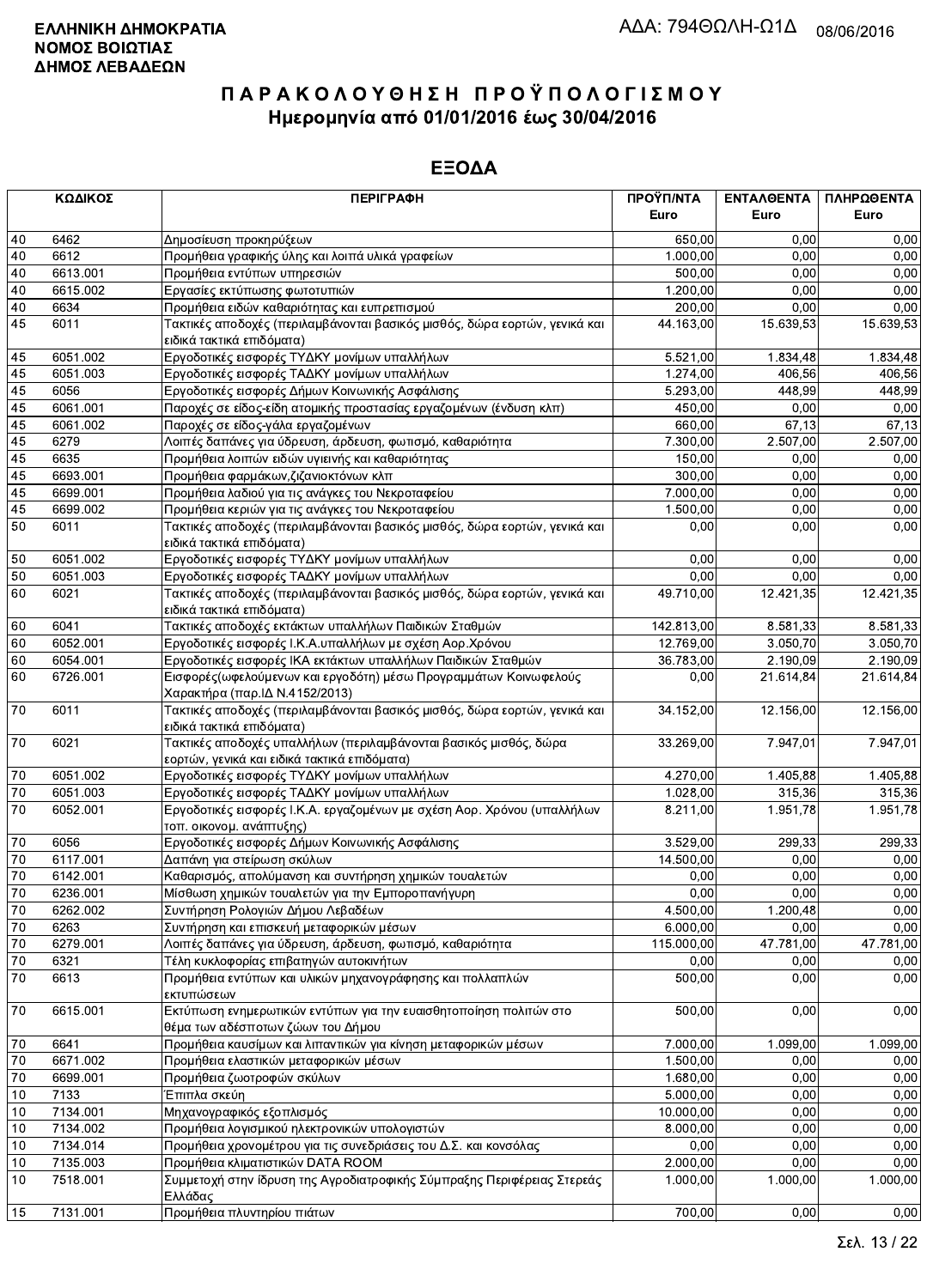|                 | ΚΩΔΙΚΟΣ  | <b>ПЕРІГРАФН</b>                                                                              | ΠΡΟΫΠ/ΝΤΑ<br>Euro | ΕΝΤΑΛΘΕΝΤΑ<br>Euro | ΠΛΗΡΩΘΕΝΤΑ<br>Euro |
|-----------------|----------|-----------------------------------------------------------------------------------------------|-------------------|--------------------|--------------------|
| 15              | 7131.003 |                                                                                               | 3.000,00          |                    | 0,00               |
| 15              | 7131.006 | Προμήθεια μηχανημάτων φυσιοθεραπείας                                                          | 9.840,00          | 0,00<br>0,00       | 0,00               |
|                 |          | Προμήθεια αλεξικέραυνου για την αντικεραυνική προστασία του<br>Κατασκηνωτικού Κέντρου         |                   |                    |                    |
| 15              | 7131.007 | Προμήθεια πλυντηρίων ρούχων για τους παιδκούς σταθμούς                                        | 1.200,00          | 0.00               | 0,00               |
| 15              | 7131.008 | Προμήθεια ηλεκτρικών ψυγείων για τους Παιδικούς Σταθμούς                                      | 1.500.00          | 0,00               | 0,00               |
| 15              | 7131.009 | Προμήθεια ηλεκτρικών σκουπών για τους Παιδικούς Σταθμούς                                      | 300,00            | 0,00               | 0,00               |
| 15              | 7131.010 | Προμήθεια ηλεκτρικού πιάνου Δημοτικού Ωδείου                                                  | 2.000,00          | 0,00               | 0,00               |
| 15              | 7131.011 | Προμήθεια ρομποτικής σκούπας καθαρισμού κολυμβητικών δεξαμενών του<br>Δημοτικού Κολυμβητηρίου | 0.00              | 0,00               | 0,00               |
| 15              | 7131.012 | Σύστημα ασφαλείας Μουσείου Αγροτικής Κληρονομιάς στον οικισμό Ελικώνα                         | 0,00              | 0,00               | 0,00               |
| 15              | 7131.013 | Προμήθεια επαγγελματικού ψυγείου για τις ανάγκες συντήρησης                                   | 0,00              | 0,00               | 0,00               |
|                 |          | προιόντων "Κοινωνικού Παντοπωλείου"                                                           |                   |                    |                    |
| 15              | 7131.014 | Προμήθεια μηχανήματος υπέρηχου για τις ανάγκες του "Κοινωνικού Ιατρείου"                      | 0,00              | 0,00               | 0,00               |
| 15              | 7133.002 | Προμήθεια επίπλων και σκευών για Παιδικούς Σταθμούς και ΚΑΠΗ                                  | 2.500,00          | 0,00               | 0,00               |
| 15              | 7133.003 | Προμήθεια πλαστικών καθισμάτων                                                                | 0,00              | 0,00               | 0,00               |
| 15              | 7134.004 | Προμήθεια πολυμηχανήματος (φωτοτυπικό-fax) για την υπηρεσία Κοινωνικής<br>προστασίας          | 600,00            | 0,00               | 0,00               |
| 15              | 7134.005 | Προμήθεια πολυμηχανήματος (φωτοτυπικό-fax) για την υπηρεσία Δια Βίου                          | 600,00            | 0,00               | 0,00               |
|                 |          | Μάθηση                                                                                        |                   |                    |                    |
| 15              | 7135.002 | Προμήθεια σκευών μαγειρικής                                                                   | 600,00            | 0,00               | 0,00               |
| 15              | 7135.010 | Προμήθεια μηχανημάτων μέτρησης χοληστερίνης και σακχάρου                                      | 200,00            | 0,00               | 0,00               |
| 15              | 7135.011 | Προμήθεια και κατασκευή περίφραξης χώρου Κολυμβητηρίου                                        | 5.000,00          | 0,00               | 0,00               |
| 15              | 7135.012 | Προμήθεια μουσικών οργάνων Φιλαρμονικής                                                       | 2.000,00          | 0,00               | 0,00               |
| 15              | 7135.015 | Προμήθεια μεταλλικών πάγκων για κουζίνα Κατασκήνωσης                                          | 1.000,00          | 0.00               | 0,00               |
| 15              | 7135.016 | Προμήθεια μοκετών για Βρεφονηπιακούς Σταθμούς                                                 | 600,00            | 0,00               | 0,00               |
| 15              | 7135.017 | Προμήθεια πλαστικού σκεπάσματος κολυμβητικής δεξαμενής Δημοτικού                              | 0,00              | 0,00               | 0,00               |
|                 |          | Κολυμβητηρίου                                                                                 |                   |                    |                    |
| 15              | 7135.018 | Προμήθεια δύο πάρκων για το βρεφικό τμήμα του Β΄ Βρεφονηπιακού Σταθμού                        | 0,00              | 0,00               | 0,00               |
| 15              | 7135.019 | Προμήθεια CD PLAYER για Παιδικούς Σταθμούς και Δημοτικό Ωδείο                                 | 0,00              | 0,00               | 0,00               |
| 15              | 7135.020 | Προμήθεια οργάνων παιδικών χαρών                                                              | 0.00              | 0,00               | 0,00               |
| 15              | 7311.103 | Βελτίωση Σχολικών Συγκροτημάτων                                                               | 64.000,00         | 48.951,80          | 35.717,06          |
| 15              | 7311.105 | Επισκευή στεγών-στεγάστρων σχολικών συγκροτημάτων                                             | 33.951,80         | 0,00               | 0,00               |
| 15              | 7326.001 | Αναβάθμιση αθλητικών εγκαταστάσεων                                                            | 154.813,79        | 0,00               | 0,00               |
| 15              | 7326.003 | Ανάδειξη ψηφιδωτών παλαιοχριστιανικού ναού στην οδό Σπυροπούλου<br>Λιβαδειάς                  | 135.000,00        | 0,00               | 0,00               |
| 15              | 7326.404 | Βελτίωση γηπέδου ποδοσφαίρου Αγίας Τριάδας                                                    | 13.739,72         | 0,00               | 0,00               |
| 15              | 7336.001 | Συντήρηση Ανοικτού Θεάτρου Κρύας.                                                             | 735,26            | 0,00               | 0,00               |
| 15              | 7413.001 | Μελέτη αποκατάστασης ρηγματώσεων πέτρινου θεάτρου Λιβαδειάς                                   | 5.500,00          | 0,00               | 0,00               |
| 15              | 7413.002 | Μουσειολογική μελέτη για την δημιουργία "Μουσείου Πολιτισμού"                                 | 0,00              | 0,00               | 0,00               |
| $\overline{20}$ | 7131.001 | Μηχάνημα καθαρισμού (σάρωθρο)                                                                 | 2.100,00          | 0,00               | 0,00               |
| 20              | 7131.002 | Σάρωθρο συλλογής                                                                              | 3.600,00          | 0,00               | 0,00               |
| 20              | 7135.001 | Προμήθεια κάδων απορριμμάτων για κομποστοποίηση                                               | 7.000,00          | 0,00               | 0,00               |
| 20              | 7135.002 | Προμήθεια κάδων απορριμμάτων διαφόρων τύπων                                                   | 15.000,00         | 0,00               | 0,00               |
| 20              | 7135.003 | Προμήθεια διαφόρων εργαλείων                                                                  | 2.000,00          | 0,00               | 0,00               |
| 20              | 7135.005 | Προμήθεια επιστύλιων καλαθιών απορριμμάτων                                                    | 3.500,00          | 0,00               | 0,00               |
| 20              | 7135.007 | Προμήθεια συστήματος τηλεματικής διαχείρησης στόλου οχημάτων                                  | 0,00              | 0,00               | 0,00               |
| $20\,$          | 7325.001 | Επεκτάσεις Ηλεκτροφωτισμού                                                                    | 10.000,00         | 5.500,55           | 5.500,55           |
| 30              | 7131.001 | Ανακαίνιση Παιδικών Χαρών                                                                     | 257.898,10        | 0,00               | 0,00               |
| 30              | 7134.001 | Προμήθεια λογισμικού ηλεκτρονικών υπολογιστών                                                 | 2.500,00          | 0,00               | 0,00               |
| 30              | 7135.002 | Προμήθεια αναλυτή καυσαερίων                                                                  | 2.000,00          | 0,00               | 0,00               |
| 30              | 7135.003 | Προμήθεια διαφόρων εργαλείων                                                                  | 1.500,00          | 0,00               | 0,00               |
| 30              | 7135.007 | Προμήθεια πληροφοριακών πινακίδων και κυκλοφοριακών ρυθμίσεων και<br>ιστών                    | 6.000,00          | 0,00               | 0,00               |
| 30              | 7135.008 | Προμήθεια κατόπτρων ρύθμισης κυκλοφορίας                                                      | 5.000,00          | 0,00               | 0,00               |
| 30              | 7135.009 | Προμήθεια πληροφοριακών πινακίδων σήμανσης,ονοματοθεσίας και                                  | 2.000,00          | 0,00               | 0.00               |
|                 |          | αρίθμησης                                                                                     |                   |                    |                    |
| 30              | 7311.001 | Ανακαίνιση κτιρίων και διαμόρφωση περιβάλλοντος χώρου αμαξοστασίου                            | 115.114,38        | 0,00               | 0,00               |
| 30              | 7311.002 | Ανακατασκευή κτιρίου του Πνευματικού Κέντρου σε Νέο Δημαρχείο                                 | 0,00              | 0,00               | 0,00               |
| 30              | 7322.003 | Βελτίωση παιδικών χαρών (Δημ. Κοιν. Λιβαδειάς)                                                | 30.000,00         | 0,00               | 0,00               |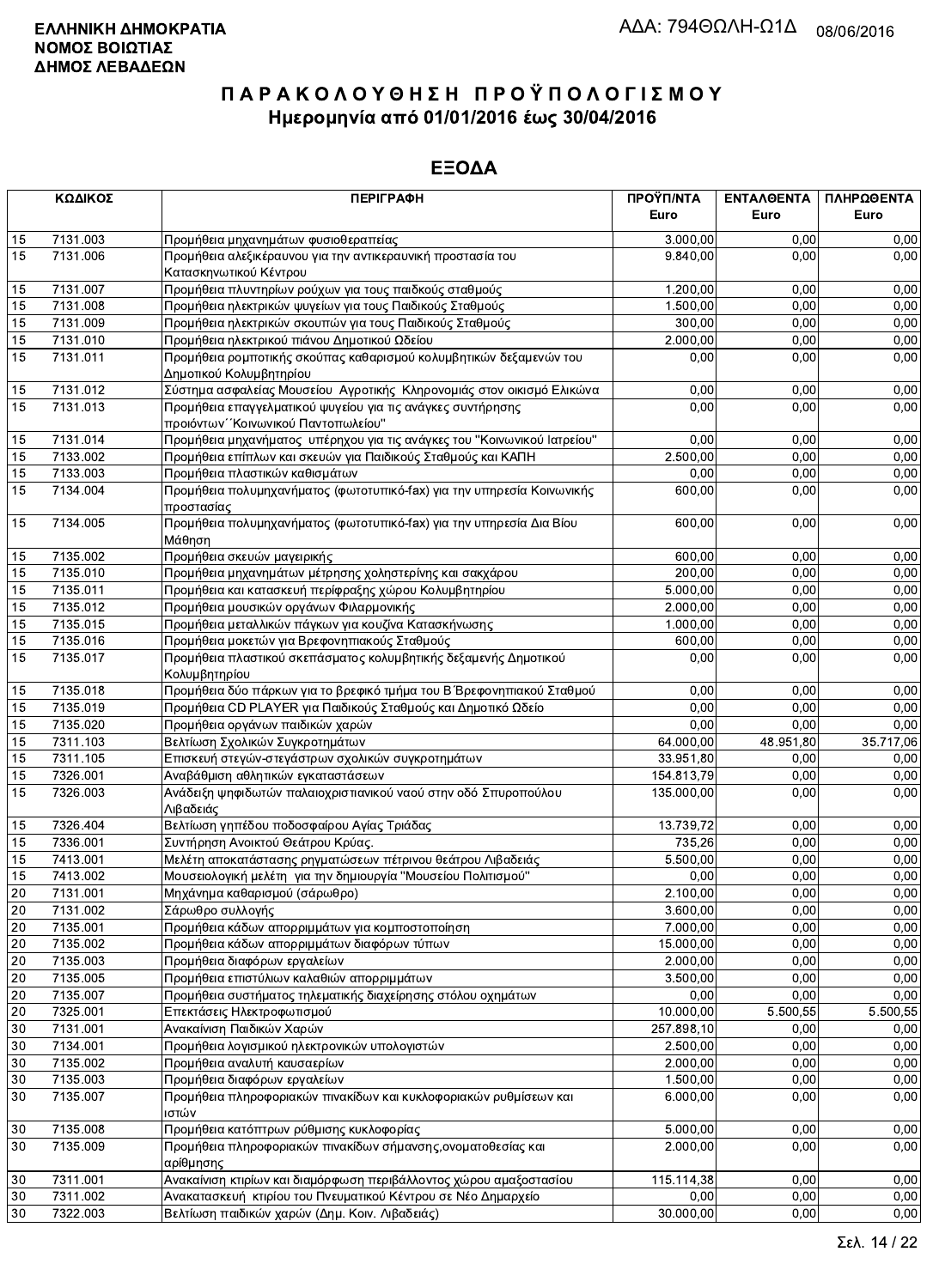|        | ΚΩΔΙΚΟΣ<br><b>ПЕРІГРАФН</b> |                                                                                                                                                       | ΠΡΟΫΠ/ΝΤΑ    | ΕΝΤΑΛΘΕΝΤΑ | ΠΛΗΡΩΘΕΝΤΑ |
|--------|-----------------------------|-------------------------------------------------------------------------------------------------------------------------------------------------------|--------------|------------|------------|
|        |                             |                                                                                                                                                       | Euro         | Euro       | Euro       |
| 30     | 7323.022                    | Βελτίωση Δημοτικής Οδοποιίας (2016)                                                                                                                   | 400.330,92   | 0.00       | 0,00       |
| 30     | 7323.417                    | Βελτιωση δασικού δρόμου από οικισμό Κορώνειας έως στροφή Νταούμη                                                                                      | 257.175,00   | 0,00       | 0,00       |
| 30     | 7323.501                    | Ασφαλτόστρωση δημοτικής οδού από θέση Μπρακάκος έως Κουτέικα                                                                                          | 40.755,66    | 0,00       | 0,00       |
| 30     | 7325.003                    | Κατασκευή φωτισμού επί της οδού Γεωργαντά                                                                                                             | 224.116,28   | 0,00       | 0,00       |
| 30     | 7331.001                    | Συντήρηση Δημοτικών κτιρίων Δήμου Λεβαδέων                                                                                                            | 70.000,00    | 0,00       | 0,00       |
| 30     | 7333.001                    | Συντήρηση οδών-πεζοδρόμων και κοινόχρηστων χώρων                                                                                                      | 61.819,51    | 13.228,41  | 13.228,41  |
| 30     | 7333.003                    | Συντήρηση Αγροτικής Οδοποιίας                                                                                                                         | 60.000,00    | 0,00       | 0.00       |
| 30     | 7333.010                    | Αποκαταστάσεις βλαβών οδοστρωμάτων                                                                                                                    | 196.090,66   | 0,00       | 0,00       |
| 30     | 7412.001                    | Εκπόνηση μελέτης κόμβου επί της συμβολής οδών Χαιρωνείας και Αισχύλου                                                                                 | 17.785,00    | 0,00       | 0,00       |
| 30     | 7413.001                    | Τεχνικές Μελέτες Προστασίας από Βραχοπτώσεις                                                                                                          | 50.000,00    | 0,00       | 0,00       |
| 30     | 7413.301                    | Συγκοινωνιακή προκαταρκτική μελέτη για το έργο πρόσβασης του νέου<br>Χιονοδρομικού Κέντρου Παρνασσού στην ευρύτερη περιοχή της θέσης<br><b>AKPINO</b> | 13.306,36    | 0,00       | 0,00       |
| 30     | 7413.302                    | Γεωλογική μελέτη για το έργο πρόσβασης του νέου Χιονοδρομικού<br>Κέντρου Παρνασσού στην ευρύτερη περιοχή της θέσης ΑΚΡΙΝΟ                             | 7.862,85     | 0,00       | 0,00       |
| 30     | 7413.303                    | Προμελέτη Περιβαλλοντικών Επιπτώσεων για το έργο πρόσβασης του<br>νέου Χιονοδρομικού Κέντρου Παρνασσού στην ευρύτερη περιοχή της<br>θέσης AKPINO      | 7.862,85     | 0,00       | 0,00       |
| 35     | 7135.001                    | Προμήθεια λοιπού κεφαλαιακού εξοπλισμού (εργαλείων κλπ συναφών ειδών)                                                                                 | 3.000,00     | 0,00       | 0,00       |
| 35     | 7135.002                    | Προμήθεια εξοπλισμού (χλοοκοπτικών μηχανημάτων κλπ) για την<br>αντιμετώπιση δράσεων πολιτικής προστασίας                                              | 2.000,00     | 0,00       | 0,00       |
| 40     | 7111.003                    | Αποζημίωση ιδιοκτησίων για την διάνοιξη της οδού Ρούμελης από την οδό<br>Χαιρωνείας εως την οδό Ορχομενού (1/2012 πράξη αναλογισμού)                  | 33.048,79    | 0,00       | 0,00       |
| 40     | 7112.203                    | Αγορά ακινήτου επί της πλατείας της Τ.Κ. Αγίας Άννας                                                                                                  | 85.000,00    | 0,00       | 0,00       |
| 40     | 7413.001                    | Εκπόνηση μελέτης Βιώσιμης Αστικής Ανάπτυξης                                                                                                           | 9.840,00     | 0.00       | 0,00       |
| 40     | 7413.302                    | Μελέτη γεωλογικής καταλληλότητας (Β1 σταδίου) του ΣΧΟΟΑΠ Δαύλειας                                                                                     | 2.738,72     | 2.706,00   | 2.706,00   |
| 45     | 7135.001                    | Προμήθεια λοιπού κεφαλαιακού εξοπλισμού (εργαλείων κλπ. συναφών<br>ειδών)                                                                             | 1.000,00     | 0,00       | 0,00       |
| 45     | 7326.001                    | Κατασκευή περίφραξης νέου Νεκροταφείου                                                                                                                | 30.415,52    | 0,00       | 0,00       |
| 45     | 7413.001                    | Τεχνικές μελέτες επέκτασης Κοιμητηρίου Δ.Κ. Λιβαδειάς                                                                                                 | 22.274,00    | 0,00       | 0,00       |
| 45     | 7413.002                    | Περιβαλλοντική Μελέτη Επέκτασης Κοιμητηρίου Δ.Κ. Λιβαδειάς                                                                                            | 17.780,00    | 0,00       | 0,00       |
| 45     | 7413.401                    | Τεχνικές μελέτες ίδρυσης Νέου Κοιμητηρίου Αγίου Γεωργίου                                                                                              | 22.140,00    | 0,00       | 0,00       |
| 61     | 7326.001                    | Αναβάθμιση Ενεργητικής Πυροπροστασίας Κλειστού Γυμναστηρίου Λιβαδειάς                                                                                 | 102.000,00   | 0.00       | 0.00       |
| 63     | 7341.401                    | Μελέτη Έργων Ανακατασκευής Εσωτερικού Δικτύου, Έργων Προσαγωγής<br>Ακαθάρτων και Εγκατάστασης Επεξεργασίας Λυμάτων (Ε.Ε.Λ.) Αγίου<br>Γεωργίου         | 9.367,42     | 0,00       | 0,00       |
| 64     | 7111.001                    | Αποζημίωση ιδιοκτησιών στο πάρκο της Έρκυνας από την οδό Θουκιδίδου<br>έως την οδό Ξενοφώντος                                                         | 90.752,00    | 0.00       | 0,00       |
| 64     | 7311.001                    | Ενεργειακή Αναβάθμιση Σχολικής Μονάδας 3ου Δημοτικιού Σχολείου Λιβαδειάς                                                                              | 34.285,64    | 0,00       | 0,00       |
| 64     | 7333.002                    | Αποκατάσταση βλαβών που προκλήθηκαν από θεομηνίες σε γέφυρες του<br>Δήμου Λεβαδέων                                                                    | 0,00         | 0,00       | 0,00       |
| 64     | 7341.001                    | Βελτίωση και ανάπλαση κοινόχρηστων χώρων οικισμού Ελικώνα                                                                                             | 144.843,65   | 0,00       | 0,00       |
| 64     | 7341.202                    | Βελτίωση και ανάπλαση κοινοχρήστων χώρων Τ.Κ. Ανθοχωρίου                                                                                              | 1,00         | 0,00       | 0,00       |
| 64     | 7341.402                    | Ανάπλαση Πλατείας Τ.Κ. Αγίου Γεωργίου                                                                                                                 | 64.065,00    | 0,00       | 0,00       |
| 70     | 7135.001                    | Προμήθεια χημικών τουαλετών                                                                                                                           | 0,00         | 0,00       | 0,00       |
| 00     | 8112                        | Αμοιβές αιρετών αρχόντων και τρίτων                                                                                                                   | 0,00         | 0,00       | 0.00       |
| 00     | 8113                        | Αμοιβές και έξοδα τρίτων Παροχές τρίτων                                                                                                               | 8.417,00     | 2.138,96   | 2.138,96   |
| 00     | 8115                        | Διάφορα έξοδα                                                                                                                                         | 5.600,00     | 174,66     | 174,66     |
| 00     | 8117                        | Λοιπά έξοδα                                                                                                                                           | 10.849,38    | 0,00       | 0,00       |
| 00     | 8131                        | Φορολογικά πρόστιμα και προσαυξήσεις (ΠΟΕ)                                                                                                            | 3.000,00     | 0,00       | 0,00       |
| 00     | 8211                        | Απόδοση εισφοράς υπέρ του Δημοσίου στις αποδοχές και τα έξοδα<br>παράστασης                                                                           | 200.000,00   | 59.681,70  | 59.681,70  |
| $00\,$ | 8221                        | Απόδοση φόρων μισθωτών υπηρεσιών                                                                                                                      | 230.000,00   | 76.901,53  | 76.901,53  |
| 00     | 8222                        | Απόδοση φόρων και χαρτόσημο Δημάρχων Αντιδημάρχων, μελών Δημοτικών<br>Συμβουλίων και λοιπών συλλογικών οργάνων                                        | 7.000,00     | 755,28     | 755,28     |
| 00     | 8223                        | Απόδοση φόρων προμηθευτών εργολάβων ελ. επαγγελματιών κ.λ.π.                                                                                          | 198.500,00   | 7.575,57   | 7.575,57   |
| 00     | 8224                        | Λοιπές αποδόσεις κρατήσεων υπέρ του Δημοσίου                                                                                                          | 80.000,00    | 0,00       | 0,00       |
| $00\,$ | 8231                        | Εισφορές σε ασφαλιστικούς οργανισμούς και ταμεία                                                                                                      | 1.300.000,00 | 425.442,75 | 425.442,75 |
| 00     | 8232                        | Εισφορά για το εφάπαξ βοήθημα του Ν 103/75                                                                                                            | 3.500,00     | 591,12     | 591,12     |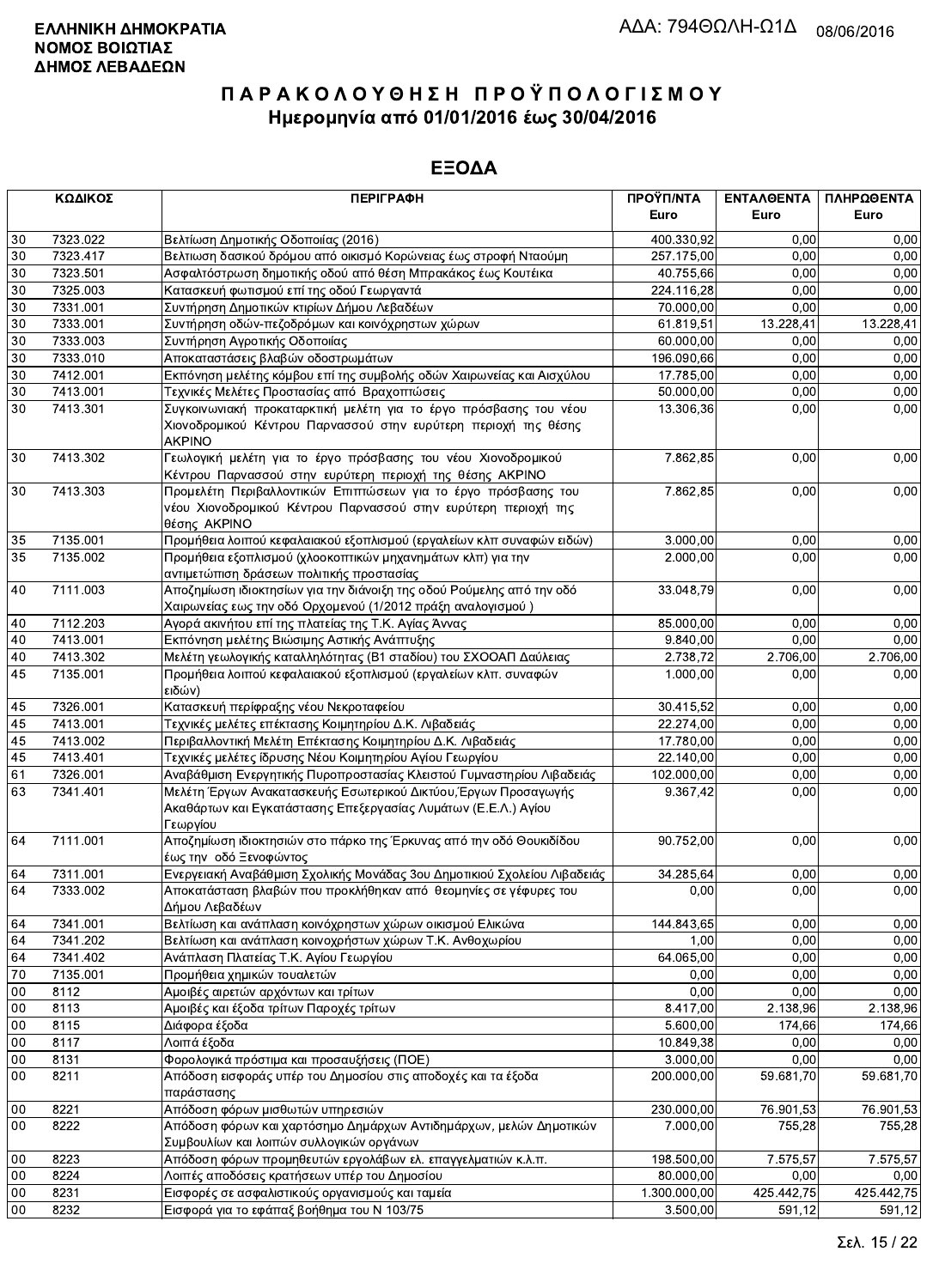|                 | ΚΩΔΙΚΟΣ  | <b>ПЕРІГРАФН</b>                                                   | ΠΡΟΫΠ/ΝΤΑ     | ΕΝΤΑΛΘΕΝΤΑ   | ΠΛΗΡΩΘΕΝΤΑ   |
|-----------------|----------|--------------------------------------------------------------------|---------------|--------------|--------------|
|                 |          |                                                                    | Euro          | Euro         | Euro         |
| 00              | 8241     | Κρατήσεις στις αποδοχές για την εξόφληση δανείων του ΤΠ & Δ        | 91.000,00     | 21.259,12    | 21.259,12    |
| 00              | 8242     | Λοιπές κρατήσεις υπέρ τρίτων                                       | 250.000,00    | 53.165,43    | 53.165,43    |
| 00              | 8251     | Πάγια προκαταβολή                                                  | 29.000,00     | 29.000,00    | 10.000,00    |
| 00              | 8261.001 | Επιστροφές αχρεωστήτως εισπραχθέντων εσόδων                        | 36.000,00     | 335,81       | 335,81       |
| 00              | 8261.003 | Επιστροφές χρημάτων για επιχορηγούμενες ληξιπρόθεσμες οφειλές      | 9.010,00      | 3.003,04     | 3.003,04     |
| $00\,$          | 8511     | Προβλέψεις μη είσπραξης εισπρακτέων υπολοίπων                      | 2.689.300,30  | 0.00         | 0,00         |
| 10              | 8111     | Αμοιβές και έξοδα προσωπικού                                       | 77,49         | 0,00         | 0,00         |
| 10              | 8113     | Αμοιβές και έξοδα τρίτων Παροχές τρίτων                            | 12.000,00     | 3.336,13     | 3.336,13     |
| 10              | 8115     | Διάφορα έξοδα                                                      | 6.500,00      | 253,38       | 125,46       |
| 10              | 8116     | Δαπάνες προμήθειας αναλωσίμων                                      | 1.500,00      | 1.153,55     | 1.153,55     |
| 10              | 8117     | Λοιπά έξοδα                                                        | 48.840,19     | 0,00         | 0,00         |
| 10              | 8121     | Αγορές κτιρίων τεχνικών έργων και προμήθειες παγίων                | 0,00          | 0,00         | 0,00         |
| 15              | 8111     | Αμοιβές και έξοδα προσωπικού                                       | 51.939,93     | 8.335,03     | 2.151,89     |
| 15              | 8112     | Αμοιβές αιρετών αρχόντων και τρίτων                                | 2.778,20      | 1.541,19     | 1.541,19     |
| 15              | 8113     | Αμοιβές και έξοδα τρίτων Παροχές τρίτων                            | 23.637,37     | 4.901,35     | 4.901,35     |
| 15              | 8115     | Διάφορα έξοδα                                                      | 52.000,00     | 22.207,31    | 22.025,27    |
| 15              | 8116     | Δαπάνες προμήθειας αναλωσίμων                                      | 23.316,00     | 10.563,56    | 10.563,56    |
| 15              | 8117     | Λοιπά έξοδα                                                        | 127.273,00    | 52.818,28    | 52.818,28    |
| 15              | 8121     | Αγορές κτιρίων τεχνικών έργων και προμήθειες παγίων                | 0,00          | 0,00         | 0,00         |
| 20              | 8111     | Αμοιβές και έξοδα προσωπικού                                       | 2.982,00      | 925,06       | 925,06       |
| 20              | 8112     | Αμοιβές αιρετών αρχόντων και τρίτων                                | 11.700,00     | 8.821,81     | 8.821,81     |
| 20              | 8113     | Αμοιβές και έξοδα τρίτων Παροχές τρίτων                            | 5.000,00      | 1.064,00     | 1.064,00     |
| 20              | 8115     | Διάφορα έξοδα                                                      | 4.561,00      | 876,75       | 270,85       |
| 20              | 8116     | Δαπάνες προμήθειας αναλωσίμων                                      | 36.000,00     | 22.552,45    | 22.552,45    |
| 20              | 8511     | Προβλέψεις μη είσπραξης εισπρακτέων υπολοίπων                      | 130.260,44    | 0,00         | 0,00         |
| 25              | 8112     | Αμοιβές αιρετών αρχόντων και τρίτων                                | 14.981,40     | 0,00         | 0,00         |
| 25              | 8511.001 | Προβλέψεις μη είσπραξης εισπρακτέων υπολοίπων από τέλη άρδευσης    | 207.511,58    | 0,00         | 0,00         |
| 25              | 8511.002 | Προβλέψεις μη είσπραξης εισπρακτέων υπολοίπων από τέλη ύδρευσης    | 173.012,06    | 0,00         | 0,00         |
| $\overline{25}$ | 8511.003 | Προβλέψεις μη είσπραξης εισπρακτέων υπολοίπων από τέλη αποχέτευσης | 15.083,77     | 0,00         | 0,00         |
| 30              | 8111     | Αμοιβές και έξοδα προσωπικού                                       | 1.692,00      | 312,42       | 312,42       |
| 30              | 8113     | Αμοιβές και έξοδα τρίτων Παροχές τρίτων                            | 3.000,00      | 1.084,00     | 1.084,00     |
| 30              | 8115     | Διάφορα έξοδα                                                      | 1.577,47      | 0,00         | 0,00         |
| 30              | 8116     | Δαπάνες προμήθειας αναλωσίμων                                      | 15.000,00     | 8.023,29     | 8.023,29     |
| 30              | 8117     | Λοιπά έξοδα                                                        | 9.000,00      | 0,00         | 0,00         |
| 30              | 8121     | Αγορές κτιρίων τεχνικών έργων και προμήθειες παγίων                | 2.000,00      | 0,00         | 0,00         |
| 30              | 8122     | Έργα                                                               | 1.131,93      | 0,00         | 0,00         |
| 35              | 8111     | Αμοιβές και έξοδα προσωπικού                                       | 916,00        | 130,58       | 130,58       |
| 35              | 8113     | Αμοιβές και έξοδα τρίτων Παροχές τρίτων                            | 28.908,04     | 2.474,94     | 2.474,94     |
| 35              | 8116     | Δαπάνες προμήθειας αναλωσίμων                                      | 200,00        | 0.00         | 0,00         |
| 35              | 8121     | Αγορές κτιρίων τεχνικών έργων και προμήθειες παγίων                | 2.500,00      | 0,00         | 0,00         |
| 40              | 8115     | Διάφορα έξοδα                                                      | 98,40         | 0,00         | 0,00         |
| 40              | 8121     | Αγορές κτιρίων τεχνικών έργων και προμήθειες παγίων                | 7.925,30      | 0,00         | 0,00         |
| 45              | 8111     | Αμοιβές και έξοδα προσωπικού                                       | 147,30        | 54,92        | 54,92        |
| 45              | 8116     | Δαπάνες προμήθειας αναλωσίμων                                      | 500,00        | 0,00         | 0,00         |
| 61              | 8121     | Αγορές κτιρίων τεχνικών έργων και προμήθειες παγίων                | 200.000,00    | 0,00         | 0,00         |
| 61              | 8262     | Επιστροφή χρημάτων λόγω ανάκλησης κατανομής χρηματοδότησης ΠΔΕ     | 0,00          | 0,00         | 0,00         |
| 62              | 8262     | Επιστροφή χρημάτων λόγω ανάκλησης κατανομής χρηματοδότησης ΠΔΕ     | 16.800,00     | 0,00         | 0,00         |
| 63              | 8262     | Επιστροφή χρημάτων λόγω ανάκλησης κατανομής χρηματοδότησης ΠΔΕ     | 0,00          | 0,00         | 0,00         |
| 64              | 8122     | Έργα                                                               | 129.594,47    | 25.796,96    | 25.796,96    |
| 64              | 8262     | Επιστροφή χρημάτων λόγω ανάκλησης κατανομής χρηματοδότησης ΠΔΕ     | 1.051,66      | 0,00         | 0,00         |
| 69              | 8123     | Μελέτες Έρευνες πειραματικές εργασίες και ειδικές δαπάνες          | 8.925,00      | 0,00         | 0,00         |
| 69              | 8262     | Επιστροφή χρημάτων λόγω ανάκλησης κατανομής χρηματοδότησης ΠΔΕ     | 0,00          | 0,00         | 0,00         |
| 70              | 8112     | Αμοιβές αιρετών αρχόντων και τρίτων                                | 0,00          | 0,00         | 0,00         |
| 70              | 8113     | Αμοιβές και έξοδα τρίτων Παροχές τρίτων                            | 3.000,00      | 2.952,00     | 2.952,00     |
| 70              | 8116     | Δαπάνες προμήθειας αναλωσίμων                                      | 3.000,00      | 501,25       | 501,25       |
| 90              | 9111     | Αποθεματικό                                                        | 345.448,27    | 0,00         | 0,00         |
|                 |          | ΣΥΝΟΛΑ                                                             | 26.570.787,76 | 5.454.547,58 | 5.280.517,32 |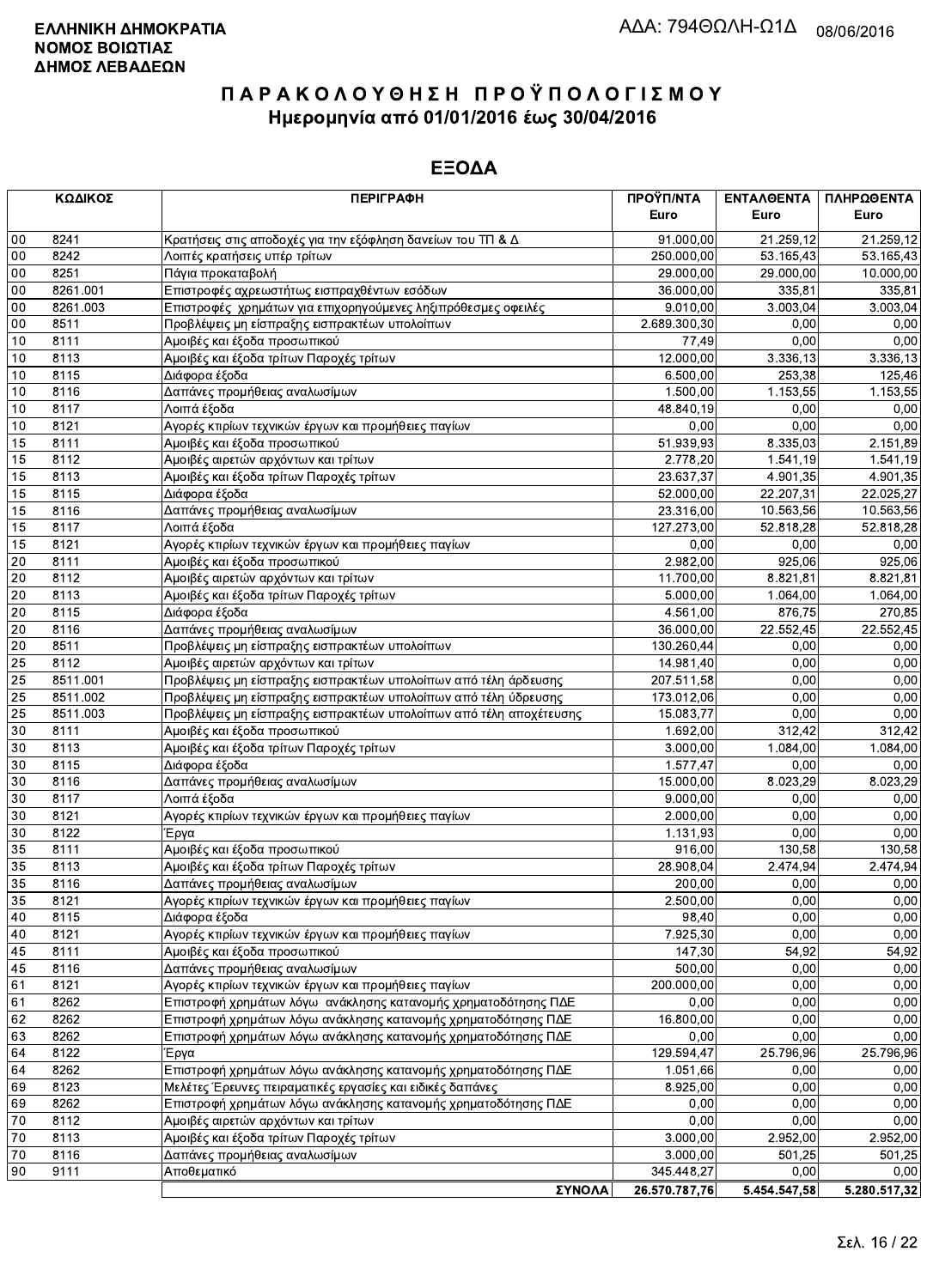#### ΓΕΝΙΚΗ ΑΝΑΚΕΦΑΛΑΙΩΣΗ

|                                         | ΠΡΟΫΠΟΛΟΓΙΣΘΕΝΤΑ<br>Euro | <b>ΒΕΒΑΙΩΘΕΝΤΑ</b><br>Euro | ΕΙΣΠΡΑΧΘΕΝΤΑ<br>Euro |
|-----------------------------------------|--------------------------|----------------------------|----------------------|
| ΕΣΟΔΑ                                   | 23.645.692,91            | 23.645.692,91              | 5.608.778.48         |
| <b>XPHMATIKO</b><br>ΥΠΟΛΟΙΠΟ<br>(K.A.3) | 2.925.094,85             | 3.506.804.63               | 3.506.804,63         |
| ΣΥΝΟΛΟ                                  | 26.570.787,76            | 14.046.417,80              | 9.115.583.11         |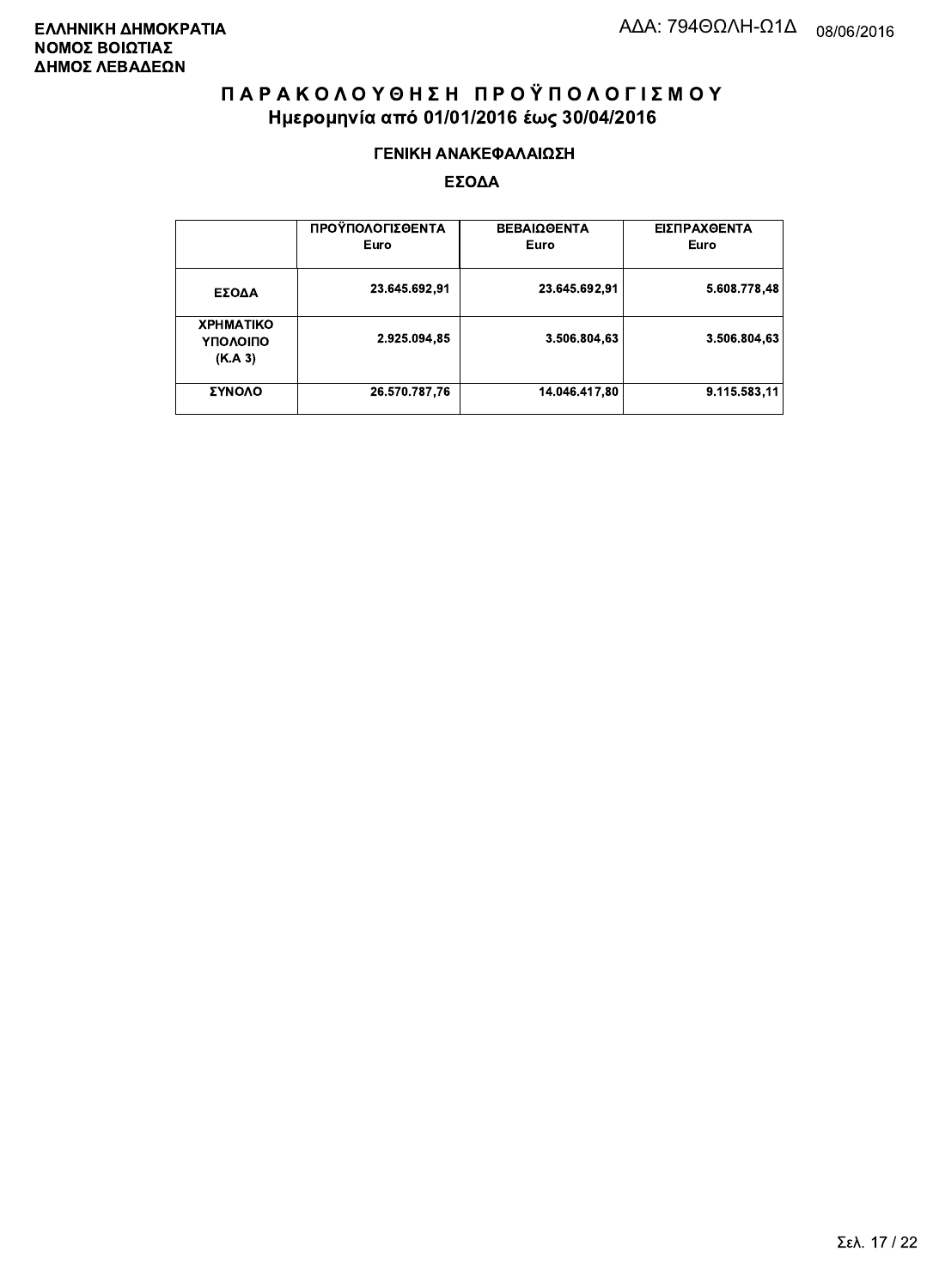#### ΕΞΟΔΑ

|             | ΠΡΟΫΠ/ΝΤΑ<br>Euro | <b>ENTAAGENTA</b><br>Euro | ΠΛΗΡΩΘΕΝΤΑ<br>Euro |
|-------------|-------------------|---------------------------|--------------------|
| ΕΞΟΔΑ       | 26.225.339,49     | 5.454.547,58              | 5.280.517,32       |
| ΑΠΟΘΕΜΑΤΙΚΟ | 345.448,27        | 0.00                      | 0,00               |
| ΣΥΝΟΛΟ      | 26.570.787,76     | 5.454.547,58              | 5.280.517,32       |
|             |                   |                           |                    |

#### ΑΝΑΚΕΦΑΛΑΙΩΣΗ 1ου ΕΠΙΠΕΔΟΥ

|  | . | <b>TINTA</b> | ົ° PENTA | ΗΡΩΘΕΝΤΔ |
|--|---|--------------|----------|----------|
|--|---|--------------|----------|----------|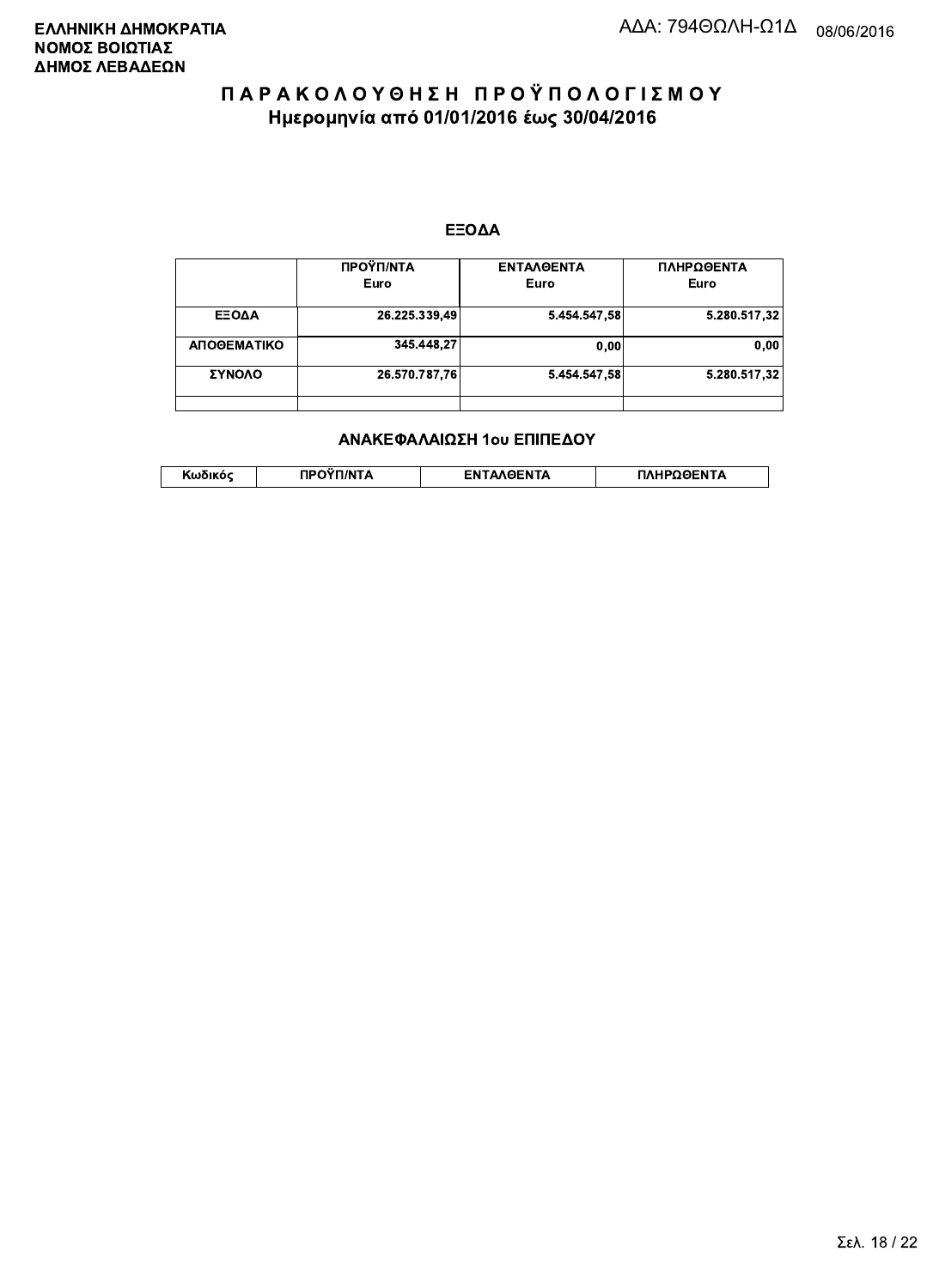ΑΝΑΚΕΦΑΛΑΙΩΣΗ ΕΣΟΔΩΝ ΑΠΟ 01/01/2016 ΕΩΣ 30/04/2016

|   | TAKTIKA EZOAA                                                               |                       |              |
|---|-----------------------------------------------------------------------------|-----------------------|--------------|
|   |                                                                             | <i>EYNOAO:</i>        | 3.669.557,02 |
|   | EKTAKTA EZOAA                                                               |                       |              |
|   |                                                                             | <i>EYNOAO:</i>        | 188.697,30   |
|   | EZOAA ΠΑΡΕΛΘΟΝΤΩΝ ΟΙΚΟΝΟΜΙΚΩΝ ΕΤΩΝ (Π.Ο.Ε.) ΠΟΥ ΒΕΒΑΙΩΝΟΝΤΑΙ ΓΙΑ ΠΡΩΤΗ ΦΟΡΑ |                       |              |
|   |                                                                             | <i>EYNOAO:</i>        | 94.331,88    |
| 3 | ΕΙΣΠΡΑΞΕΙΣ ΑΠΌ ΔΑΝΕΙΑ ΚΑΙ ΑΠΑΙΤΗΣΕΙΣ ΑΠΌ Π.Ο.Ε.                             |                       |              |
|   |                                                                             | <i>EYNOAO:</i>        | 1.019.983,28 |
| 4 | ΕΙΣΠΡΑΞΕΙΣ ΥΠΕΡ ΤΟΥ ΔΗΜΟΣΙΟΥ ΚΑΙ ΤΡΙΤΩΝ ΚΑΙ ΕΠΙΣΤΡΟΦΕΣ ΧΡΗΜΑΤΩΝ             |                       |              |
|   |                                                                             | ΣΥΝΟΛΟ:               | 636.209,00   |
| 5 | ΧΡΗΜΑΤΙΚΟ ΥΠΟΛΟΙΠΟ                                                          |                       |              |
|   |                                                                             | ΣΥΝΟΛΟ:               | 3.506.804,63 |
|   |                                                                             | ΓΕΝΙΚΟ ΣΥΝΟΛΟ ΕΣΟΔΩΝ: | 9.115.583,11 |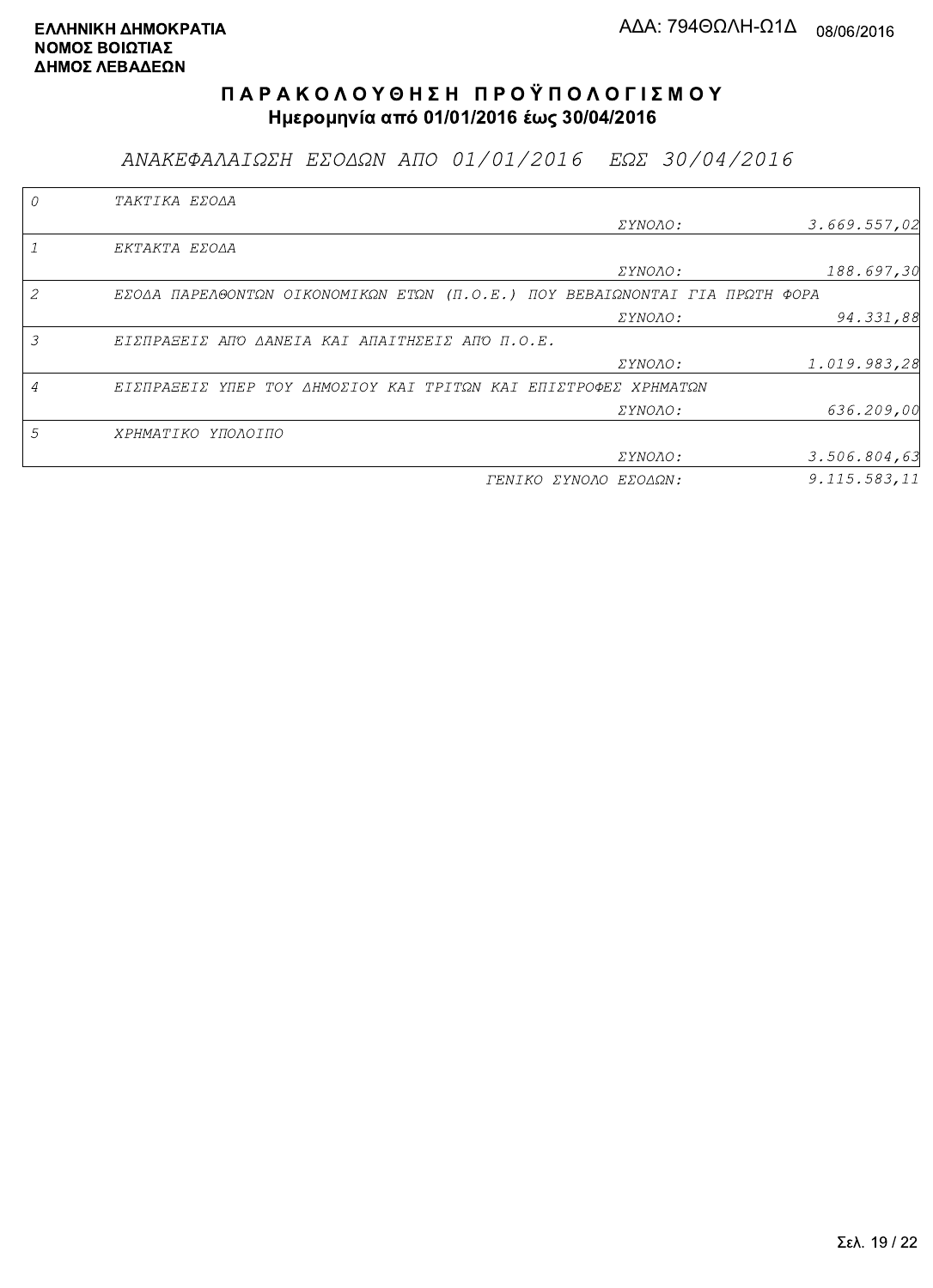### ΑΝΑΚΕΦΑΛΑΙΩΣΗ ΕΞΟΔΩΝ ΑΠΟ 01/01/2016 ΕΩΣ 30/04/2016

| 6                         | Έξοδα χρήσης                                                                                                        |              |
|---------------------------|---------------------------------------------------------------------------------------------------------------------|--------------|
| 61                        | <mark>Αμοιβές αιρετών και τρίτων</mark>                                                                             | 84.992,76    |
| 66                        | Δαπάνες προμήθειας αναλωσίμων                                                                                       | 66.343,48    |
| 67                        | Πληρωμές για μεταβιβάσεις εισοδημάτων σε τρίτους Παραχωρήσεις<br>- Παροχές - Επιχορηγήσεις - Επιδοτήσεις - Δωρεές   | 2.008.943,61 |
| 63                        | $\Phi$ όροι - Τέλη                                                                                                  | 12.790,37    |
| 60                        | Αμοιβές και έξοδα προσωπικού                                                                                        | 1.557.033,92 |
| 64                        | Λοιπά γενικά έξοδα                                                                                                  | 14.149,76    |
| 65                        | Πληρωμές για την εξυπηρέτηση της δημόσιας πίστης                                                                    | 237.902,48   |
| 62                        | Παροχές τρίτων                                                                                                      | 402.925,87   |
| 68                        | Λοιπά έξοδα                                                                                                         | 2.676,87     |
|                           | ΣΥΝΟΛΟ:                                                                                                             | 4.387.759,12 |
| $\overline{7}$            | Επενδύσεις                                                                                                          |              |
| 73                        | Έργα                                                                                                                | 54.446,02    |
| 71                        | Αγορές κτιρίων τεχνικών έργων και προμήθειες παγίων                                                                 | 0,00         |
| 75                        | Τίτλοι πάγιας επένδυσης (συμμετοχές σε επιχειρήσεις)                                                                | 1.000,00     |
| 74                        | Μελέτες, έρευνες, πειραματικές εργασίες και ειδικές δαπάνες                                                         | 2.706,00     |
|                           | ΣΥΝΟΛΟ:                                                                                                             | 58.152,02    |
| $\mathcal S$              | Πληρωμές υποχρεώσεων (Π.Ο.Ε.)                                                                                       |              |
| $\mathcal{S} \mathcal{I}$ | Πληρωμές υποχρεώσεων (Π.Ο.Ε.)                                                                                       | 175.894,83   |
| 82                        | Λοιπές αποδόσεις                                                                                                    | 658.711,35   |
| 83                        | Επιχορηγούμενες Πληρωμές Υποχρεώσεων Π.Ο.Ε.                                                                         | 0,00         |
| 85                        | Προβλέψεις μη είσπραξης εισπρακτέων υπολοίπων βεβαιωμένων<br>κατά τα ΠΟΕ εντός του οικονομικού έτους                | 0,00         |
|                           | ΣΥΝΟΛΟ:                                                                                                             | 834.606,18   |
| $\mathcal S$              | ΠΛΗΡΩΜΕΣ Π.Ο.Ε & ΛΟΙΠΕΣ ΑΠΟΔΟΣΕΙΣ ΚΑΙ ΠΡΟΒΛΕΨΕΙΣ                                                                    |              |
| 81                        | Πληρωμές υποχρεώσεων (Π.Ο.Ε.)                                                                                       | 175.894,83   |
| 82                        | Λοιπές αποδόσεις                                                                                                    | 658.711,35   |
| 83                        | Επιχορηγούμενες Πληρωμές Υποχρεώσεων Π.Ο.Ε.                                                                         | 0,00         |
| 85                        | Προβλέψεις μη είσπραξης εισπρακτέων υπολοίπων βεβαιωμένων<br>κατά τα ΠΟΕ εντός του οικονομικού έτους                | 0,00         |
|                           | <i>EYNOAO:</i>                                                                                                      | 834.606,18   |
| $\mathcal G$              | Αποθεματικό                                                                                                         |              |
| 91                        | Ποσό διαθέσιμο για αναπλήρωση των ανεπαρκών πιστώσεων για τη<br>δημιουργία νέων μη προβλεπόμενων στον προϋπολογισμό | 0,00         |
|                           | ΣΥΝΟΛΟ:                                                                                                             | 0,00         |
|                           | ΓΕΝΙΚΟ ΣΥΝΟΛΟ ΕΞΟΔΩΝ:                                                                                               | 6.115.123,50 |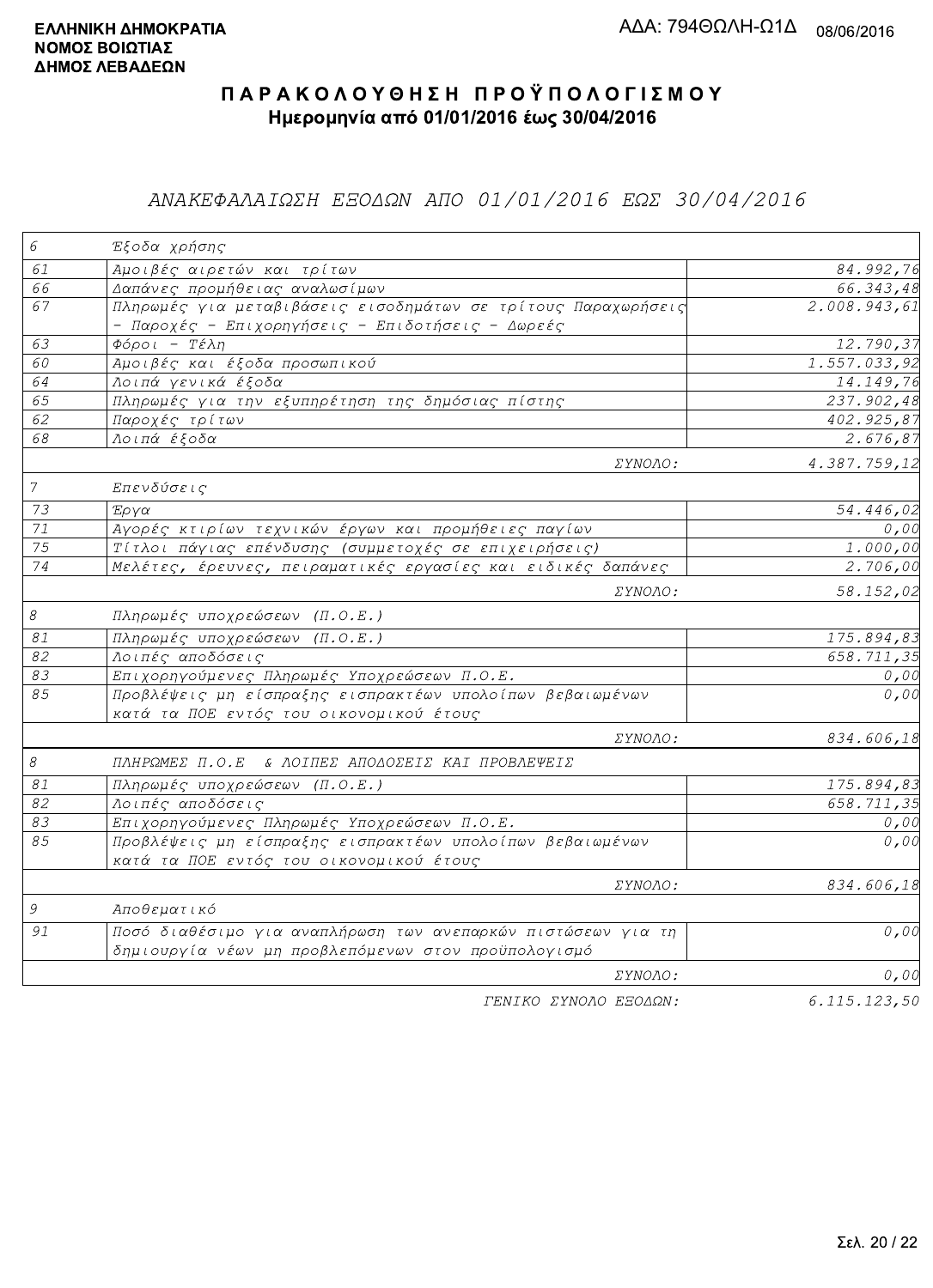*EYNOAA ANA YHHPEZIA AHO 01/01/2016 EQE 30/04/2016* 

| 00     | Γενικές υπηρεσίες                                             | 1.110.353,31     |
|--------|---------------------------------------------------------------|------------------|
| $1\,0$ | Οικονομικές και Διοικητικές υπηρεσίες                         | 557.964,66       |
| 15     | Υπηρεσίες Πολιτισμού, Αθλητισμού και κοινωνικής πολιτικής     | 2.408.685,94     |
| 20     | Υπηρεσία καθαριότητας και ηλεκτροφωτισμού                     | 615.511,42       |
| 25     | Υπηρεσίες 'Υδρευσης-άδρευσης-αποχέτευσης                      | 5.451, 18        |
| 30     | Υπηρεσία Τεχνικών έργων                                       | 252.414,44       |
| 35     | Υπηρεσίες πρασίνου                                            | 67.801,24        |
| $4\,0$ | Υπηρεσία Πολεοδομίας                                          | 91.312,64        |
| 45     | Υπηρεσία Νεκροταφείων                                         | 20.958,61        |
| 50     | Δημοτική Αστυνομία                                            | 0,00             |
| 60     | ΥΠΗΡΕΣΙΕΣ ΚΟΙΝΩΝΙΚΗΣ ΠΟΛΙΤΙΚΗΣ (Έργα και δράσεις              | 47.858,31        |
|        | χρηματοδοτούμενες απο ΠΔΕ)                                    |                  |
| 61     | ΥΠΗΡΕΣΙΕΣ ΠΟΛΙΤΙΣΜΟΥ ΚΑΙ ΑΘΛΗΤΙΣΜΟΥ (Έργα και δράσεις         | 0,00             |
|        | χρηματοδοτούμενες απο ΠΔΕ)                                    |                  |
| 62     | ΥΠΗΡΕΣΙΕΣ ΚΑΘΑΡΙΟΤΗΤΑΣ ΚΑΙ ΗΛΕΚΤΡΟΦΩΤΙΣΜΟΥ (Έργα και δράσεις) | 0,00             |
|        | χρηματοδοτούμενες απο ΠΔΕ)                                    |                  |
| 63     | ΥΠΗΡΕΣΙΕΣ ΥΔΡΕΥΣΗΣ ΑΡΔΕΥΣΗΣ ΑΠΟΧΕΤΕΥΣΗΣ (Έργα και δράσεις     | 0,00             |
|        | χρηματοδοτούμενες απο ΠΔΕ)                                    |                  |
| 64     | ΥΠΗΡΕΣΙΑ ΤΕΧΝΙΚΩΝ ΕΡΓΩΝ, ΠΡΑΣΙΝΟΥ ΚΑΙ ΠΟΛΕΟΔΟΜΙΑΣ (Έργα και   | 25.796,96        |
|        | δράσεις χρηματοδοτούμενες απο ΠΔΕ)                            |                  |
| 69     | ΛΟΙΠΕΣ ΥΠΗΡΕΣΙΕΣ (Έργα και δράσεις χρηματοδοτούμενες απο      | 0,00             |
|        | $\Pi \Delta E$ )                                              |                  |
| 70     | Λοιπές υπηρεσίες                                              | 76.408,61        |
| 99     |                                                               | 0,00             |
|        | $\Box$                                                        | $F = 200F177.20$ |

ΣΥΝΟΛΟ:

 $5.280.517,32$